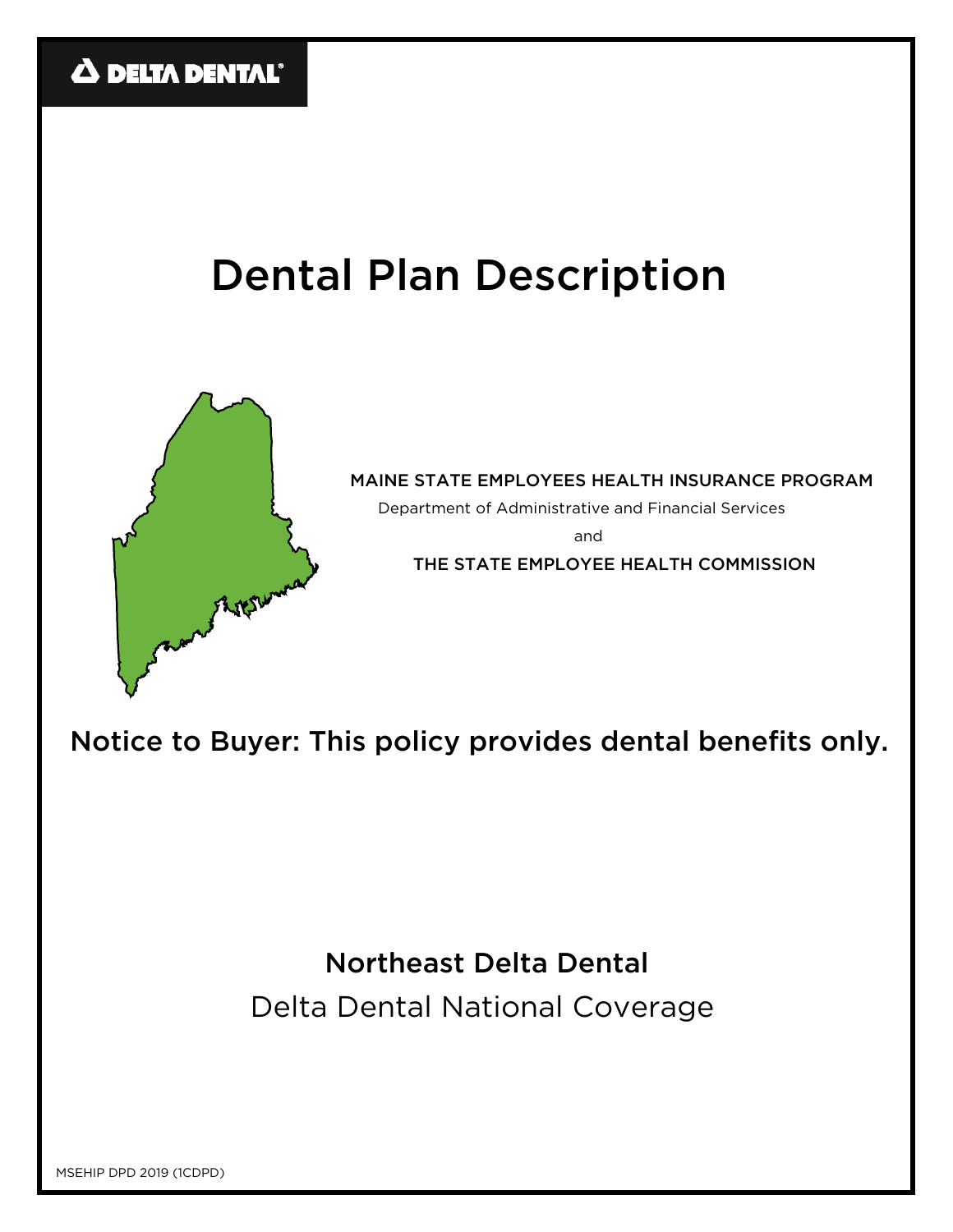# Discrimination is Against the Law

Northeast Delta Dental complies with applicable Federal civil rights laws and does not discriminate on the basis of race, color, national origin, age, disability, or sex. Northeast Delta Dental does not exclude people or treat them differently because of race, color, national origin, age, disability, or sex.

## Northeast Delta Dental:

- Provides free aids and services to people with disabilities to communicate effectively with us, such as:
	- **EXECUTE:** Qualified sign language interpreters
	- Written information in other formats (large print, audio, accessible electronic formats, other formats)
- Provides free language services to people whose primary language is not English, such as:
	- Qualified interpreters
	- **Information written in other languages**

If you need these services, contact Sheila Sarabia, Compliance Manager.

If you believe that Northeast Delta Dental has failed to provide these services or discriminated in another way on the basis of race, color, national origin, age, disability, or sex, you can file a grievance with:

Sheila Sarabia, Compliance Manager One Delta Drive Concord, NH 03301 603-223-1127 TTY: 711 Fax: 603-223-1035 ssarabia@nedelta.com

You can file a grievance in person or by mail, fax, or email. If you need help filing a grievance Sheila Sarabia, Compliance Manager, is available to help you.

You can also file a civil rights complaint with the U.S. Department of Health and Human Services, Office for Civil Rights, electronically through the Office for Civil Rights Complaint Portal, available at https://ocrportal.hhs.gov/ocr/portal/lobby.jsf, or by mail or phone at:

U.S. Department of Health and Human Services 200 Independence Avenue, SW Room 509F, HHH Building Washington, D.C. 20201 1-800-368-1019, 1-800-537-7697 (TDD)

Complaint forms are available at http://www.hhs.gov/ocr/office/file/index.html.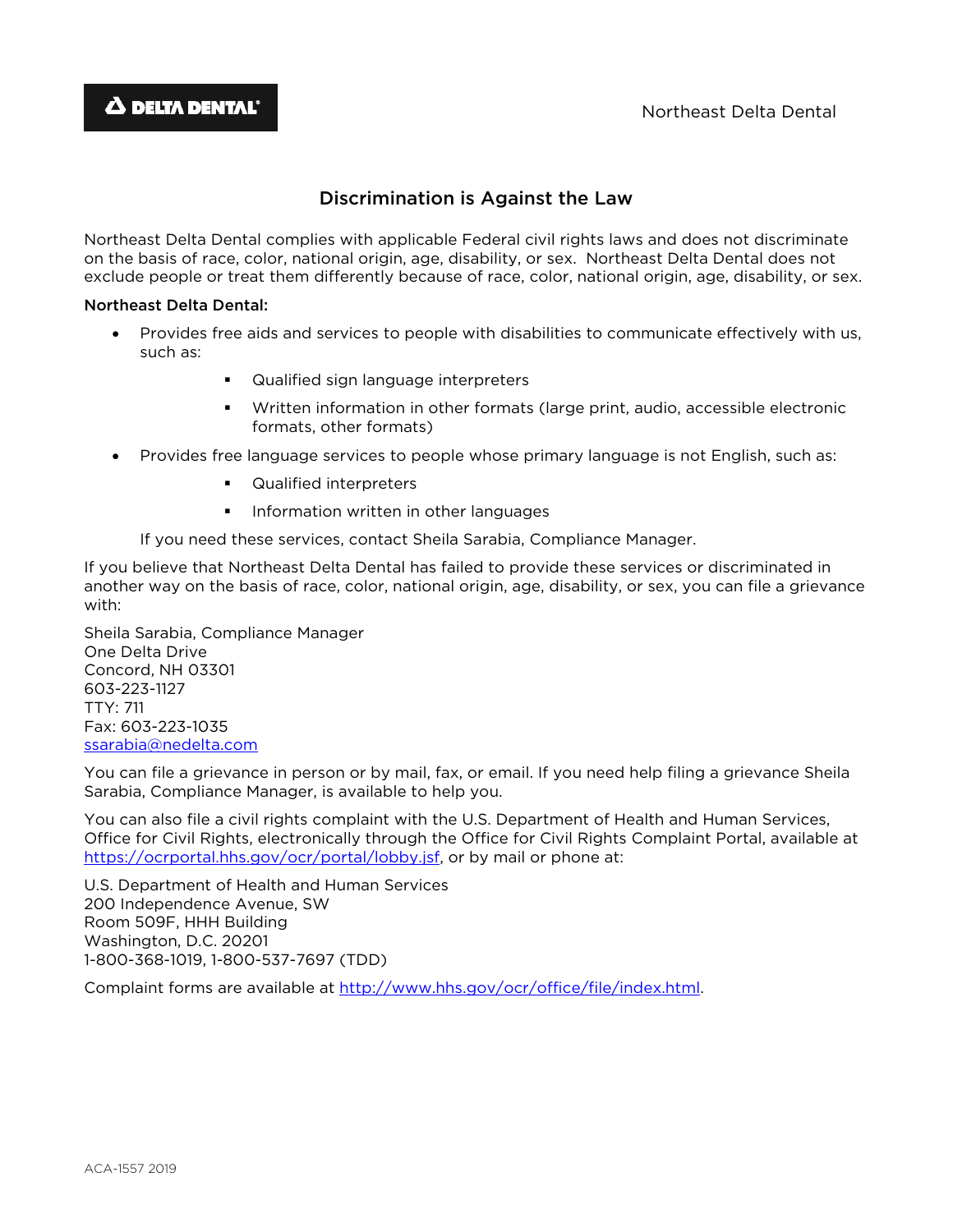# **Language Assistance Services**

ATTENTION : Si vous parlez français, des services d'aide linguistique vous sont proposés gratuitement. Appelez le 1-800-832-5700 (ATS : 711).

ATENCIÓN: si habla español, tiene a su disposición servicios gratuitos de asistencia lingüística. Llame al 1-800-832-5700 (TTY: 711).

注意:如果您使用繁體中文,您可以免費獲得語言援助服務。請致電 1-800-832-5700

(TTY: 711)。

CHÚ Ý: Nếu bạn nói Tiếng Việt, có các dịch vụ hỗ trợ ngôn ngữ miễn phí dành cho bạn. Gọi số 1-800-832-5700 (TTY: 711).

> ملحوظة: إذا كنت تتحدث اذكر اللغة، فإن خدمات المساعدة اللغوية تتوافر لك بالمجان. اتصل برقم 1- 0075-238-008 (رقم هاتف الصم والبكم: 117).

ВНИМАНИЕ: Если вы говорите на русском языке, то вам доступны бесплатные услуги перевода. Звоните 1-800-832-5700 (телетайп: 711).

यान दनु होस:़तपाइ ले नेपाल बो नह छ भन तपाइ को िन त भाषा सहायता सवाह नःश क पमा उपल ध छ । फोन गनुहोसर् ◌◌्1-800-332-5700 (ट टवाइ: 711) ।

PAUNAWA: Kung nagsasalita ka ng Tagalog, maaari kang gumamit ng mga serbisyo ng tulong sa wika nang walang bayad. Tumawag sa 1-800-832-5700 (TTY: 711).

注意事項:日本語を話される場合、無料の言語支援をご利用いただけます。1-800-832-5700 (TTY: 711) まで、お電話にてご連絡ください。

เรียน: ถาคุณพูดภาษาไทยคุณสามารถใชบริการชวยเหลือทางภาษาไดฟรีโทร 1-800-832-5700 (TTY: 711).

주의: 한국어를 사용하시는 경우, 언어 지원 서비스를 무료로 이용하실 수 있습니다. 1-800-832-

5700 (TTY: 711) 번으로 전화해 주십시오.

UWAGA: Jeżeli mówisz po polsku, możesz skorzystać z bezpłatnej pomocy językowej. Zadzwoń pod numer 1-800-832-5700 (TTY: 711).

ATENÇÃO: Se fala português, encontram-se disponíveis serviços linguísticos, grátis. Ligue para 1-800-832-5700 (TTY: 711).

OBAVJEŠTENJE: Ako govorite srpsko-hrvatski, usluge jezičke pomoći dostupne su vam besplatno. Nazovite 1-800-832-5700 (TTY: Telefon za osobe sa oštećenim govorom ili sluhom: 711).

ACHTUNG: Wenn Sie Deutsch sprechen, stehen Ihnen kostenlos sprachliche Hilfsdienstleistungen zur Verfügung. Rufnummer: 1-800-832-5700 (TTY: 711).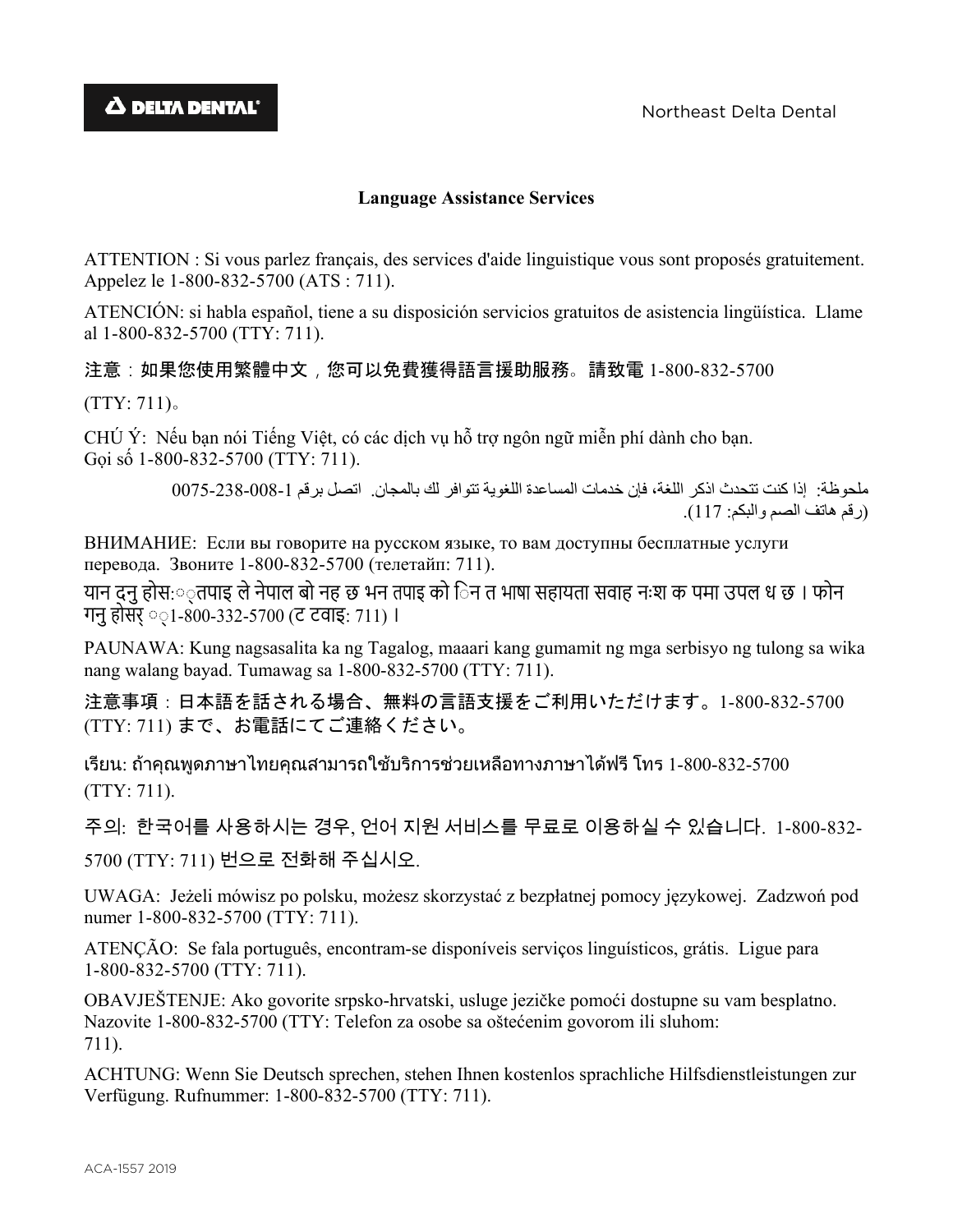# **TABLE OF CONTENTS**

| $\mathbf{I}$ . |  |
|----------------|--|
| Ш.             |  |
| III.           |  |
|                |  |
|                |  |
|                |  |
|                |  |
|                |  |
|                |  |
|                |  |
| IV.            |  |
| V.             |  |
| VI.            |  |
| VII.           |  |
| VIII.          |  |
| IX.            |  |
| Χ.             |  |
| XI.            |  |
| XII.           |  |
| XIII.          |  |
| XIV.           |  |
| XV.            |  |
| XVI.           |  |
| XVII.          |  |

Note: This Dental Plan Description is intended to be an easy-to-read summary of your plan. It is subject to and superseded by the provisions of the Agreement between Delta Dental and your employer.

Please read this booklet in conjunction with the Outline of Benefits provided inside the cover. The Outline of Benefits lists some specific provisions of your group dental plan.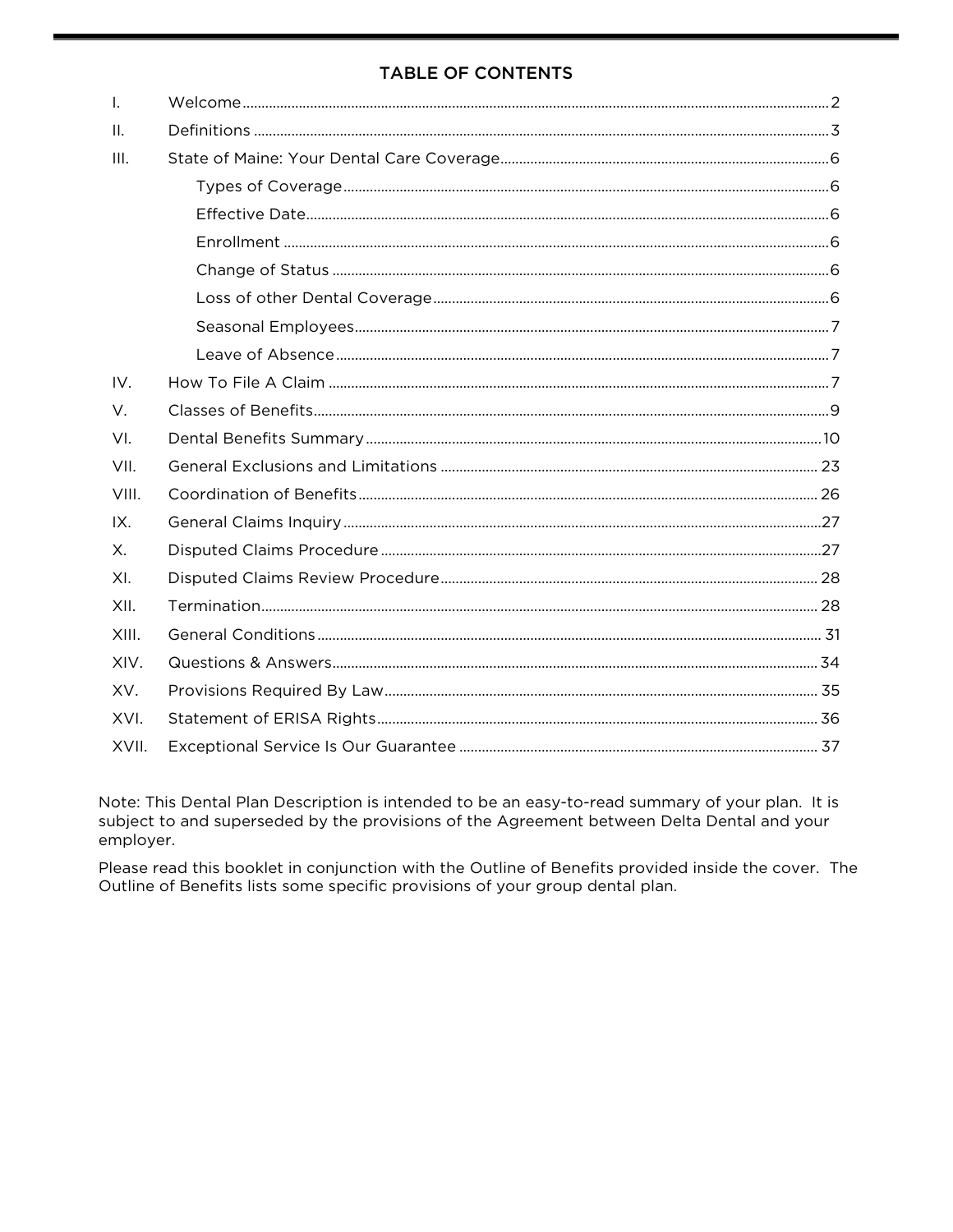# <span id="page-4-0"></span>I. Welcome

The Maine State Employees Health Insurance Program and the State Employee Health Commission, in conjunction with Northeast Delta Dental, have prepared this booklet to promote a better understanding of your dental care benefits. This booklet is intended to be an easy-to-read description of your dental care benefits.

Please review this booklet and retain it for your future reference. If you have questions, please contact one of the offices listed below.

Northeast Delta Dental welcomes you to the growing number of people receiving benefits through our Dental Care programs.

This booklet, together with your Outline of Benefits, describes the benefits of your program and tells you how to use your plan. Please read it carefully to understand the benefits and provisions of your Northeast Delta Dental Plan. But, before you turn the page, we'd like you to know something about us...

Northeast Delta Dental is a not-for-profit organization originally established and supported by Dentists to make Dental Care more available to the general public.

Northeast Delta Dental is affiliated with a national association known as the Delta Dental Plans Association (DDPA) which provides Dental Care programs in all states and U.S. territories.

A majority of Dentists in Maine, New Hampshire, and Vermont participate with Northeast Delta Dental through participating dentist agreements. In addition, there is a nationwide network of Delta Dental Participating Dentists available to you.

You are encouraged to take advantage of your Northeast Delta Dental Plan since good oral health is an important part of your overall health. You are also encouraged to participate in Northeast Delta Dental's innovative Health through Oral Wellness<sup>®</sup> (HOW<sup>®</sup>) program to be eligible for additional preventive dental benefits based upon a clinical risk assessment by your Dentist. Finally, you are also encouraged to obtain your Dental Care from a State of Maine Employees PPO Network Participating Dentist to get the best value from your program. You pay no more than the Delta Dental contractual fee for covered services our Participating Dentists provide, even if you exceed your annual benefit maximum.

## General Information

Eligibility and Enrollment, Payroll Deductions The Division of Employee Health & Benefits #114 State House Station Augusta, ME 04333-0114 207-624-7380 or 800-422-4503 (toll free); TTY users dial Maine relay 711

## Claims Questions

Northeast Delta Dental One Delta Drive P0 Box 2002 Concord, NH 03302-2002 603-223-1234 or 800-832-5700 (toll free) TTY/HARD OF HEARING – 711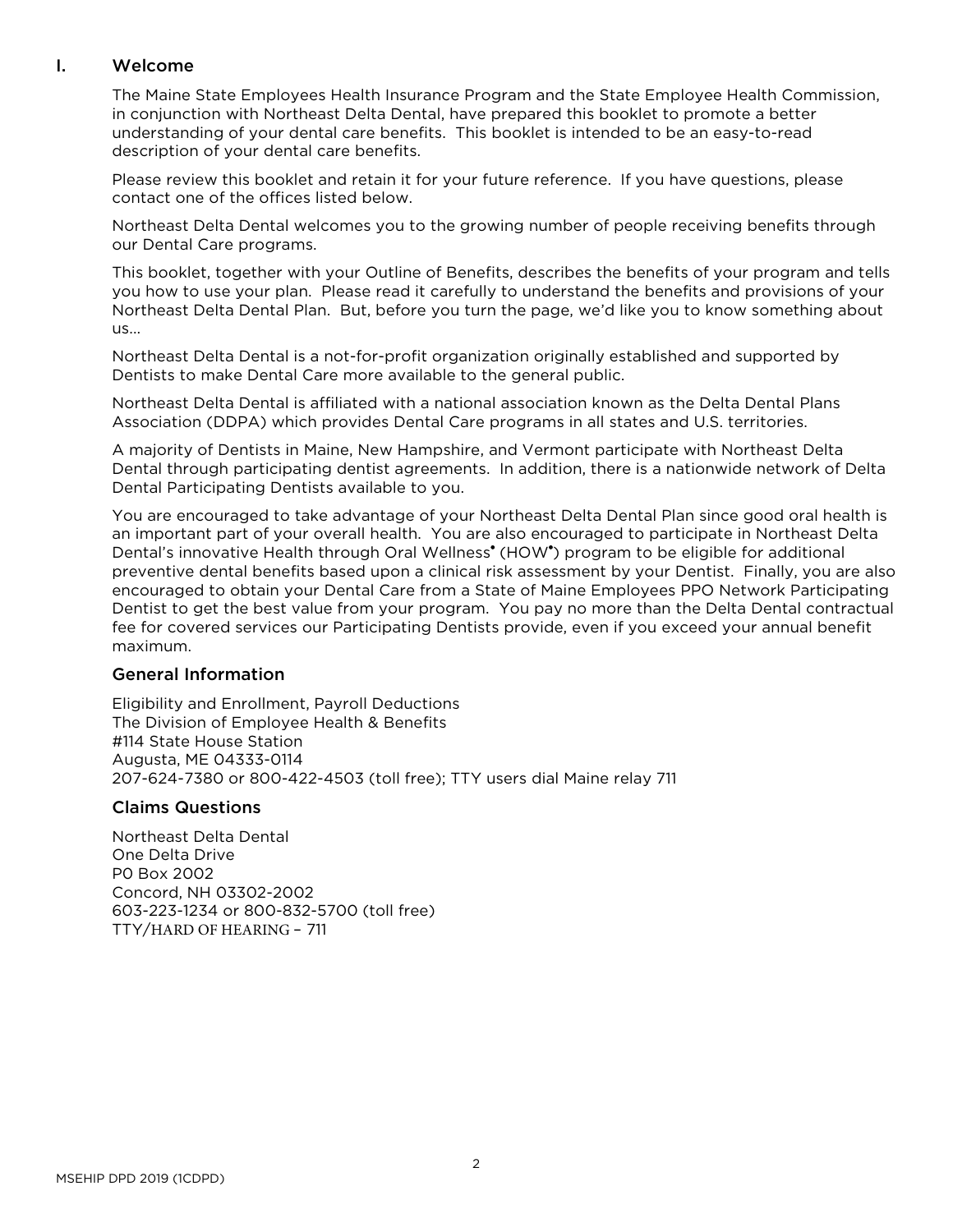# <span id="page-5-0"></span>II. Definitions

- 1. **Agreement:** the contractual relationship between your group and Northeast Delta Dental to provide dental benefits to Eligible Persons, including this document, the contract application, the group contract, and the Outline of Benefits.
- 2. Co-Payment: the amount of the Dental Care cost which you are required to pay.
- 3. Contract Holder: the group named in the contract application.
- 4. Contract Year: the time period specified in the Outline of Benefits.
- 5. Coverage: the Dental Care referred to in the Agreement.
- 6. Covered Benefits: the classifications of Dental Care referred to in the Agreement and any attached appendices which are to be rendered to Eligible Persons and the Dental Benefits Summary (see Section VI, on page 10) in this Dental Plan Description.
- 7. Coverage Period: the Contract Year for Covered Benefits as defined above.
- 8. Delta Dental Plans Association (DDPA): the association which comprises all of the Delta Dental Plans and affiliated organizations operating in the United States and its territories.
- 9. Delta Dental Participating Dentist: a Dentist who has signed a participating agreement with Northeast Delta Dental or another Delta Dental company. A Participating Dentist agrees to abide by such uniform rules and regulations as are from time to time prescribed by Northeast Delta Dental. A Dentist who has signed a participating agreement with a Delta Dental Plan in another state is also a Participating Dentist. Under the State of Maine Employees PPO program, Northeast Delta Dental's reimbursement to Participating Dentists is based on the State of Maine Employees PPO table of allowance.
- 10. **Denied:** if the fee for a procedure or service is Denied and chargeable to the Eligible Person, the procedure or service is not a benefit of the Eligible Person's plan. The approved amount is not payable by Northeast Delta Dental, but is collectable from the Eligible Person.
- 11. **Dental Care:** dental services ordinarily provided by licensed Dentists and ODPs for diagnosis or treatment of dental disease, injury, or abnormality based on valid dental need in accordance with accepted standards of dental practice at the time the service is rendered.
- 12. Dental Plan Description (DPD): This Dental Plan Description is part of the Agreement which provides the terms and conditions under which Northeast Delta Dental shall administer your dental benefit plan.
- 13. Dentist: a person duly licensed to practice dentistry in the state in which the Dental Care is provided.
- 14. Denturist: a person licensed by the State of Maine to practice denturism in Maine. The practice of denturism includes:
	- (a) The taking of denture impressions and bite registration for the purpose of or with a view to the making, producing, reproducing, construction, finishing, supplying, altering or repairing of a complete maxillary (upper) or complete mandibular (lower) prosthetic denture, or both, to be fitted to an edentulous arch or arches.
	- (b) The fitting of a complete maxillary (upper) or mandibular (lower) prosthetic denture, or both, to an edentulous arch or arches, including the making, producing, reproducing, constructing, finishing, supplying, altering and repairing of dentures.
	- (c) The procedures incidental to the procedures specified in paragraphs (a) and (b), as defined by the applicable state licensing board.

For the purpose of paying claims, licensed Denturists will be treated as an Other Dental Provider (ODP). Claims submitted by a licensed Denturist must be accompanied by a copy of a certificate of good oral health that has been issued for the Eligible Person by a licensed Dentist. A copy of the Denturist's license must be filed with Northeast Delta Dental before claims can be processed.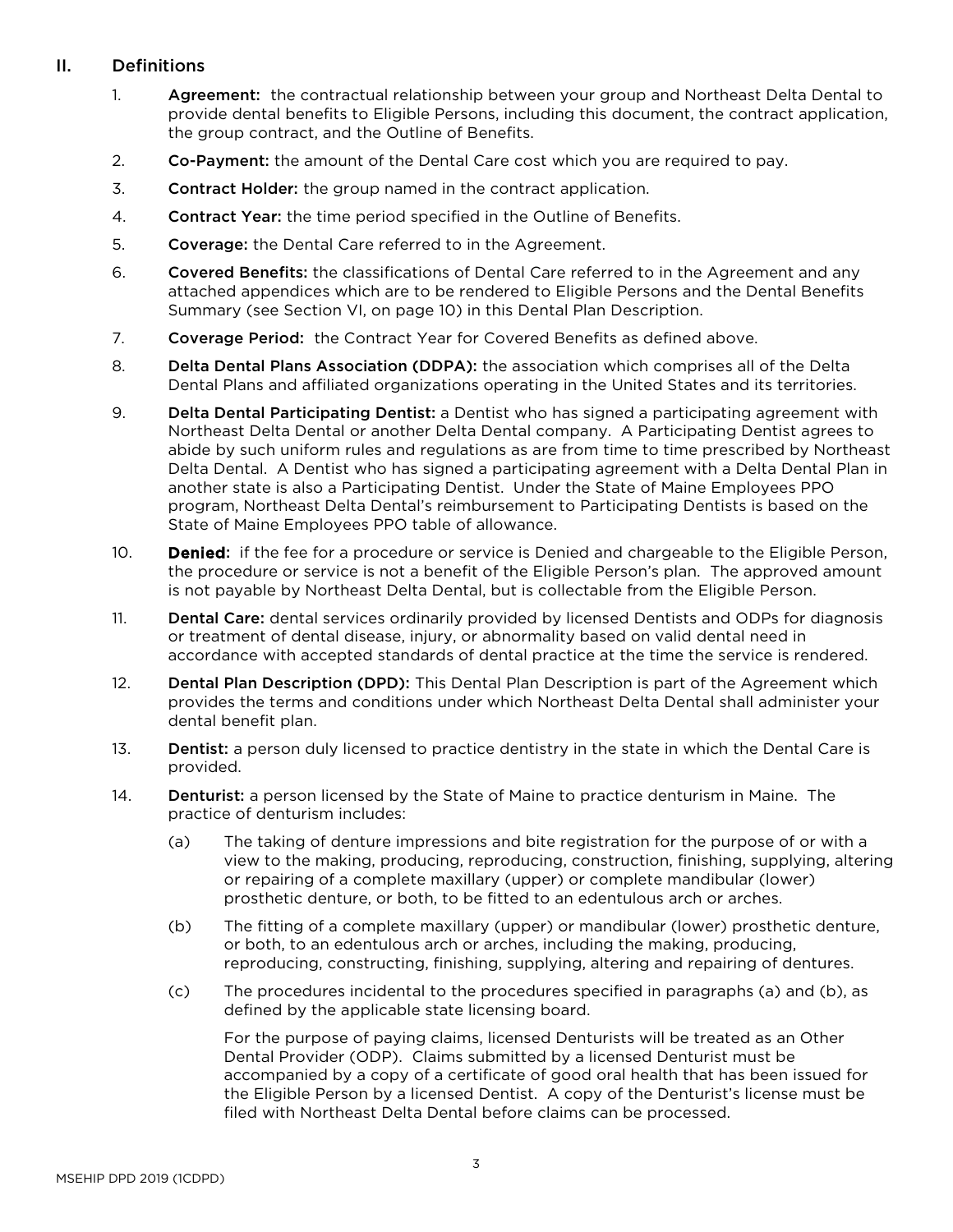#### 15. Dependent:

- (a) The spouse to whom the Subscriber is legally married; and/or
- (b) A Domestic Partner of an Eligible Employee. (A Domestic Partner Affidavit must be completed and all conditions on the Affidavit must be met.)
- (c) A child of the Subscriber or of the spouse or Domestic Partner of the Subscriber, by natural birth or legal adoption or a child in the process of adoption or guardianship and in the custody of the Subscriber or the spouse or Domestic Partner of the Subscriber, a foster child legally placed by order of a court or agency having competent jurisdiction and/or a stepchild, provided such child is under the age of twenty-six (26).

Qualified children are eligible regardless of student status and coverage will terminate when a child reaches the age of twenty-six (26). Children incapable of self-support because of physical or mental disability are eligible regardless of age; supporting documentation from a health-care provider may be requested.

A newborn child is automatically covered for the first thirty-one (31) days following birth. Coverage will continue if the child is formally enrolled within the first sixty (60) days following birth or the child may be enrolled at any open enrollment thereafter, or within the first sixty (60) days following its first birthday. The child will become effective on the first day of the month following the month of enrollment.

- 16. Domestic Partner: the same sex or opposite sex partner of the Subscriber (and their Dependents) who:
	- (a) Is a mentally competent adult as is the Subscriber.
	- (b) Has been legally domiciled with the Subscriber for at least twelve (12) months.
	- (c) Is not legally married to or legally separated from another individual.
	- (d) Is the sole partner of the Subscriber and expects to remain so.
	- (e) Is jointly responsible with the Subscriber for each other's common welfare as evidenced by joint living arrangements, joint financial arrangements or joint ownership of real or personal property.
- 17. **Eligible Dependent(s):** those Dependents who meet the eligibility requirements of the Agreement and are enrolled by Subscribers in the groups benefit program.
- 18. **Eligible Employee:** All persons who render service on an employer/employee relationship, are certified as being eligible by the Contract Holder, receive compensation from the Contract Holder, and are members of the group specified in the Agreement.
- 19. Eligible Person(s): the Subscriber and Dependent(s) (as defined herein) to the extent eligible in accordance with the eligibility requirements established by the Group (or the employer).
- 20. Explanation of Benefits (EOB): this notice which explains the benefits that were paid on your behalf, lets you know if any services are Denied or Not Billable to the Eligible Person, and gives you the reason(s) for the denial or why this service is not billable to you.
- 21. Maximum: the dollar amount Northeast Delta Dental will pay per Eligible Person within any Coverage Period (or in a lifetime for orthodontic benefits) for Covered Benefits. All benefits paid, including benefits for Diagnostic and Preventive services, are counted toward an Eligible Person's Coverage Period Maximum. However, orthodontic payments count only toward the orthodontic Maximum.
- 22. Non-Participating Dentist: a Dentist who has not signed a participating agreement with Northeast Delta Dental or another Delta Dental company.
- 23. Northeast Delta Dental: the Delta Dental Plans in Maine, New Hampshire, and Vermont, collectively known as Northeast Delta Dental.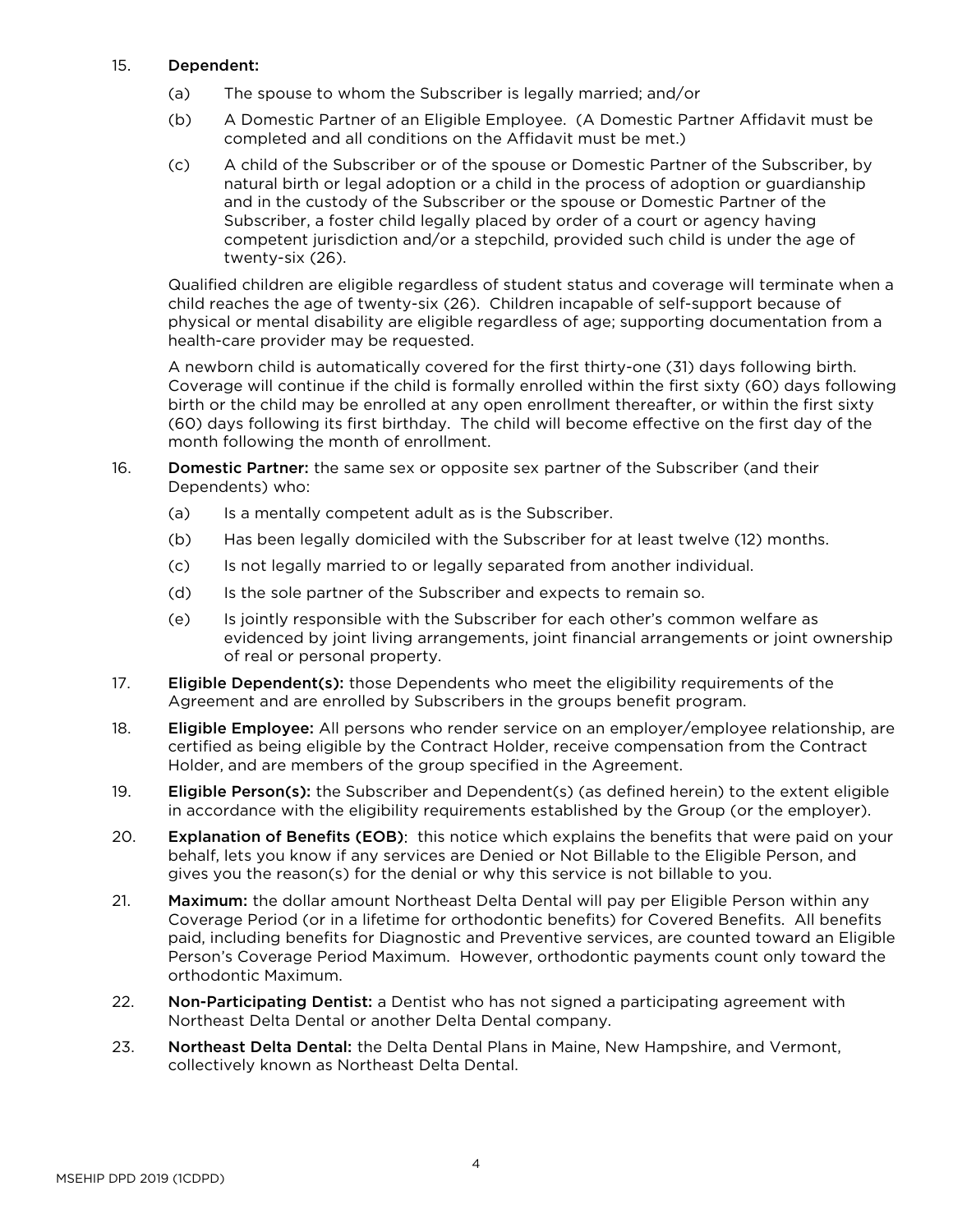- 24. Not Billable to the Eligible Person: if the fee for a procedure or service is Not Billable to the Eligible Person, it is not payable by Northeast Delta Dental, nor collectable from the Eligible Person by a Participating Dentist. The Exclusions and Limitations provisions in Section III. and Section VII. identify services which are Not Billable to the Eligible Person. In each instance, a Delta Dental Participating Dentist agrees not to charge a separate fee.
- 25. Open Enrollment Period: the time during which an Eligible Employee may change enrollment of Eligible Dependents.
- 26. Other Dental Provider (ODP): A person, other than a Dentist, who provides Dental Care and is authorized and licensed to provide such services by the state in which the services are rendered.
- 27. **Outline of Benefits (OOB):** the insert to this booklet that describes some of the particular provisions of your Covered Benefits.
- 28. Predetermination: is an administrative procedure by which the Dentist submits the treatment plan to Northeast Delta Dental in advance of performing Dental Care. Northeast Delta Dental recommends that you ask your Dentist to request a Predetermination of proposed services that are considered to be other than brief or routine. A Predetermination provides an estimate of what Northeast Delta Dental will pay for the services which helps avoid confusion and misunderstanding between you and your Dentist.
- 29. Processing Policies: policies approved by Northeast Delta Dental, as may be amended from time to time, to be used in processing claims for payment or review, and processing treatment plans for Predetermination. Processing Policies are approved by the Contract Holder by signing the Group Contract. Most frequently used Processing Policies are contained in the terms, conditions, and limitations described in this DPD.
- 30. State of Maine Employees PPO Network Dentist: is a Dentist who is a Participating Dentist (as defined above) who has signed a supplement agreement agreeing to reimbursement under the State of Maine Employees PPO table of allowance, in addition to the Delta Dental participating Dentist agreement.
- 31. Subscriber: any person who:
	- (a) Renders service to the Contract Holder as a paid employee.
	- (b) Is certified by the Contract Holder as an Eligible Employee.
	- (c) Enrolls in the group's dental benefit program.

Health through Oral Wellness<sup>®</sup> (HOW<sup>®</sup>) program: A healthy mouth is part of a healthy life, and Northeast Delta Dental's innovative Health through Oral Wellness (HOW) program works with your dental benefits to help you achieve and maintain better oral wellness. Here's how to participate in the HOW program.

## • REGISTER

Go to [www.healththroughoralwellness.com](http://www.healththroughoralwellness.com/) and click on "Register Now."

#### • KNOW YOUR SCORE

After you register, please take the free oral health risk assessment by clicking on "Free Assessment" in the Know Your Score section of the website.

## SHARE YOUR SCORE WITH YOUR DENTIST

The next step is to share your results with your Dentist at your next dental visit. Your Dentist can discuss your results with you and perform a clinical version of the risk assessment. Based on your risk and subject to the provisions of your dental benefits plan, you may be eligible for additional preventive benefits at no cost.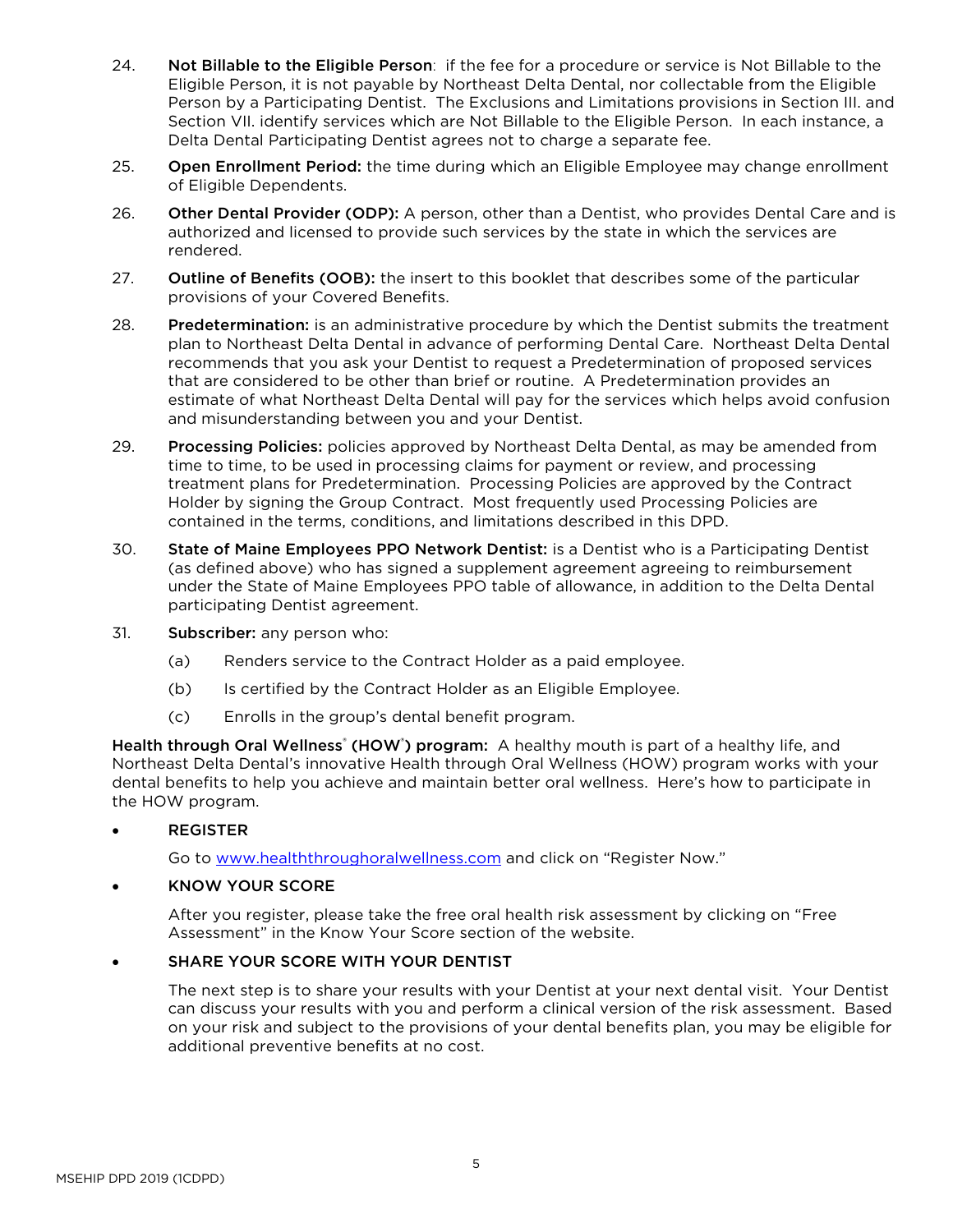# <span id="page-8-1"></span><span id="page-8-0"></span>III. State of Maine: Your Dental Care Coverage

#### Types of Coverage:

You may choose to provide benefits for yourself only or for yourself and all Eligible Dependents. The following variations are available:

Individual: Coverage for the Eligible Employee only.

- Two Person: Coverage for the Eligible Employee with one Eligible Dependent.
- Family: Coverage for the Eligible Employee with a spouse and one or more Eligible Dependents; or coverage for the Eligible Employee with two or more Eligible Dependents.

Newborn children may be enrolled on the first day of the month up to sixty (60) days following the date of birth. See page 4 for definitions of "Eligible Dependents."

#### <span id="page-8-2"></span>Effective Date

A new Eligible Employee's coverage becomes effective on the first of the month following the completion of one month of employment.

#### <span id="page-8-3"></span>Enrollment

You must complete an application for dental insurance when completing other employment forms. Consult with your Payroll/Personnel office when you are first hired to discuss enrollment. You must enroll yourself and any Eligible Dependents within the first sixty (60) days of your employment. If you do not wish to include your Eligible Dependents, you may only add Eligible Dependents during an Open Enrollment Period, unless one of the conditions described in the Change of Status section apply.

#### <span id="page-8-4"></span>Change of Status

The Eligible Employee shall notify Northeast Delta Dental through the Maine State Employees Health Insurance Office of any event causing a change in the status of an Eligible Person. Events that can affect status include, but are not limited to, marriage, birth, dependents reaching the age limit, death, divorce, and entrance into military service. A list of life events may be obtained from the Maine State Employees Health Insurance Program. (See page 2 for full contact information.)

Marriage. If you marry while you are enrolled as an active employee under the State's Plan and wish to include your new spouse under your coverage, you must add your spouse within sixty (60) days of marriage. Coverage will become effective on the first of the month following receipt of the application.

New Dependents. A newborn child is automatically covered for the first thirty-one (31) days following birth. Coverage will continue if the newborn child is formally enrolled within the first sixty (60) days following the date of birth. If not enrolled during the first sixty (60) days after its birth, the child may be enrolled during any Open Enrollment Period following the first sixty (60) days or within the first sixty (60) days following its first birthday. The child's coverage will become effective on the first day of the month following the month of enrollment. See page 4 for definition of "Eligible Dependents."

#### <span id="page-8-5"></span>Loss of other Dental Coverage

You may choose not to enroll your spouse and any Eligible Dependents in the State's dental plan because they are covered by a group dental plan through your spouse's employer. If your spouse loses the ability to continue coverage due to a layoff, termination of employment, etc., you may provide benefits for all Dependents who had coverage through the other group plan. The application must be completed within sixty (60) days of the end of your spouse's coverage. Failure to complete the application will result in a delay in coverage until the next Open Enrollment Period.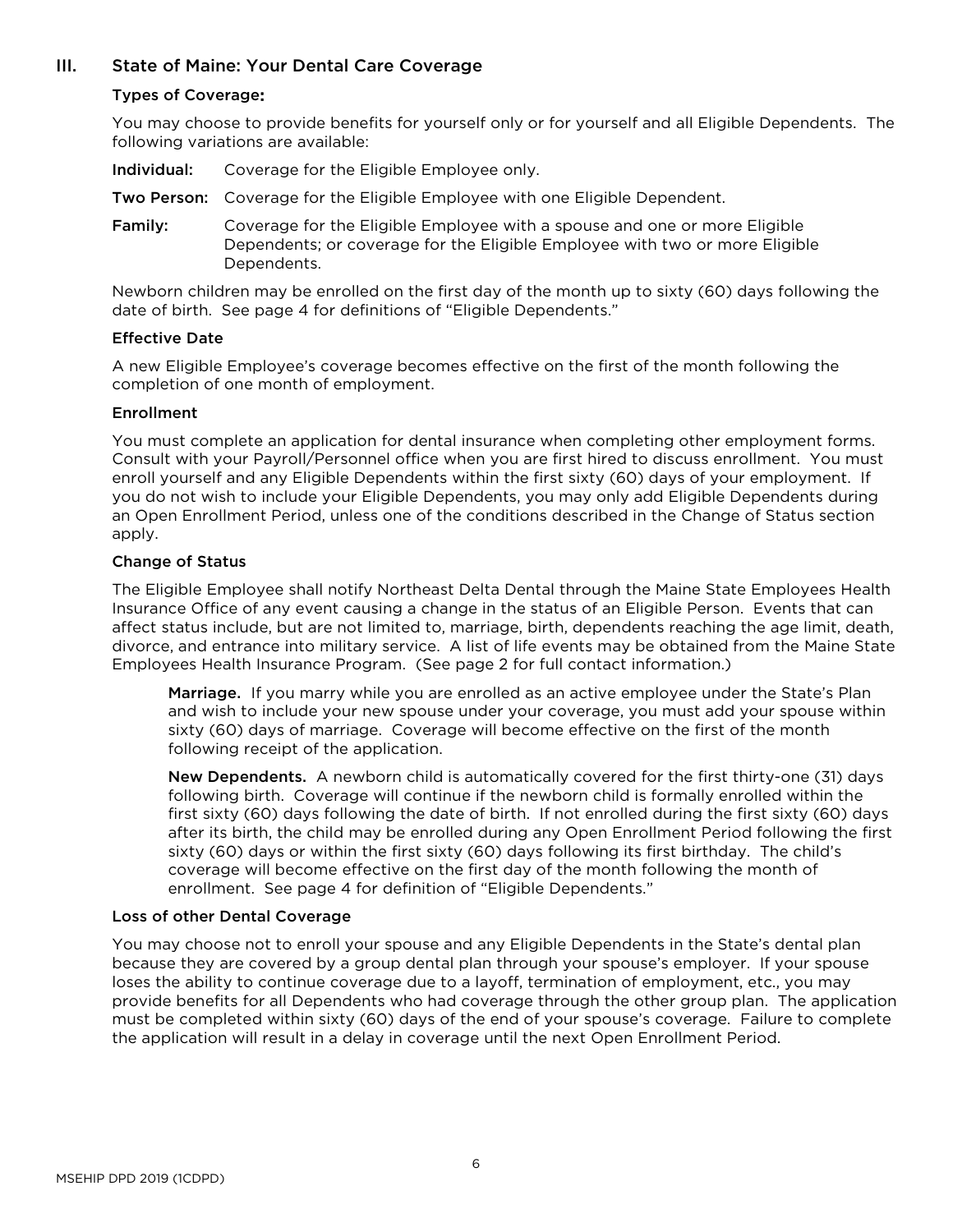#### <span id="page-9-0"></span>Seasonal Employees

A seasonal employee may continue under the plan on a direct bill basis by paying the entire premium for the pay periods the employee is not in pay status. If you do not keep your premium payment current, coverage will be cancelled and reapplication can only be made upon your return to work or during an Open Enrollment Period. New seasonal employees must enroll themselves and any Eligible Dependents within sixty (60) days of their original dates of hire.

#### <span id="page-9-1"></span>Leave of Absence

An employee on a leave of absence may continue under the plan on a direct bill basis by paying the entire premium for the pay periods the employee is not in pay status. If you do not keep your premium payment current, coverage will be cancelled and reapplication can only be made upon your return to work or during an Open Enrollment Period.

## <span id="page-9-2"></span>IV. How To File A Claim

#### To Use Your Plan Follow These Steps:

- 1. Please read this Dental Plan Description carefully to familiarize yourself with the benefits and provisions of your dental plan.
- 2. You are assured of receiving maximum benefits under this dental plan if you visit a State of Maine Employees PPO Network Dentist (refer to your State of Maine Employees PPO Dentist directory at [www.nedelta.com\)](http://www.nedelta.com/). When you visit your dental office, inform them that you are covered under a Northeast Delta Dental program and show your identification card. Your Dentist will perform an evaluation, plan the course of treatment and, when the treatment has been completed, the claim form will be sent to Northeast Delta Dental for payment. Clean written claims must be paid in thirty (30) days; clean electronic claims must be paid within fifteen (15) days.
- 3. You or someone in the dental office must fill in the information portion of the claim form. Please be sure information is complete and accurate to ensure prompt and correct payment of your claim.
- 4. Subject to the provisions contained in the Agreement and to such uniform requirements as are deemed appropriate by its Board of Directors, Northeast Delta Dental agrees to make payments for Dental Care in the following manner:
	- (a) For Covered Benefits provided by a State of Maine Employees PPO Network Dentist, Northeast Delta Dental will pay to the Participating Dentist the applicable selected Copayment as specified in the Classes of Benefits (see Section V. on page 9), the lesser of the Participating Dentist's submitted charge; or the amount listed on the State of Maine Employees PPO Network table of allowance. An Explanation of Benefits (EOB) will be sent or accessible to you that will indicate the amount you should pay, if any, to your Dentist. State of Maine Employees PPO Network Dentists agree to accept Delta Dental's payment as payment in full, and further agree not to charge any difference between their charge and the amount paid by Delta Dental. Like all Dentists, State of Maine Employees PPO Network Dentists are allowed to charge for any applicable Copayments, or non-covered services.
	- (b) For Covered Benefits provided by a Delta Dental Participating Dentist who is not a State of Maine Employees PPO Network Dentist, Northeast Delta Dental will pay to such Participating Dentist the applicable selected Co-payment as specified in the Classes of Benefits (see Section V. on page 9), the lesser of the Participating Dentist's submitted charge or; the amount listed on the State of Maine Employees table of allowance. Delta Dental Participating Dentists may balance bill the difference between the State of Maine Employees table of allowance and Delta Dental's maximum allowance for Participating Dentists. Like all Dentists, Delta Dental Participating Dentists are allowed to charge for any applicable Co-payments, or non-covered services.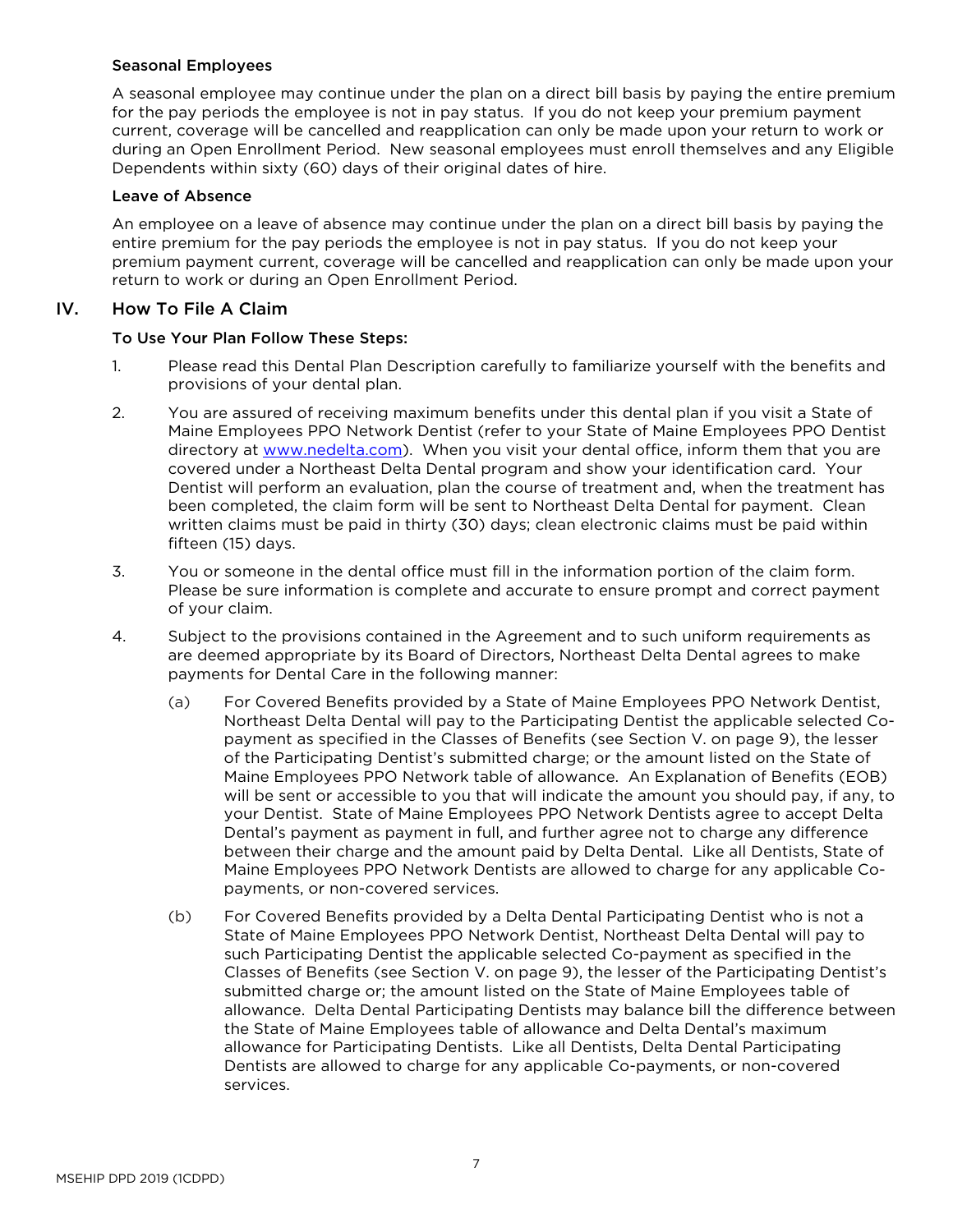(c) For Covered Benefits provided by a Non-Participating Dentist or ODP, Northeast Delta Dental will pay directly to the Subscriber the applicable selected Co-payment for the Non-Participating Dentist or ODP, as specified in the Classes of Benefits (see Section V. on page 9), the lesser of the submitted charge or; the amount listed on the State of Maine Employees table of allowance. Some states may require that assignment of benefits (directing that payment be sent to the dentist) be honored. In these instances, payment will be made directly to the Non-Participating Dentist or ODP when written notice of such an assignment is made on the claim. It is your responsibility to make full payment to the Dentist or ODP. Non-Participating Dentists or ODPs may balance bill up to their submitted charge. Like all Dentists, Non-Participating Dentists or ODPs are allowed to charge for any applicable Co-payments, or non-covered services.

#### Predetermination of Benefits:

Prior to rendering any services subject to Predetermination, your Dentist should send the claim form and diagnostic aids to Northeast Delta Dental. This procedure informs both you and your Dentist of Covered Benefits, Northeast Delta Dental's financial obligation under the term of your Agreement, and your financial obligation. Northeast Delta Dental's and your financial obligation may be subject to change if, after the date of Predetermination, but before the predetermined services were completed, you have additional services performed, lose eligibility, or the Contract Holder changes the benefit design of your program. Payment will be based on eligibility and the benefits which existed when the service was rendered.

If the amount of services set aside for Predetermination causes you to reach your Contract Year Maximum, no payment can be made for any additional treatment until Northeast Delta Dental is instructed to cancel the Predetermination or a new Contract Year begins. Because this Predetermination procedure requires only a minimal amount of time, it normally does not interfere with scheduling your appointments. You and your Dentist should review this Predetermination before proceeding with treatment. Prior authorization is not required for emergency services.

NOTE: If you have any questions about your plan, please contact the Maine State Employees Health Insurance Program or Northeast Delta Dental, PO Box 2002, Concord, NH 03302-2002, 800-832- 5700. All correspondence with Northeast Delta Dental should include your group name and number, Subscriber ID number, and your telephone number.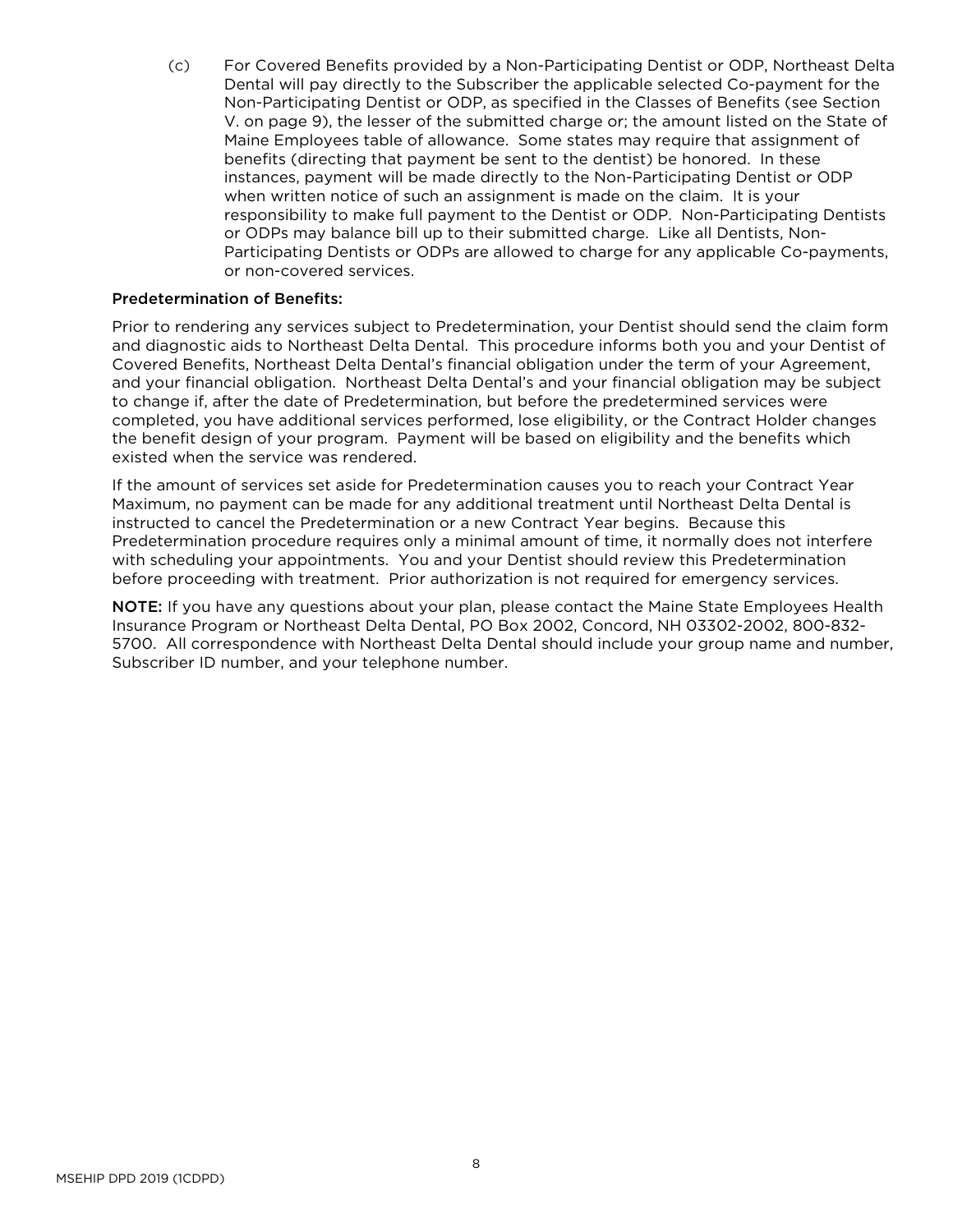# <span id="page-11-0"></span>V. Classes of Benefits

Important - Eligible Persons shall be entitled to ONLY those Covered Benefits listed in the Dental Benefits Summary (see Section VI., beginning on page 10).

|                                                                                                                             | Network | State of Maine Employees PPO | Delta Dental Participating<br>Network |                             | Non-participating |                                                      |
|-----------------------------------------------------------------------------------------------------------------------------|---------|------------------------------|---------------------------------------|-----------------------------|-------------------|------------------------------------------------------|
|                                                                                                                             |         |                              |                                       |                             |                   |                                                      |
| Coverage A                                                                                                                  | 100%    |                              | 100%                                  |                             | 90%               |                                                      |
| Coverage B                                                                                                                  | 90%     | State of Maine<br>Employees  | 80%                                   |                             | 70%               | State of Maine<br>Employees<br>Table of<br>Allowance |
| Coverage C                                                                                                                  | 60%     |                              | 50%                                   | State of Maine<br>Employees | 40%               |                                                      |
| Calendar Year Maximum                                                                                                       | \$1,200 | Table of<br>Allowance        | \$1,000                               | Table of<br>Allowance       | \$900             |                                                      |
| Coverage D                                                                                                                  | 60%     |                              | 50%                                   |                             | 40%               |                                                      |
| Life Maximum Coverage D                                                                                                     | \$1,500 |                              | \$1,200                               |                             | \$900             |                                                      |
| Please refer to Section IV, No.4 for a description of how payments are determined or call Customer Service at 800-832-5700. |         |                              |                                       |                             |                   |                                                      |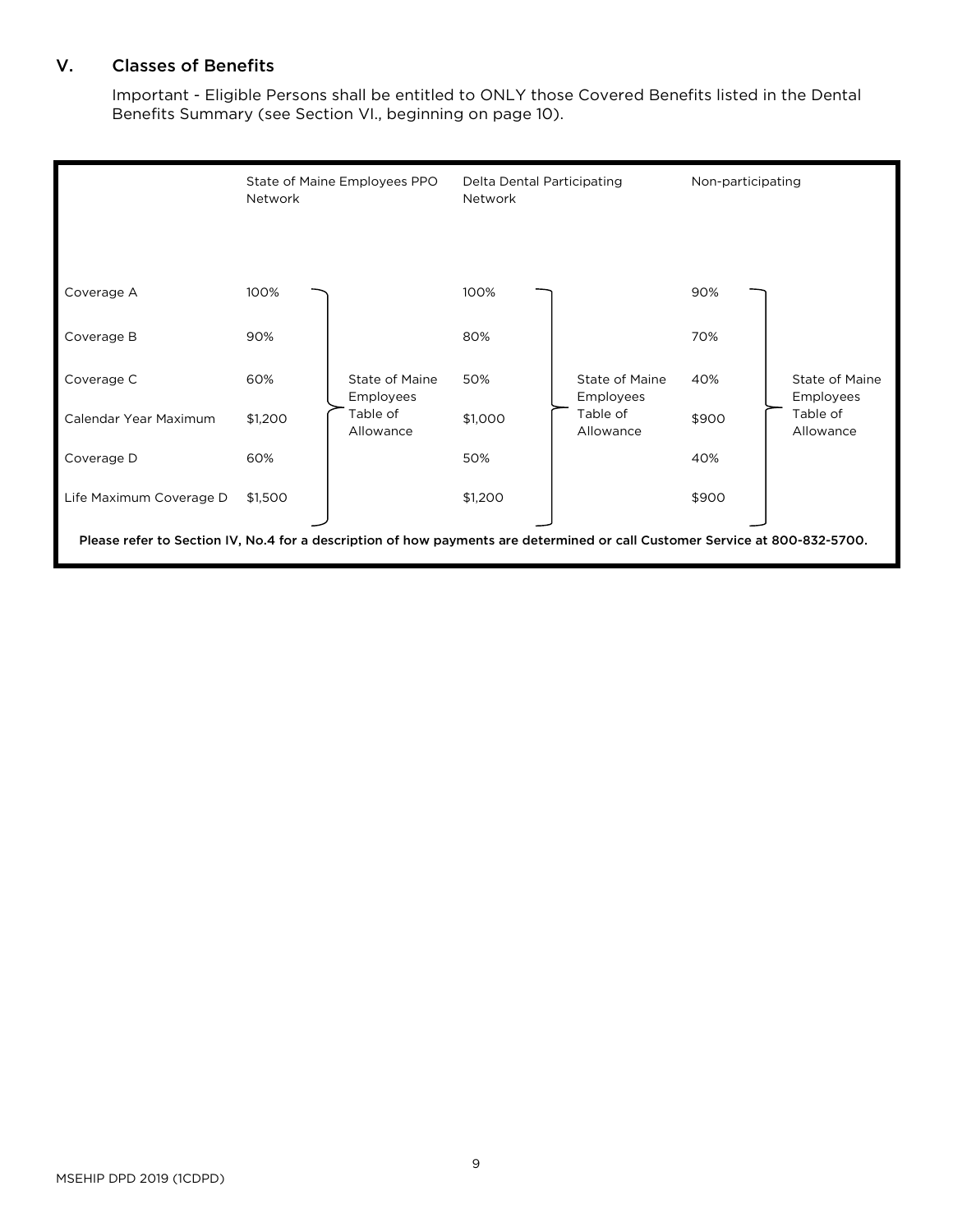<span id="page-12-0"></span>

|                    | Diagnostic & Preventive Benefits (Coverage A)                                                                                                                                                                                                                                                                                                                                                                                                                                                                                                                                                                                                                                    |  |
|--------------------|----------------------------------------------------------------------------------------------------------------------------------------------------------------------------------------------------------------------------------------------------------------------------------------------------------------------------------------------------------------------------------------------------------------------------------------------------------------------------------------------------------------------------------------------------------------------------------------------------------------------------------------------------------------------------------|--|
| Diagnostic:        | Evaluation and radiographic images to determine required dental treatment.                                                                                                                                                                                                                                                                                                                                                                                                                                                                                                                                                                                                       |  |
|                    | Limited oral evaluation.                                                                                                                                                                                                                                                                                                                                                                                                                                                                                                                                                                                                                                                         |  |
|                    | Oral Evaluation: two (2) times in a period of twelve (12) months. This can be a<br>comprehensive or periodic evaluation provided by a specialist or a general Dentist.                                                                                                                                                                                                                                                                                                                                                                                                                                                                                                           |  |
|                    | Radiographic Images: Complete series or panoramic image once in any period of<br>five (5) years, bitewing images one (1) time in any period of twelve (12) months,<br>images of individual teeth as necessary.                                                                                                                                                                                                                                                                                                                                                                                                                                                                   |  |
|                    | Brush biopsy - once in a twelve (12) month period.                                                                                                                                                                                                                                                                                                                                                                                                                                                                                                                                                                                                                               |  |
| <b>Preventive:</b> | Specific procedures employed to prevent the occurrence of dental disease.                                                                                                                                                                                                                                                                                                                                                                                                                                                                                                                                                                                                        |  |
|                    | Cleaning (prophylaxis): two (2) times in any period of twelve 12 months (child<br>cleaning through age thirteen (13); adult cleaning thereafter). This can be a routine<br>prophylaxis or a full mouth debridement under Diagnostic and Preventive<br>(Coverage A), or periodontal maintenance under Basic Benefits (Coverage B).                                                                                                                                                                                                                                                                                                                                                |  |
|                    | Fluoride treatment- one (1) time in any period of twelve (12) months through age<br>eighteen (18).                                                                                                                                                                                                                                                                                                                                                                                                                                                                                                                                                                               |  |
|                    | <b>Space Maintainers</b>                                                                                                                                                                                                                                                                                                                                                                                                                                                                                                                                                                                                                                                         |  |
|                    | Sealants.                                                                                                                                                                                                                                                                                                                                                                                                                                                                                                                                                                                                                                                                        |  |
| <b>NOTE:</b>       | As a participant in Northeast Delta Dental's Health through Oral Wellness' (HOW')<br>program, you may be eligible for additional preventive benefits, subject to the annual<br>maximum, deductible, co-insurance and/or co-pays and other standard policy<br>provisions. These additional preventive benefits may include more frequent<br>prophylaxis (cleanings), fluoride treatments, sealants, periodontal maintenance and full<br>mouth debridement, and availability of caries susceptibility tests, oral hygiene<br>instruction, nutritional counseling, and tobacco cessation counseling.<br>Time limitations are measured from the date the services were most recently |  |
|                    | performed.                                                                                                                                                                                                                                                                                                                                                                                                                                                                                                                                                                                                                                                                       |  |

# Coverage A Exclusions and Limitations:

- If the fee for a procedure or service is "Not Billable to the Eligible Person," it is not payable by the plan, nor collectable from the Eligible Person by a participating dentist. Participating dentists agree not to charge a separate fee.
- If the fee for a procedure or service is "Denied," it is not payable by the plan, but is chargeable to the Eligible Person as the procedure or service is not a benefit under the plan.
- 1. Oral evaluations of any kind are Not Billable to the Eligible Person if performed within ninety (90) days after periodontal surgery by the same Dentist/dental office.
- 2. Comprehensive oral evaluation and comprehensive periodontal evaluation are a covered benefit once in a lifetime (unless there is history of no care for three (3) years and is counted toward your oral evaluation benefits. Subsequent comprehensive oral evaluations are covered as a periodic oral evaluation and are subject to frequency limitations.
- 3. Comprehensive and extensive oral evaluations performed on children under the age of three (3) are not a covered benefit and will be payable as an oral evaluation. The difference in fees is Not Billable to the Eligible Person.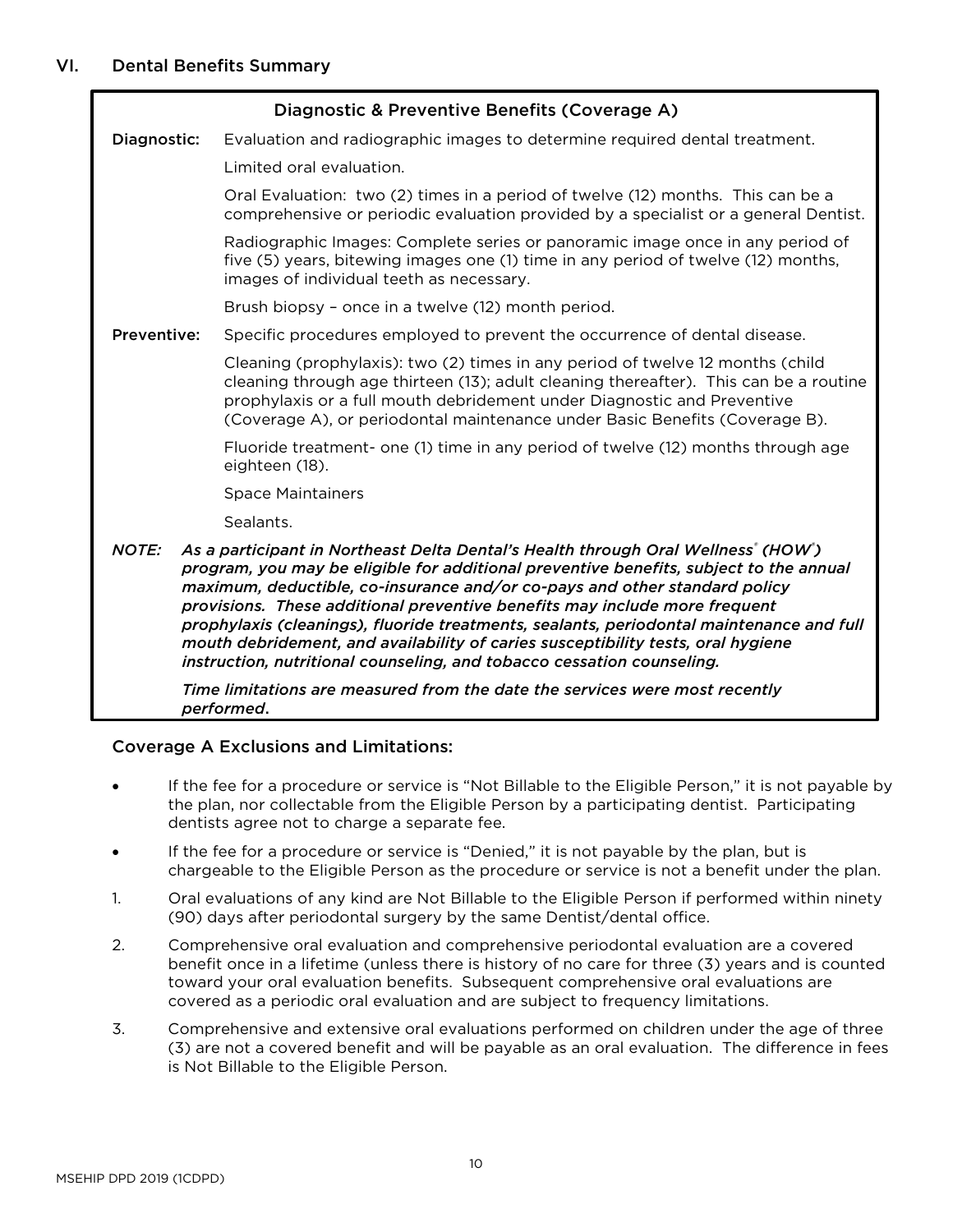- 4. Oral evaluations for Eligible Persons under age three (3), when performed on the same date of service by the same Dentist/dental office as a comprehensive evaluation, are Not Billable to the Eligible Person.
- 5. Pre-diagnostic services, such as screening and assessment of an Eligible Person, are not covered benefits. Payment for a screening and assessment is Not Billable to the Eligible Person if billed with an oral evaluation.
- 6. A panoramic radiographic image is a Covered Benefit once in a five (5) year period for Eligible Persons age six (6) and over. The fee for a panoramic radiographic image performed on Eligible Persons under the age of six (6) is Denied. The Eligible Person is responsible for the fee.
- 7. A panoramic radiographic image, with or without supplemental radiographic images (such as periapicals, bitewings and/or occlusal), is considered a complete series for time limitations and any fee in excess of the fee for a complete series is Not Billable to the Eligible Person.
- 8. Payment for additional periapical and/or occlusal radiographic images within a thirty (30) day period of a complete series or panoramic image, unless there is evidence of trauma, is Not Billable to the Eligible Person.
- 9. When benefits are requested for a panoramic radiographic image in conjunction with a complete series by the same Dentist/dental office, fees for the panoramic radiographic image are Not Billable to the Eligible Person as a component of the complete series on the same date of service.
- 10. Routine working and final treatment radiographic images taken for endodontic therapy by the same Dentist/dental office are considered a component of the complete treatment procedure and separate fees are Not Billable to the Eligible Person on the same date of service.
- 11. Bitewing images for children under the age of ten (10) are limited to two (2) bitewing images in a twelve (12) month period. Three (3) or more images will be covered as two (2) bitewing images and any difference in fees is Not Billable to the Eligible Person.
- 12. If the fee for bitewings, periapicals, intraoral occlusal and extraoral radiographic images is equal to or exceeds the fee for a full mouth series, it is considered a full mouth series for payment purposes and time limitations. Any fee in excess of the fee for the full mouth series is Not Billable to the Eligible Person on the same date of service.
- 13. Fees for additional radiographic images taken by the same Dentist/dental office within sixty (60) days of vertical bitewings are Not Billable to the Eligible Person.
- 14. The fee for a full mouth debridement is Not Billable to the Eligible Person when performed by the same Dentist/dental office on the same date of service as a comprehensive evaluation, detailed and extensive oral evaluation or a comprehensive periodontal evaluation.
- 15. Cone beam imaging and interpretation are not covered benefits. Cone beam imaging, when performed by the same Dentist/dental office as an image interpretation, is combined as a cone beam capture and interpretation. Any fees in excess of the combined code are Not Billable to the Eligible Person.
- 16. Cephalometric images and oral/facial photographic images are not a Covered Benefit.
- 17. Oral cancer screening, except brush biopsy, is not a Covered Benefit.
- 18. Oral Pathology laboratory services are a covered benefit when accompanied by a pathology report. If more than one of these procedures is billed for the same tooth site on the same day, by the same Dentist/dental office, payment is allowed for the most inclusive procedure and the less inclusive procedure is Not Billable to the Eligible Person.
- 19. A cleaning done on the same date by the same Dentist/dental office as a periodontal maintenance, or scaling and root planing is considered to be part of and included in those procedures, and the fee is Not Billable to the Eligible Person.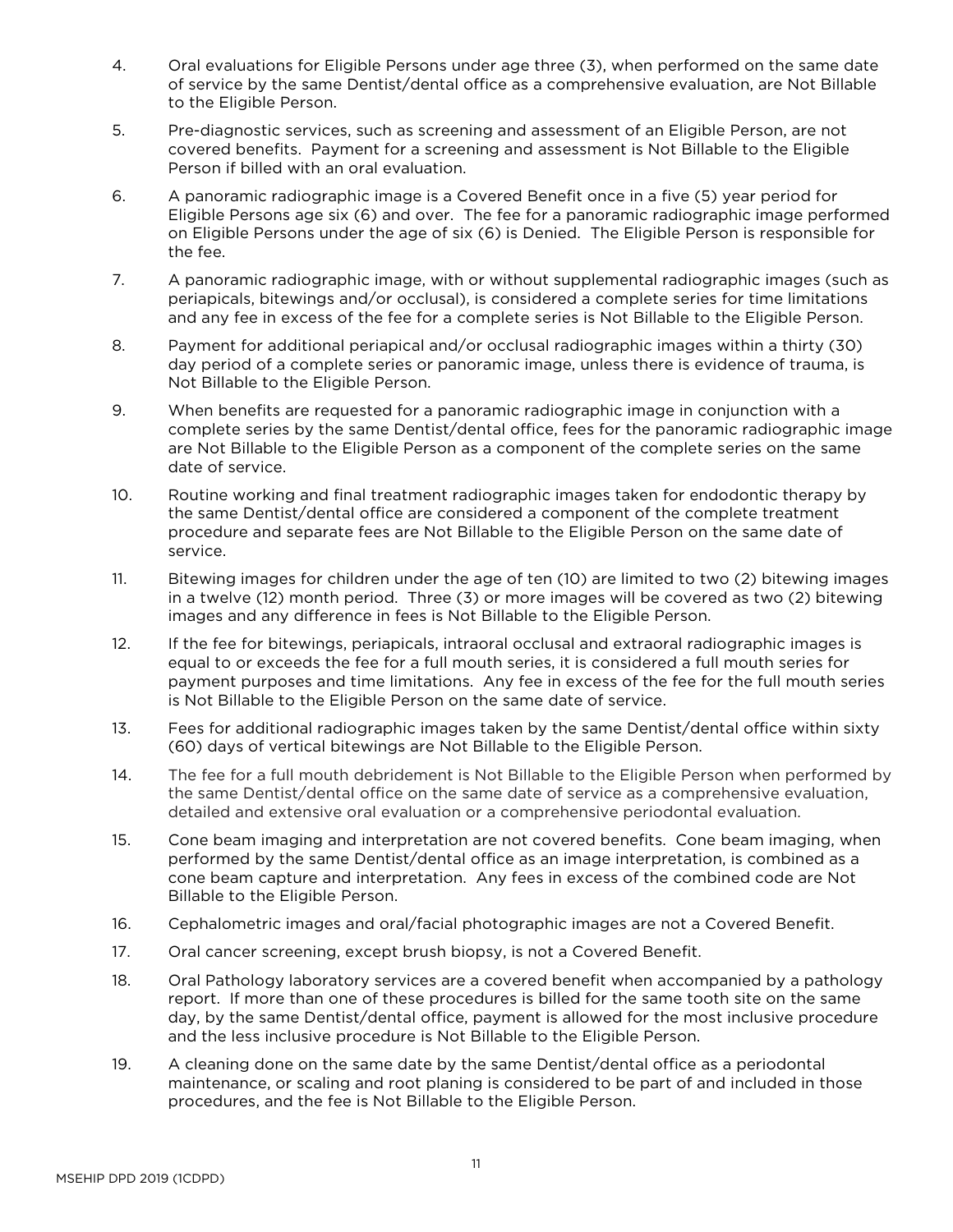- 20. Laboratory tests for caries susceptibility are not a covered benefit and are Not Billable to the Eligible Person when billed with an oral evaluation for children under the age of three (3).
- 21. Caries risk assessment is a covered benefit once in a period of three (3) years for Eligible Persons age three (3) and older. Benefits for caries risk assessment are Not Billable to the Eligible Person if billed for children under the age of three (3), if billed within twelve (12) months by the same Dentist/dental office, or if performed with other risk assessments by the same Dentist/dental office.
- 22. Sealant benefit limitation:
	- (a) Sealant benefit is provided only to Eligible Dependents fourteen (14) years of age or younger.
	- (b) Sealant benefit includes the application of sealants only to caries-free (no decay) and restoration-free permanent molars.
	- (c) Sealant benefit is provided no more than one (1) time in a three (3) year period per tooth.
	- (d) Sealants are Not Billable to the Eligible Person within two (2) years of initial placement on the same tooth by the same Dentist/dental office. A sealant is Not Billable to the Eligible Person if performed by the same Dentist/dental office, on the same date of service as a restoration which includes the occlusal surface.
- 23. Pulp vitality tests are a Covered Benefit only when done in conjunction with a radiographic image, limited oral evaluations; palliative treatment; or a protective restoration. Payment is otherwise Not Billable to the Eligible Person.
- 24. Genetic test for susceptibility to diseases is not a Covered Benefit.
- 25. Space maintainers are a Covered Benefit for Eligible Dependents fifteen (15) years of age or younger when a space is being maintained for an erupting permanent tooth.
- 26. The replacement or repair of space maintainers is not a covered benefit, unless performed by a Dentist who did not do the original placement.
- 27. Removal of a space maintainer is included as part of the total treatment. Charges for removal of a space maintainer are Not Billable to the Eligible Person if performed by the same Dentist/dental office as the initial placement or if performed with the recementation of a space maintainer.
- 28. Distal shoe space maintainers are a Covered Benefit for Eligible Persons age eight (8) and younger. Fees for distal shoe space maintainers performed on patients nine (9) and older are Denied.
- 29. Nutritional counseling, tobacco counseling and oral hygiene instruction are not Covered Benefits except for participants in Delta Dental's Health through Oral Wellness<sup>®</sup> (HOW<sup>®</sup>) program.
- 30. Interim caries arresting medicament application is a covered benefit twice per tooth in a twelve (12) month period. If Interim caries arresting medicament application is placed by the same Dentist/dental office on the same day as a restoration, it is not a covered benefit and is Not Billable to the Eligible Person.
- 31. Fees for restorations on the same tooth by the same Dentist/dental office performed within ninety (90) days of interim caries arresting medicament application are Denied. The Eligible Person is responsible for the fee.
- 32. HbA1c and blood glucose testing are not covered benefits and fees are Denied. If blood glucose level testing is performed on the same day as an HbA1c test, fees for the blood glucose testing are Not Billable to the Eligible Person.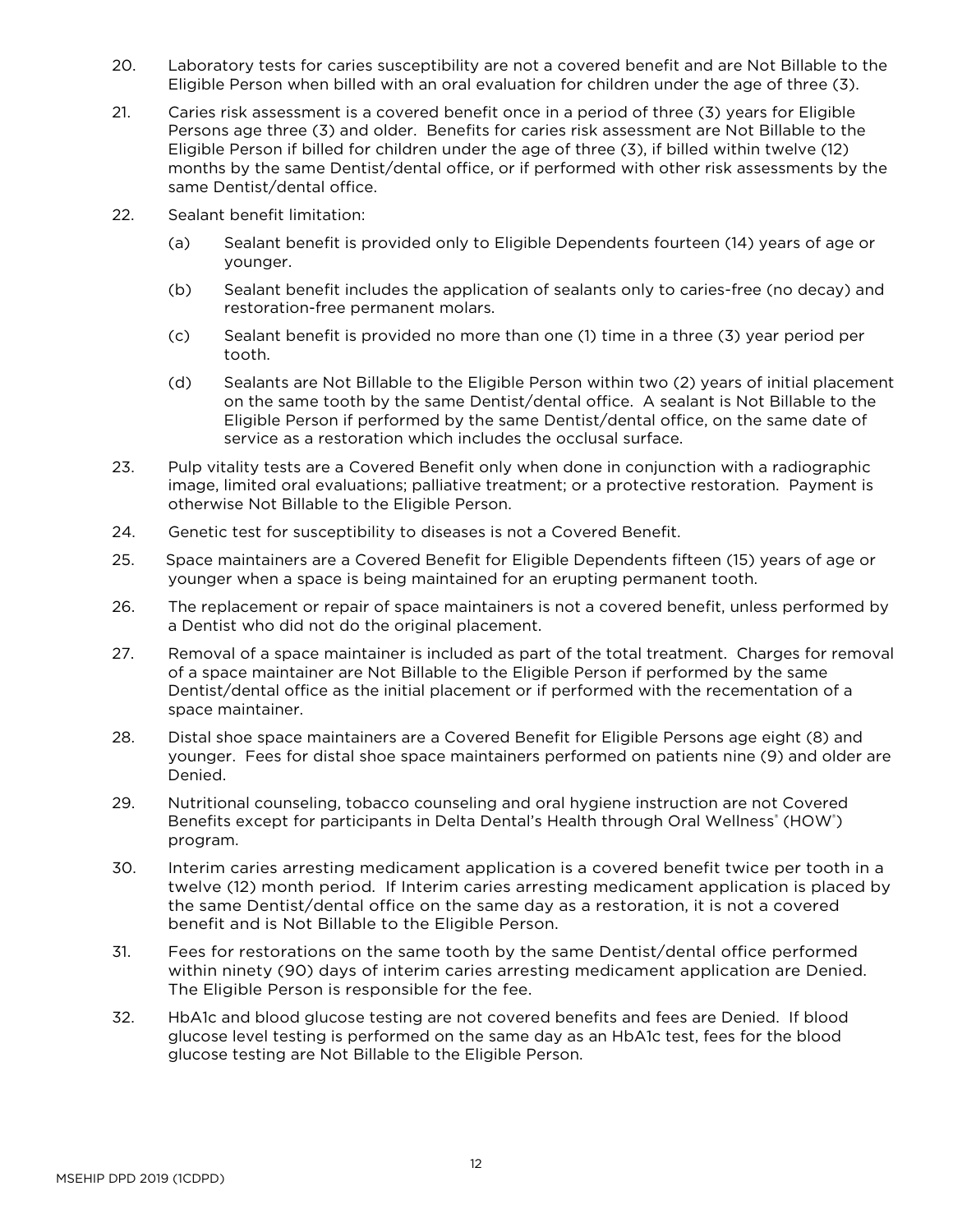|                                                          | <b>Basic Benefits (Coverage B)</b>                                                                                                                                                                                                                                                                                                           |
|----------------------------------------------------------|----------------------------------------------------------------------------------------------------------------------------------------------------------------------------------------------------------------------------------------------------------------------------------------------------------------------------------------------|
| Restorative:                                             | Amalgam restorations (silver fillings).                                                                                                                                                                                                                                                                                                      |
|                                                          | Resin restorations (white fillings).                                                                                                                                                                                                                                                                                                         |
| Oral Surgery:                                            | Extractions and covered surgical procedures.                                                                                                                                                                                                                                                                                                 |
| <b>Periodontics:</b>                                     | Treatment of diseased tissue supporting the teeth and periodontal<br>maintenance.                                                                                                                                                                                                                                                            |
|                                                          | Cleaning (prophylaxis) two (2) times in a period of twelve (12)<br>months (child cleaning through age thirteen (13), adult cleaning<br>thereafter). This can be a routine prophylaxis or a full mouth<br>debridement under Diagnostic and Preventive Benefits (Coverage<br>A), or periodontal maintenance under Basic Benefits (Coverage B). |
|                                                          | A full mouth debridement under Diagnostic and Preventive Benefits<br>(Coverage A) is covered once in a lifetime and when performed is<br>counted towards your prophylaxis benefit.                                                                                                                                                           |
| <b>Endodontics:</b>                                      | Pulpal therapy, apicoectomies, retrograde fillings, and root canal<br>therapy.                                                                                                                                                                                                                                                               |
| <b>Denture Repair:</b>                                   | Repair of removable complete or partial denture to its original<br>condition.                                                                                                                                                                                                                                                                |
| Clinical Crown Lengthening: Once per tooth per lifetime. |                                                                                                                                                                                                                                                                                                                                              |
| <b>Palliative Treatment:</b>                             | Minor emergency treatment for the relief of pain.                                                                                                                                                                                                                                                                                            |
| Anesthesia:                                              | General anesthesia or intravenous sedation, when administered in<br>conjunction with an extraction; tooth reimplantation; surgical<br>exposure of tooth; surgical placement of implant body; biopsy;<br>transseptal fiberotomy; alveoloplasty; vestibuloplasty; incision and<br>drainage of an abscess; frenulectomy; and/or frenuloplasty.  |
|                                                          |                                                                                                                                                                                                                                                                                                                                              |

*NOTE: Time limitations are measured from the date the services were most recently performed.* 

# Coverage B Exclusions and Limitations:

- If the fee for a procedure or service is "Not Billable to the Eligible Person," it is not payable by the plan, nor collectable from the Eligible Person by a participating dentist. Participating dentists agree not to charge a separate fee.
- If the fee for a procedure or service is "Denied," it is not payable by the plan, but is chargeable to the Eligible Person as the procedure or service is not a benefit under the plan.
- 1. Restorations are a covered benefit only once per surface in a period of twenty-four (24) months, irrespective of the number or combination of procedures performed. The replacement of amalgam (silver) or resin (white) restorations within twenty-four (24) months by the same Dentist/dental office is Not Billable to the Eligible Person.
- 2. Fees for restorations on the same tooth by the same Dentist/dental office performed within ninety (90) days of interim caries arresting medicament application are Denied. The Eligible Person is responsible for the fee
- 3. Tooth preparation; bases; copings; protective restorations; impressions; and local anesthesia; or other services which are part of the complete dental procedure, are considered components of and included in the fee for a complete procedure, and are Not Billable to the Eligible Person.
- 4. Protective restorations are Not Billable to the Eligible Person if performed on the same date of service as a definitive restoration or palliative treatment by the same Dentist/dental office.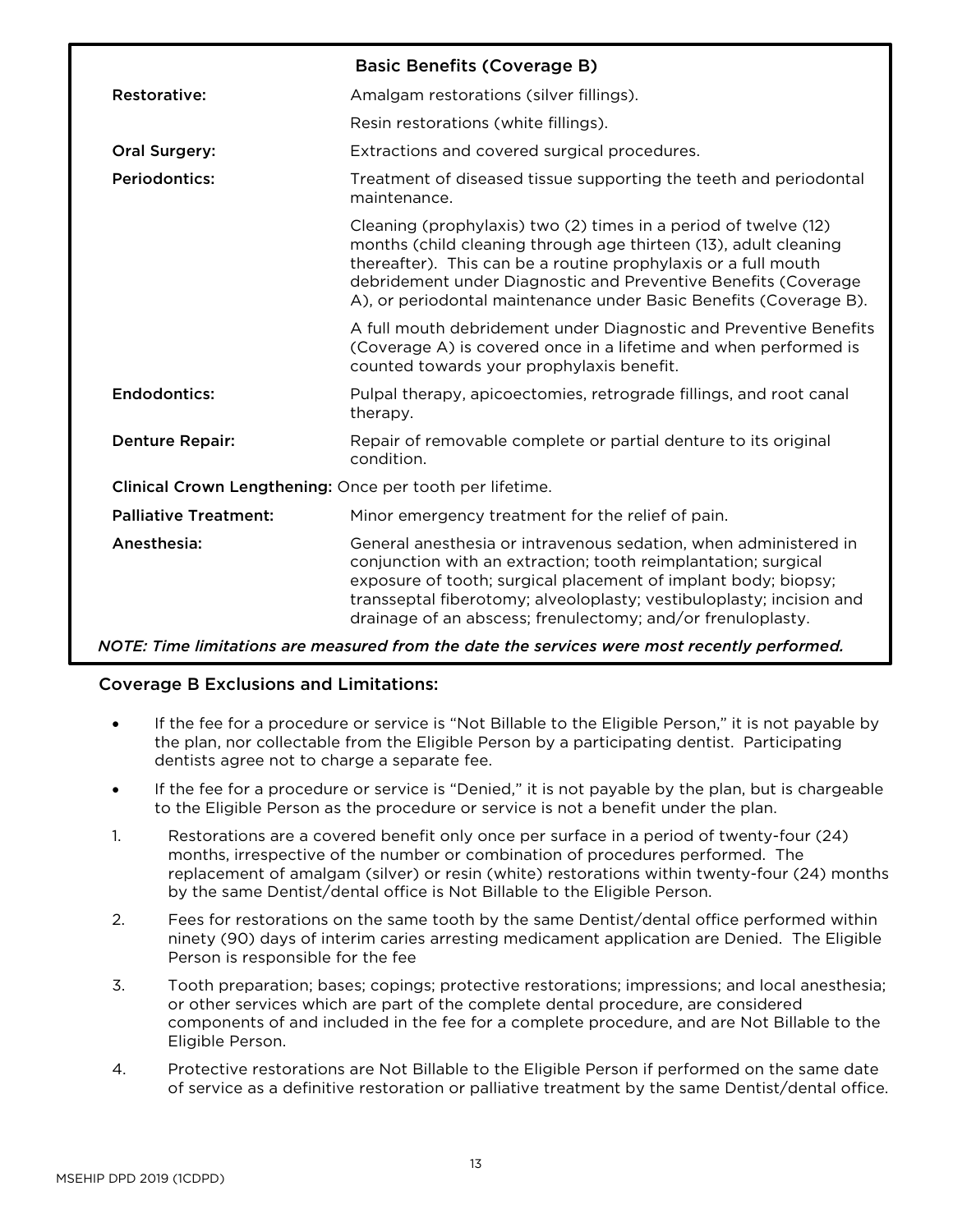- 5. Payment is made for one (1) restoration in each tooth surface irrespective of the number of combinations of restorations placed. A Delta Dental Participating Dentist agrees not to charge a separate fee.
- 6. Interim therapeutic restorations are a covered benefit once in a lifetime on primary dentition only. Interim therapeutic restorations are not a covered benefit when performed within twenty-four (24) months of amalgams or composites and the fees are Not Billable to the Eligible Person.
- 7. Routine post-operative visits are considered part of, and included in the fee for, the total procedure. A Delta Dental Participating Dentist agrees not to charge a separate fee.
- 8. Prefabricated stainless steel crowns are a covered benefit once in a period of two (2) years. The fee for replacement of a stainless steel crown by the same Dentist/dental office within twenty-four (24) months is included in the initial crown placement and is Not Billable to the Eligible Person.
- 9. Periodontal scaling and root planing is a covered benefit per quadrant (maximum of two (2) quadrants per office visit) once in a period of twenty-four (24) months. Fees are Not Billable to the Eligible Person for twenty-four (24) months after the initial therapy if the retreatment is performed by the same Dentist/dental office. The fee for periodontal scaling and root planing is Not Billable to the Eligible Person if performed within four (4) weeks of periodontal surgery by the same Dentist/dental office, or if more than two (2) quadrants are treated in one office visit.
- 10. Fees for periodontal maintenance, when billed within three (3) months of periodontal therapy by the same Dentist/dental office, are Not Billable to the Eligible Person.
- 11. Recementation or re-bond of a space maintainer is a Covered Benefit once per space maintainer.
- 12. A prophylaxis done on the same date by the same Dentist/dental office as a periodontal maintenance, or scaling and root planing is considered to be part of and included in those procedures, and the fee is Not Billable to the Eligible Person.
- 13. Periodontal surgical procedures include all necessary postoperative care, finishing procedures, evaluations for three (3) months, as well as any surgical re-entry, except soft tissue grafts, for three (3) years. The fee for surgical re-entry by the same Dentist/dental office within three (3) years is Not Billable to the Eligible Person.
- 14. Exploratory surgical services are not a Covered Benefit. Eligible Person is financially responsible.
- 15. Clinical crown lengthening is a covered benefit once per tooth per lifetime and only when performed in a healthy periodontal environment, on natural teeth only, in which bone must be removed for placement of the restoration or crown, or prosthetic device. The fee for clinical crown lengthening is Not Billable to the Eligible Person if performed on the same date of service by the same Dentist/dental office as the crown placement.
- 16. Clinical crown lengthening, when done in conjunction with osseous surgery, crown preparations, or restorations is considered a component of, and included in the fee for, the complete procedure and is Not Billable to the Eligible Person.
- 17. Clinical crown lengthening, when performed in conjunction with other periodontal procedures, will be subject to a dental consultant's review. Payment will be based on the most comprehensive procedure.
- 18. An adjustment will be made for two (2) or more restoration surfaces which are normally joined together. A Delta Dental Participating Dentist agrees not to charge a separate fee.
- 19. Direct or indirect pulp caps are a covered benefit once in a period of three (3) years. A pulp cap performed on the same date of service as the final restoration by the same Dentist/dental office is considered part of a single complete restorative procedure and the fee for the pulp cap is Not Billable to the Eligible Person.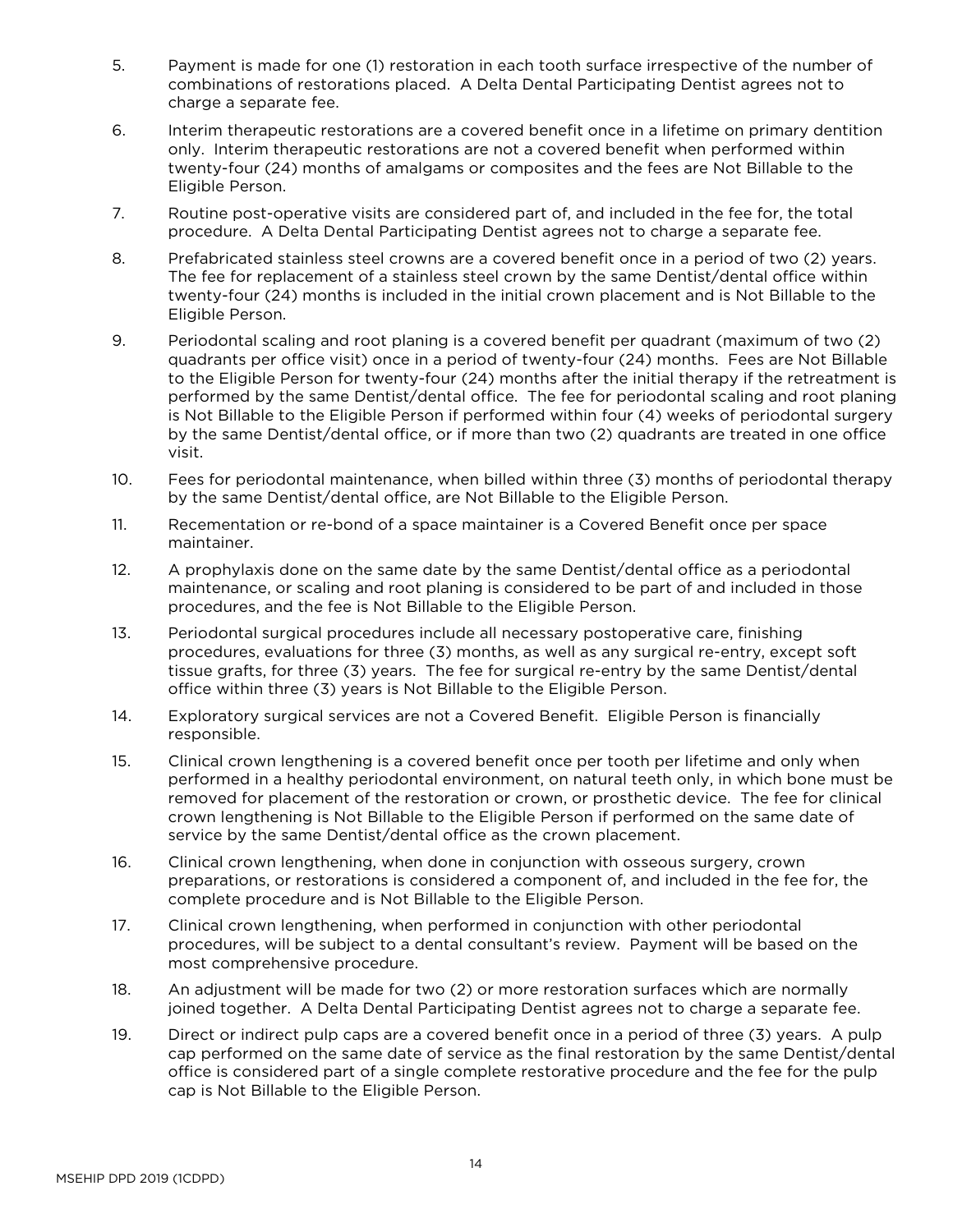- 20. Recementation of a crown; onlay; or partial coverage restoration is a covered benefit once per tooth per lifetime. Payment is Not Billable to the Eligible Person if performed within six (6) months of the initial placement by the same Dentist/dental office.
- 21. Recementation of a cast or prefabricated post and core is a covered benefit once per tooth per lifetime. Payment is Not Billable to the Eligible Person if performed within six (6) months of the initial placement by the same Dentist/dental office, or if performed on the same date of service of a crown recementation by the same Dentist/dental office.
- 22. A partial pulpotomy is a covered benefit once per tooth per lifetime, on permanent teeth only. The fee for a partial pulpotomy is Not Billable to the Eligible Person if performed within thirty (30) days on the same tooth by the same Dentist/dental office as root canal therapy.
- 23. Pulpal therapy is a covered benefit once in a three (3) year period on primary first and second molars only. If pulpal therapy is performed on primary anterior or permanent teeth, the procedure will be covered as a palliative treatment.
- 24. Therapeutic pulpotomy is a Covered Benefit once in a three (3) year period per tooth on primary teeth only. If the service is provided on permanent teeth, the procedure will be covered as a palliative treatment.
- 25. Fees for therapeutic pulpotomy or palliative treatment are Not Billable to the Eligible Person when performed on the same date of service as root canal procedure or root canal therapy.
- 26. Anterior deciduous root canal therapy is not a Covered Benefit.
- 27. Root canal therapy is a covered benefit once in a period of three (3) years. Retreatment of root canal therapy by the same Dentist/dental office within twenty-four (24) months is considered part of the original procedure. Fees for the retreatment by the same Dentist/ dental office are Not Billable to the Eligible Person.
- 28. Root canal therapy is not a benefit in conjunction with overdentures and benefits are Denied. The Eligible Person is responsible for the additional fee.
- 29. Incomplete endodontic therapy is a Covered Benefit, subject to dental consultant's review.
- 30. Incomplete endodontic procedure due to inoperable or fractured tooth may be covered at 50% of the fee for a completed endodontic therapy, subject to a consultant's review of radiographic images and clinical notes.
- 31. Root amputation performed in conjunction with an apicoectomy by the same Dentist/dental office is Not Billable to the Eligible Person.
- 32. A frenulectomy or frenuloplasty is a covered benefit once per site per lifetime and is Not Billable to the Eligible Person when billed on the same date as any other surgical procedure in the same surgical area by the same Dentist/dental office.
- 33. Alveoloplasty is included in the fee for extractions. Separate fees for these procedures are Not Billable to the Eligible Person if performed by the same Dentist/dental office, in the same area on the same date.
- 34. The fee for repairs of complete or partial dentures cannot exceed half the fees for a new appliance, and any excess fee billed by the same Dentist/dental office is Not Billable to the Eligible Person on the same date of service.
- 35. Cleaning and inspection of a removable complete or partial denture is not a Covered Benefit. The fee for cleaning and inspection of a removable complete or partial denture is Not Billable to the Eligible Person when done by the same Dentist/dental office on the same date of service as a reline or rebase of the denture. Otherwise, the fee for cleaning and inspection of a removable complete or partial denture is Denied.
- 36. The fee for palliative treatment is Not Billable to the Eligible Person when submitted with all procedures except radiographic images and diagnostic codes and is performed by the same Dentist/dental office on the same date.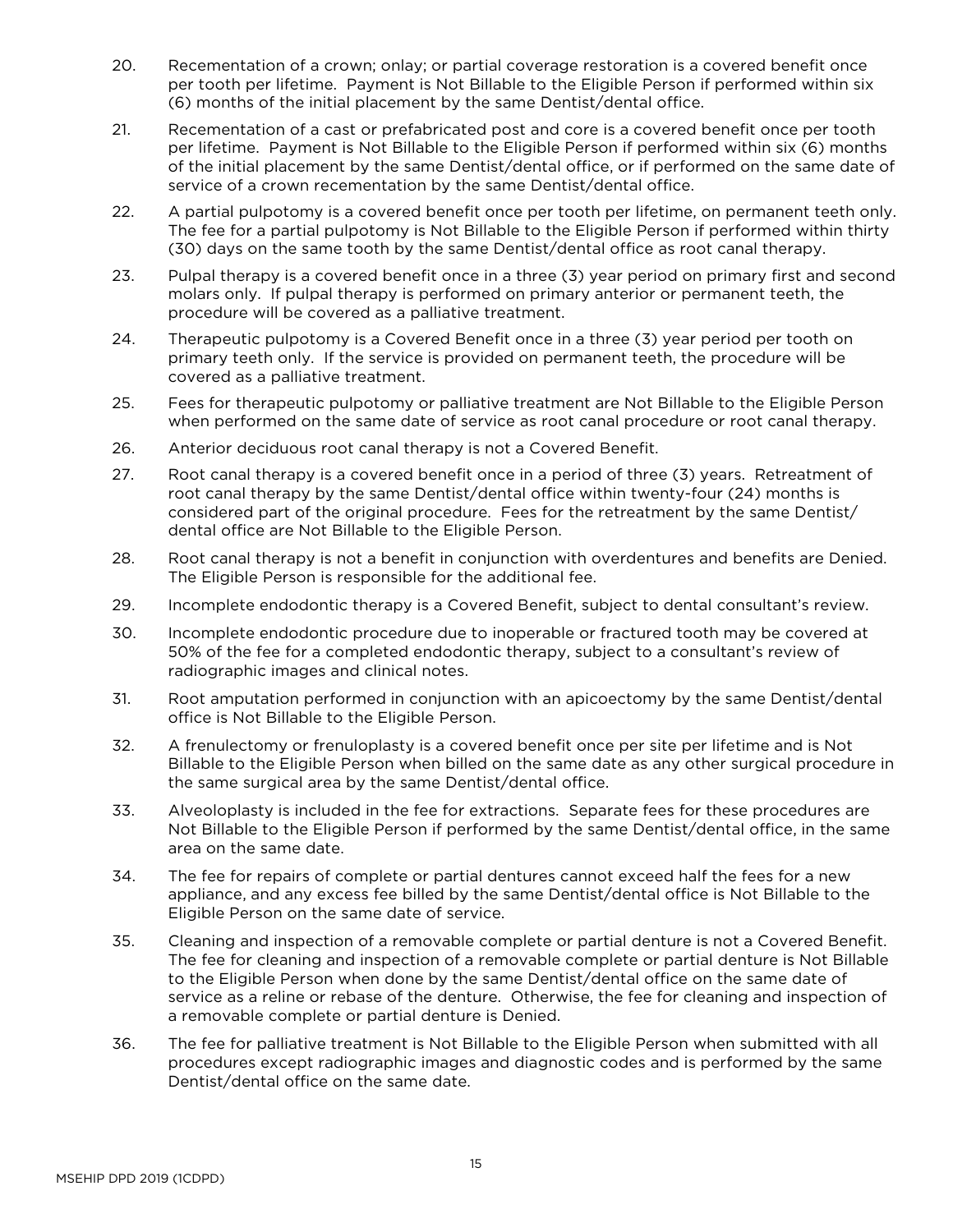- 37. Palliative treatment is part of the initiation of endodontic therapy and therefore is included in the fee when performed on the same date by the same Dentist/dental office and a separate fee is Not Billable to the Eligible Person.
- 38. General anesthesia is a Covered Benefit only when administered by a properly licensed Dentist in a dental office in conjunction with covered oral surgical procedures or when necessary due to concurrent medical conditions. Otherwise, the fee for general anesthesia is Denied.
- 39. Local anesthesia in conjunction with any procedure by the same Dentist/dental office is considered part of the overall procedure and fees are Not Billable to the Eligible Person.
- 40. Fees for repairs of complete or partial dentures, if performed within six (6) months of initial placement by the same Dentist/dental office are Not Billable to the Eligible Person.
- 41. Pin retention is a covered benefit once per tooth in a period of twenty-four (24) months in conjunction with all restorations. Additional pins in the same tooth are Not Billable to the Eligible Person. Pin retention is Not Billable to the Eligible Person when billed in conjunction with a core buildup.
- 42. An apexification or an apicoectomy is a covered benefit once per tooth in a period of three (3) years. Retreatment by the same Dentist/dental office within twenty-four (24) months is Not Billable to the Eligible Person.
- 43. An internal root repair is a covered benefit once in a lifetime on permanent teeth only. If performed on a primary tooth the benefit is denied. The fee for an internal root repair is Not Billable to the Eligible Person if performed on the same date of service by the same Dentist/dental office as an apicoectomy or retrograde filling.
- 44. Retrograde fillings are a covered benefit once per root per three (3) years. Retreatment within twenty-four (24) months of the original procedure by the same Dentist/dental office is Not Billable to the Eligible Person.
- 45. Periradicular surgery without an apicoectomy performed on the same tooth, on the same date, by the same Dentist/dental office as an apicoectomy, retrograde filling and/or root amputation is Not Billable to the Eligible Person.
- 46. Pulpal debridement is a covered benefit once in a lifetime. The fee for pulpal debridement is Not Billable to the Eligible Person when performed in conjunction with endodontic therapy on the same tooth by the same Dentist/dental office.
- 47. Removal of residual tooth roots is Not Billable to the Eligible Person when performed on the same date of service as an extraction by the same Dentist/dental office.
- 48. Reattachment of a tooth fragment, including the incisal edge or cusp, is a covered benefit. Payment is Not Billable to the Eligible Person if performed within twenty-four (24) months of a restoration on the same tooth by the same Dentist/dental office.
- 49. Adjustment or repair of a denture is a covered benefit twice in a twelve (12) month period for Eligible Persons age sixteen (16) and older. Fees for an adjustment or repair of a denture is Not Billable to the Eligible Person if performed within six (6) months of initial placement. The fee for an adjustment or repair of a denture cannot exceed one-half of the fee for a new appliance, and any excess fee by the same Dentist/dental office is Not Billable to the Eligible Person on the same date of service.
- 50. A consultation is a Covered Benefit only if performed by a Dentist that is not performing further treatment. A consultation is counted towards your evaluation benefit and is Not Billable to the Eligible Person if performed in conjunction with an oral evaluation by the same Dentist/dental office on the same date of service.
- 51. Gingivectomy, gingival flap procedure, bone replacement graft in conjunction with flap surgery, mesial/distal wedge, connective tissue graft or soft tissue graft procedure is a covered benefit once in a period of three (3) years on natural teeth. The charge for surgical re-entry by the same Dentist/dental office within three (3) years is Not Billable to the Eligible Person.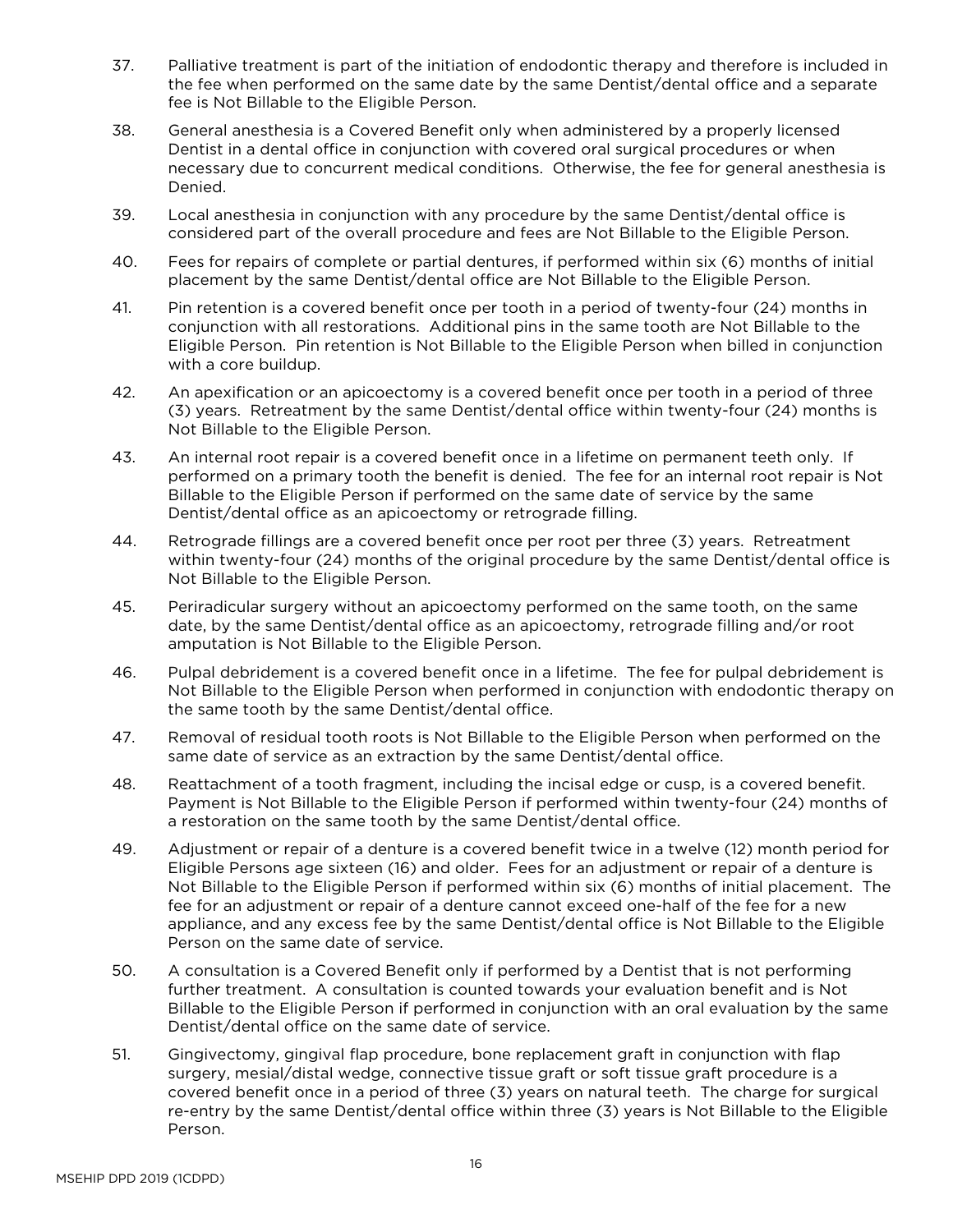- 52. Osseous surgery is a Covered Benefit per quadrant (maximum of two (2) quadrants per office visit) once in a period of three (3) years. Fees are Not Billable to the Eligible Person for surgical re-entry by the same Dentist/dental office within a three (3) year period, and/or if more than two quadrants are treated in one office visit.
- 53. Gingival irrigation is not a covered benefit and fees are Denied. Fees for gingival irrigation are Not Billable to the Eligible Person when performed in conjunction with any periodontal service.
- Please note: Northeast Delta Dental strongly encourages Predetermination of cases involving costly or extensive treatment plans. Although it's not required, Predetermination helps avoid any potential confusion regarding Northeast Delta Dental's payment and your financial obligation to the Dentist.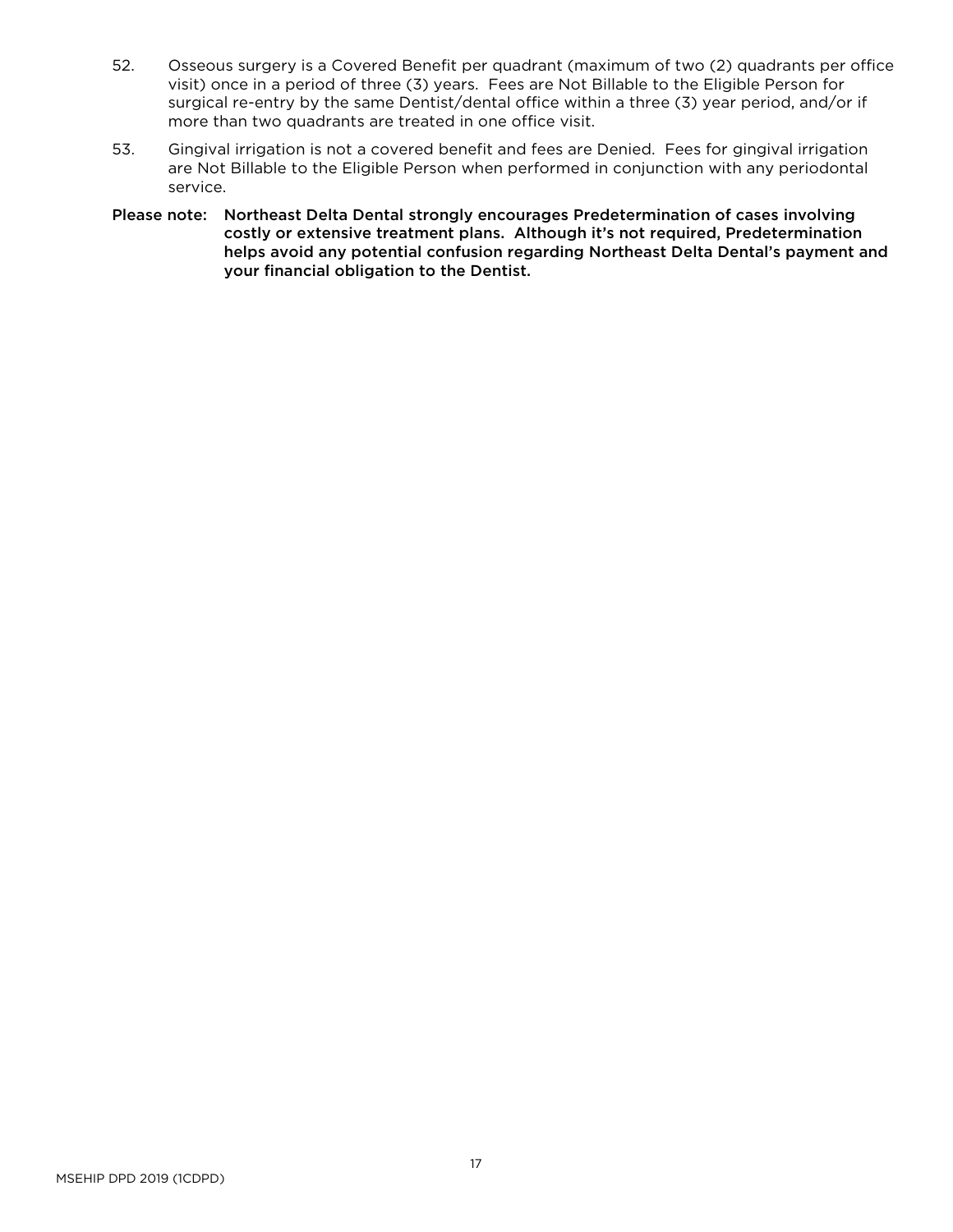| Major Benefits (Coverage C)                                                                                |                                                                                                                                                                                                                                                           |  |  |
|------------------------------------------------------------------------------------------------------------|-----------------------------------------------------------------------------------------------------------------------------------------------------------------------------------------------------------------------------------------------------------|--|--|
| <b>Restorative Crowns and Onlays:</b>                                                                      | Crowns and onlays when a tooth cannot be adequately<br>restored with amalgam (silver) or resin (white)<br>restorations.                                                                                                                                   |  |  |
| <b>Prosthodontics:</b>                                                                                     | Fixed partial dentures (abutment crowns and pontics);<br>removable complete and partial dentures, including<br>rebase and reline of such prosthetic appliances; core<br>buildups; cast and prefabricated posts and cores; and<br>crown and onlay repairs. |  |  |
| <b>Implant Services:</b>                                                                                   | Surgical placement of an endosteal implant body<br>including healing cap.                                                                                                                                                                                 |  |  |
| <b>Implant Supported Prostheses:</b>                                                                       | Crowns, fixed or removable partial dentures, and full<br>dentures anchored in place by an implanted device.                                                                                                                                               |  |  |
| . Plastic it and a commenter of the second state of the community of the community of the second community |                                                                                                                                                                                                                                                           |  |  |

*NOTE: Time limitations are measured from the date the services were most recently performed.*

# Coverage C Exclusions and Limitations:

- If the fee for a procedure or service is "Not Billable to the Eligible Person," it is not payable by the plan, nor collectable from the Eligible Person by a participating dentist. Participating dentists agree not to charge a separate fee.
- If the fee for a procedure or service is "Denied," it is not payable by the plan, but is chargeable to the Eligible Person as the procedure or service is not a benefit under the plan.
- 1. Onlays, or crowns made of resin-based composite, porcelain, porcelain fused to metal, full cast metal or resin fused to metal, where the metal is high noble metal, titanium, noble metal, or predominantly base metal are not covered benefits for Eligible Dependents under the age of twelve (12).
- 2. Tissue conditioning is a Covered Benefit two (2) times in a period of three (3) years. The fee for tissue conditioning is Not Billable to the Eligible Person if performed on the same date of service as a denture rebase or reline by the same Dentist/dental office.
- 3. Prosthodontics (Coverage C) benefit limitations:
	- (a) One (1) complete or immediate maxillary (upper) and one (1) complete or immediate mandibular (lower) denture in a period of seven (7) years.
	- (b) One (1) complete maxillary (upper) denture rebase and one (1) complete mandibular (lower) denture rebase in any period of seven (7) years.
	- (c) A removable or fixed partial denture in a period of seven (7) years unless the loss of additional teeth requires the construction of a new appliance.
	- (d) Crowns, onlays, core buildups and post and cores are a Covered Benefit once per tooth in any period of seven (7) years.
	- (e) The period of seven (7) years referred to in (a), (b), (c) and (d) above is to be measured from the date the service was last performed.
- 4. Inlays are not a covered benefit. An allowance will be paid equal to an amalgam (silver) restoration. If an inlay is performed, the Eligible Person is responsible for any additional fee.
- 5. A core buildup is a covered benefit once in a seven (7) year period per tooth for Eligible Persons age twelve (12) and older. The fees for core buildups are Not Billable to the Eligible Person when build-ups are performed in conjunction with inlays, 3/4 crowns or onlays and indirectly fabricated or prefabricated post and cores.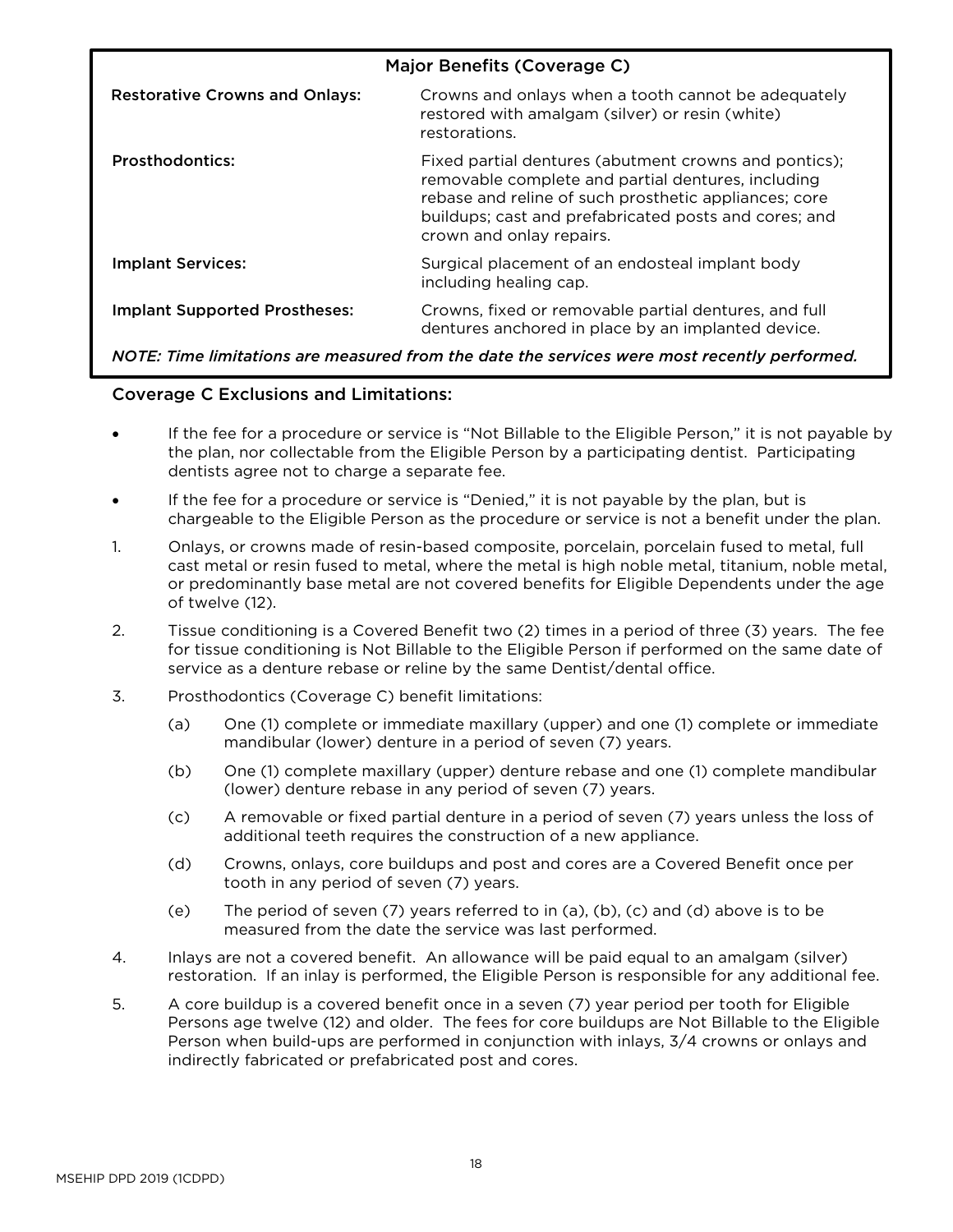- 6. An indirectly fabricated and prefabricated post and core is payable only on an endodontically treated tooth and is a covered benefit once in a seven (7) year period for Eligible Persons age twelve (12) and older. Fees for post and cores are Not Billable to the Eligible Person when radiographs indicate an absence of endodontic treatment, incompletely filled canal space or unresolved pathology associated with the involved tooth.
- 7. A core buildup or indirectly fabricated and prefabricated post and core in conjunction with an implant/implant abutment supported crown or fixed partial denture crown is a Covered Benefit once in a seven (7) year period per tooth for Eligible Persons age sixteen (16) and older.
- 8. Scaling and debridement in the presence of inflammation or mucositis of a single implant is a Covered Benefit once in a twenty-four (24) month period. Fees for retreatment are Not Billable to the Eligible Person if performed within twelve (12) months of restoration or within twenty-four (24) months of initial therapy by the same Dentist/dental office. If performed by a different Dentist/dental office, the fee is Denied.
- 9. The fee for scaling and debridement in the presence of inflammation or mucositis of a single implant is Not Billable to the Eligible Person when performed in the same quadrant by the same Dentist/dental office as periodontal scaling and root planing or gingival flap procedure, and osseous surgery or debridement of peri-implant defect.
- 10. The fee for scaling and debridement in the presence of inflammation or mucositis of a single implant is Not Billable to the Eligible Person when performed in conjunction with a cleaning, periodontal maintenance or scaling of moderate or severe gingival inflammation.
- 11. Removal of coronal remnants of a primary tooth is considered part of any other (more comprehensive) surgical procedure in the same surgical area, same date by the same Dentist/dental office and the fees are Not Billable to the Eligible Person.
- 12. Post removal is Not Billable to the Eligible Person if performed within thirty (30) days of an endodontic treatment by the same Dentist/dental office performing the endodontic retreatment.
- 13. A provisional crown or provisional implant crown is considered part of a crown procedure when performed by the same Dentist/dental office as a permanent crown, and a separate fee is Not Billable to the Eligible Person.
- 14. Removable or fixed, complete or partial dentures are not Covered Benefits for Eligible Persons under the age of sixteen (16).
- 15. An interim partial denture is a Covered Benefit for Eligible Dependents through age sixteen (16) on anterior, permanent teeth only. The fee for an interim partial denture is Not Billable to the Eligible Person if billed in conjunction with a permanent appliance on the same day by the same Dentist/dental office.
- 16. Fees for crown, inlay, onlay or veneer repairs performed on the same date of service as a new crown, inlay, onlay or veneer are Not Billable to the Eligible Person.
- 17. Fees for crown, inlay, onlay or veneer repairs are Not Billable to the Eligible Person if performed within twenty-four (24) months of the original restoration by the same Dentist/dental office.
- 18. Benefits for crown, inlay, onlay or veneer repairs are Denied if performed within twenty-four (24) months of the original restoration by a different Dentist/dental office. The Eligible Person is responsible for the fees.
- 19. An implant body, including healing cap, is a Covered Benefit once in a lifetime per site. The fees for an implant are Not Billable to the Eligible Person if the implant is part of a fixed partial denture on natural teeth.
- 20. Implant services are not a Covered Benefit for Eligible Persons under the age of sixteen (16).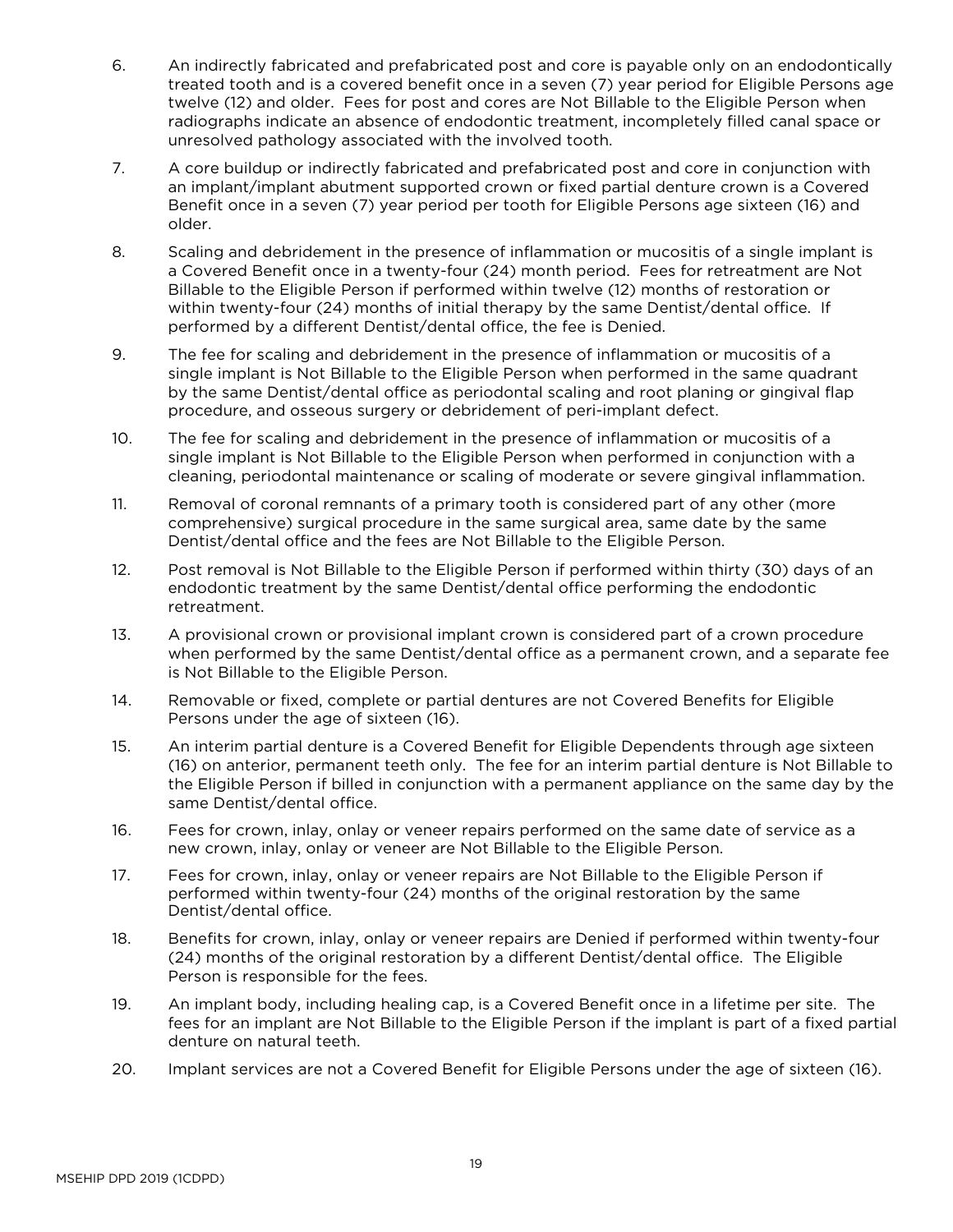- 21. When implant services are covered, eposteal and transosteal implants are optional. An allowance will be paid equal to an endosteal implant. The Eligible Person will be responsible for any additional fee.
- 22. Implant removal is a Covered Benefit once in a lifetime and if performed, is subject to review.
- 23. Bone replacement graft for ridge preservation is not a Covered Benefit.
- 24. If abutment teeth have moved to partially close an edentulous area, only the number of pontics necessary to fill that area are Covered Benefits. The Eligible Person will be responsible for any additional fee.
- 25. Recementation of a fixed partial denture is a Covered Benefit once in a lifetime. Fees for recementation of fixed partial dentures are Not Billable to the Eligible Person if done within six (6) months of the initial placement by the same Dentist/dental office.
- 26. An interim complete denture is not a covered benefit. Fees are Not Billable to the Eligible Person if billed in conjunction with a permanent appliance.
- 27. An interim partial denture is a Covered Benefit for Eligible Dependents through age sixteen (16) on anterior, permanent teeth only. The fee for an interim partial denture is Not Billable to the Eligible Person if billed in conjunction with a permanent appliance on the same day by the same Dentist/dental office.
- 28. The relining of a denture is a covered benefit twice in a period of twelve (12) months for Eligible Persons age sixteen (16) and older. The fee for reline of a denture cannot exceed one-half of the fee for a new appliance, and any excess fee by the same Dentist/dental office is Not Billable to the Eligible Person on the same date of service.
- 29. The rebase of a denture is a covered benefit once in a period of seven (7) years for Eligible Persons age sixteen (16) and older. The fee for rebase of a denture cannot exceed one-half of the fee for a new appliance, and any excess fee by the same Dentist/dental office is Not Billable to the Eligible Person on the same date of service.
- 30. The reline or rebase of a denture is Not Billable to the Eligible Person if performed within six (6) months of initial placement by the same Dentist/dental office.
- 31. Sectioning of a fixed partial denture in order to remove the denture prior to placing a new denture is Not Billable to the Eligible Person. Sectioning of a fixed partial denture to preserve a portion of the denture for continued use may be covered but is subject to a dental consultant's review.
- Please note: Northeast Delta Dental strongly encourages Predetermination of cases involving costly or extensive treatment plans. Although it's not required, Predetermination helps avoid any potential confusion regarding Northeast Delta Dental's payment and your financial obligation to the Dentist.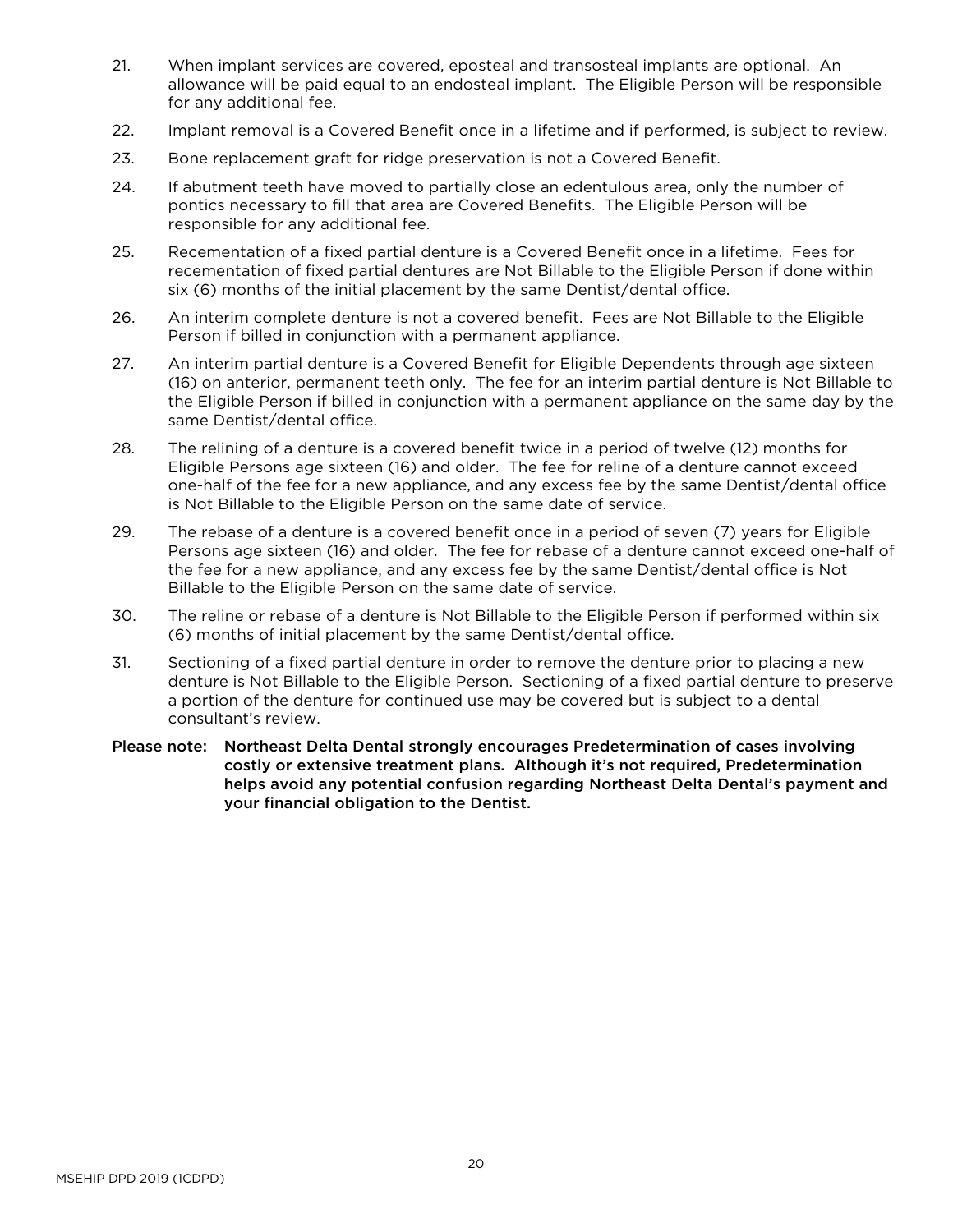# Orthodontic Benefits (Coverage D)

Orthodontics: Necessary treatment and procedures required for the correction of malposed (crooked) teeth for Eligible Dependent children until the end of the month of their nineteenth (19) birthday unless otherwise specified in the Outline of Benefits.

Placement of device to facilitate eruption of an impacted tooth.

Exposure of an un-erupted tooth.

*NOTE: Time limitations are measured from the date the services were most recently performed.*

# Coverage D Exclusions and Limitations:

- If the fee for a procedure or service is "Not Billable to the Eligible Person," it is not payable by the plan, nor collectable from the Eligible Person by a participating dentist. Participating dentists agree not to charge a separate fee.
- If the fee for a procedure or service is "Denied," it is not payable by the plan, but is chargeable to the Eligible Person as the procedure or service is not a benefit under the plan.
- 1. Orthodontic benefit limitations:
	- (a) Orthodontic benefits are provided until the end of the month of the Eligible Dependents nineteenth (19) birthday. Subscribers, spouses and Eligible Dependents aged nineteen (19) and over shall not be eligible for orthodontic benefits unless adult coverage is specified in the Outline of Benefits.
	- (b) For treatment commenced while an Eligible Person is eligible for Orthodontic benefits, Northeast Delta Dental will initiate payment of its liability once bands or orthodontic devices are placed. Northeast Delta Dental will complete payment of its liability (up to the orthodontic Maximum specified in the Outline of Benefits) in accordance with paragraph 3 below.
	- (c) For Eligible Persons who become eligible after orthodontic treatment has commenced, Northeast Delta Dental will pro-rate its liability based on the number of remaining months of active treatment compared to the total number of months of active treatment.
	- (d) Active treatment includes procedures undertaken and appliances used with those procedures for the purpose of bringing teeth into proper position and alignment. Active treatment does not include space maintainers, palate expanders or other devices used to prepare the Eligible Person for services to position and align teeth.
- 2. Clear orthodontic appliances are included in orthodontic benefits provided that upon the consulting Dentist's review of pretreatment radiographic images it is indicated that the Eligible Person has full adult dentition.

Clear appliances are subject to all orthodontic limitations and conditions and are subject to review by a consulting Dentist. The Eligible Person is responsible for any difference between the cost of the clear orthodontic treatment and the cost of conventional orthodontic procedures.

Orthodontic treatment must be provided by a licensed dentist. Self-administered (or any type of 'do-it-yourself') orthodontics is Denied.

3. Northeast Delta Dental's payment for orthodontic benefits shall be limited to the lifetime Maximum per Eligible Person specified in the Outline of Benefits. Northeast Delta Dental will make one (1) payment at the start of treatment followed by monthly payments throughout the length of treatment up to a maximum of twenty-four (24) months for its total liability provided that the Eligible Person maintains coverage throughout the payment period.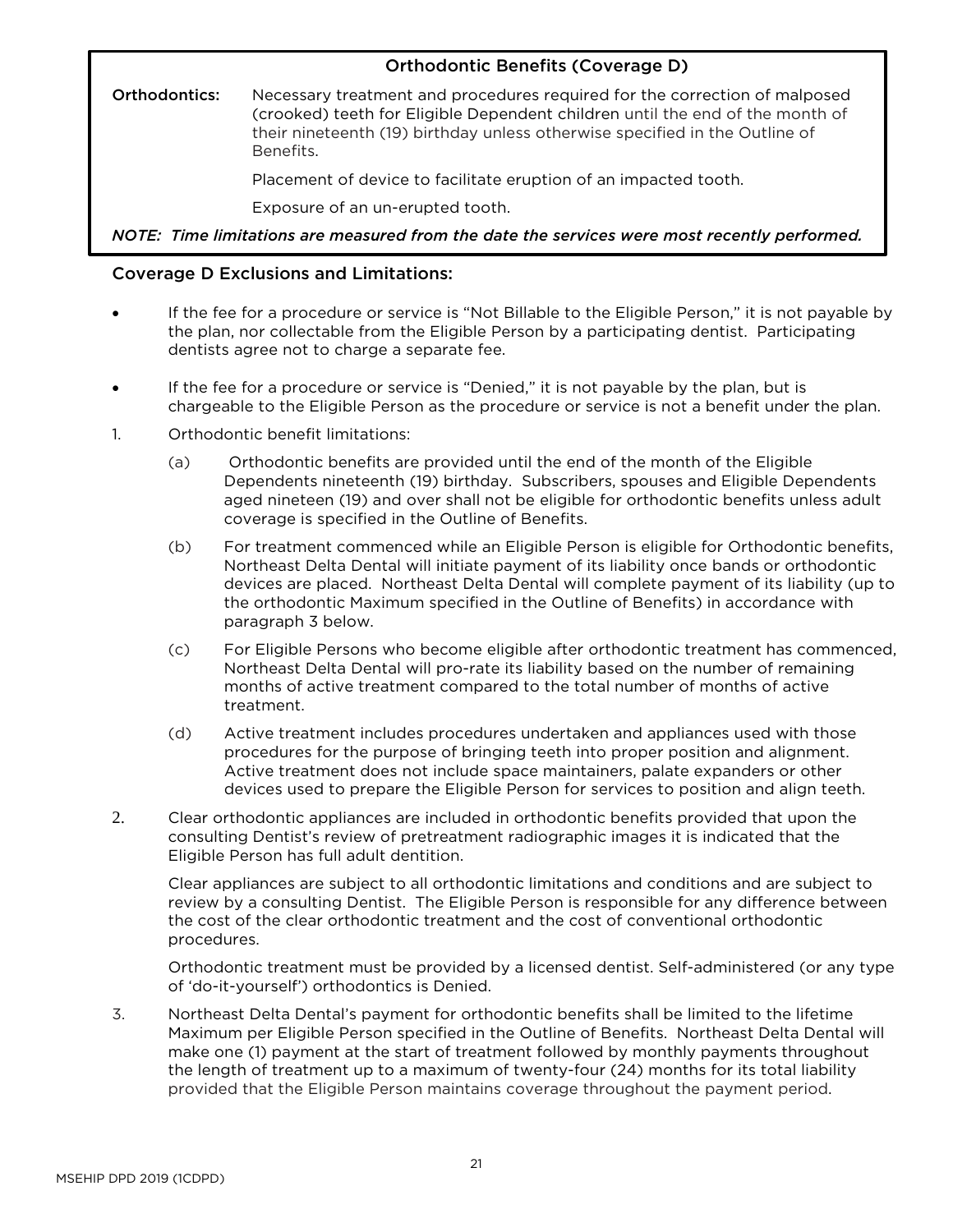- 4. For groups with orthodontic benefits, placement of an appliance must take place for Northeast Delta Dental to make payment on diagnostic records. Diagnostic casts, photographs and other diagnostic records are included in the total case fee. If banding does not take place, Northeast Delta Dental has no liability beyond its share of the allowable fee, or table of allowance, for procedure D0150-comprehensive oral evaluation.
- 5. The replacement or repair of an orthodontic appliance is not a covered benefit if done by the same Dentist who placed the appliance. If performed by a Dentist who did not originally place the appliance, payment will be made for one repair per lifetime.
- 6. Rebonding or recementing of a fixed retainer is a covered benefit once in a lifetime per Eligible Person if performed by a different Dentist/dental office than the one who placed the appliance. Rebonding or recementing of a fixed retainer by the same Dentist/dental office who placed the original appliance is Not Billable to the Eligible Person.
- 7. Fees for repair of a fixed retainer (including reattachment) are considered part of the total orthodontic case fee. Repair of a fixed retainer within twenty-four (24) months of original placement by the same Dentist/dental office is Not Billable to the Eligible Person. If performed within twenty-four (24) months by a different Dentist/dental office than the one who placed the original appliance, services are Denied and the Eligible Person is responsible for the fee.
- 8. Removable orthodontic retainer adjustment is not a Covered Benefit. The fee for a removable orthodontic retainer adjustment is Not Billable to the Eligible Person if performed by the same Dentist/dental office who provided the orthodontic treatment. If provided by a different Dentist/dental office, the fee is Denied.
- 9. Fees for orthodontic retention (removal of appliance and construction and replacement of retainer) within twenty-four (24) months of original placement by the same Dentist/dental office is Not Billable to the Eligible Person. If performed within twenty-four (24) months by a different Dentist/dental office than the one who placed the original appliance, services are Denied and the Eligible Person is responsible for the fee.
- Please note: Northeast Delta Dental strongly encourages Predetermination of cases involving costly or extensive treatment plans. Although it's not required, Predetermination helps avoid any potential confusion regarding Northeast Delta Dental's payment and your financial obligation to the Dentist.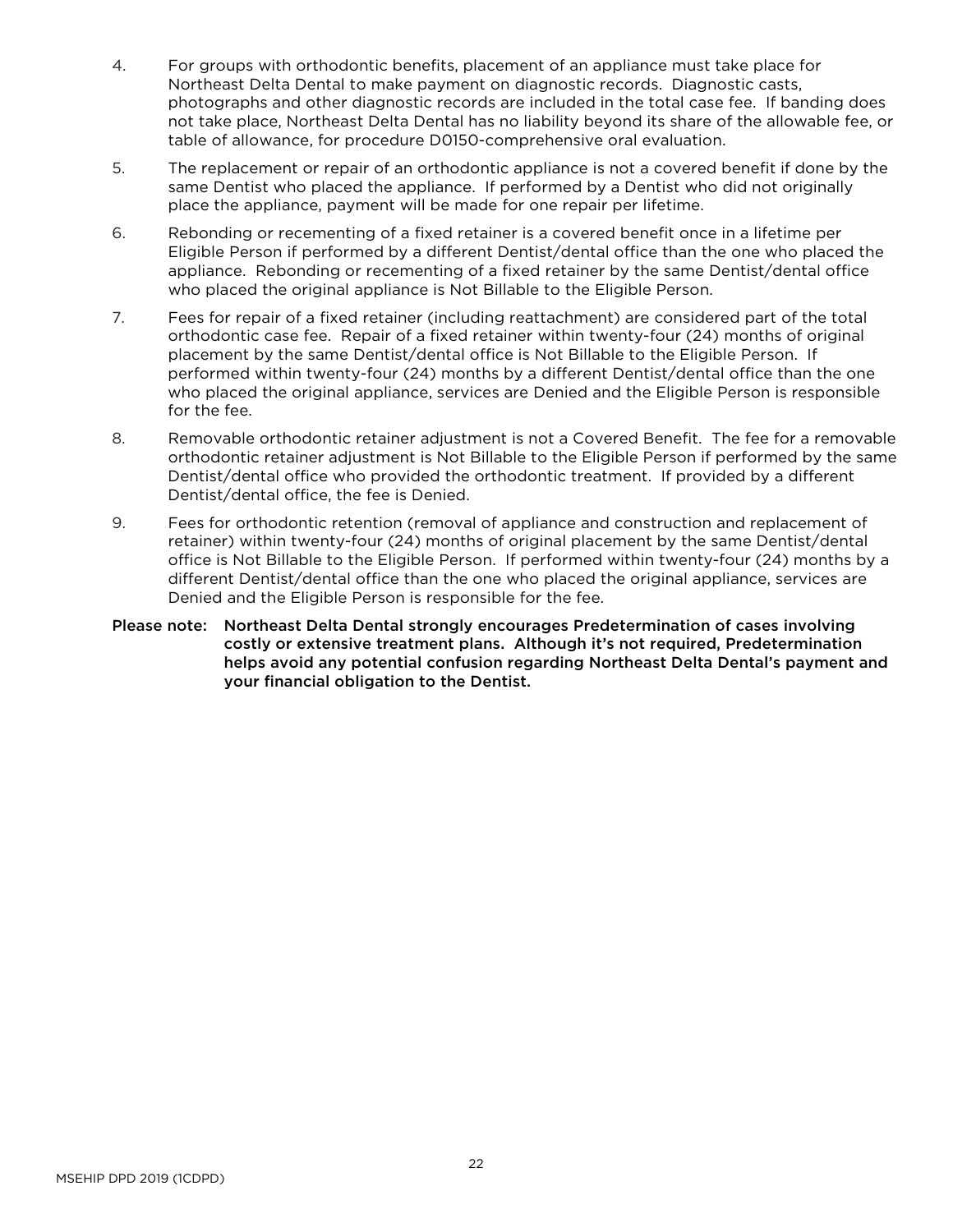## <span id="page-25-0"></span>VII. General Exclusions and Limitations

#### 1. The dental benefits provided by Northeast Delta Dental shall not include the following:

- (a) Services for injuries or conditions compensable under Worker's Compensation or employers liability laws.
- (b) Services that are determined by Northeast Delta Dental to be rendered for cosmetic reasons, such as bleaching or whitening of teeth, placement of veneers, or cosmetic surgery. (This exclusion is not intended to exclude services provided for congenital defects and/or developmental malformations).
- (c) Services including, but not limited to, endodontics and prosthodontics (including restorative crowns and onlays) completed prior to the date the Subscriber or Eligible Dependent became eligible under the Agreement.
- (d) Services not provided by a Dentist, an independent practice dental hygienist, a dental hygiene therapist, or under the supervision of a Dentist, or that are not within the scope of the license of the Dentist, the independent practice dental hygienist, a dental hygiene therapist, or the person supervised by the Dentist, unless otherwise required by law.
- (e) Prescription drugs, premedications, and/or relative analgesia, or the application of anti-microbial agents.
- (f) Charges for (i) hospitalization; (ii) general anesthesia or intravenous sedation for restorative dentistry (except as noted in the Dental Benefits Summary); (iii) provisional splinting; (iv) myofunctional therapy; (v) treatment of temporomandibular joint (TMJ) dysfunction and related diagnostic procedures; (vi) equilibration, and (vii) gnathological reporting.
- (g) Charges for failure to keep a scheduled visit with the Dentist.
- (h) Office visit after hours.
- (i) Charges for completion of forms are not a benefit nor shall a charge be made to a Subscriber or Eligible Dependent by Participating Dentist's.
- (j) Dental Care which is not necessary and customary, as determined by generally accepted dental practice standards.
- (k) Dental Care or supplies which are not within the classification of benefits defined in the Agreement.
- (l) Appliances, procedures or restorations for: (i) increasing vertical dimension; (ii) analyzing, altering, restoring or maintaining occlusion; (iii) replacing tooth structure lost by attrition or abrasion; or (iv) esthetic purposes. This exclusion is not intended to exclude services provided for congenital defects and/or developmental malformations.
- (m) Payments of benefits incurred by the Subscriber and/or Dependent(s) on the date on which the Subscriber becomes ineligible for benefits.
- (n) Charges for Dental Care or supplies for which no charge would have been made in the absence of dental benefits.
- (o) Charges for Dental Care or supplies received as a result of dental disease, defect, or injury due to an act of war, declared or undeclared.
- (p) Temporary services or incomplete treatment.
- (q) A consultation is not a Covered Benefit unless performed by a Dentist who is not performing further services.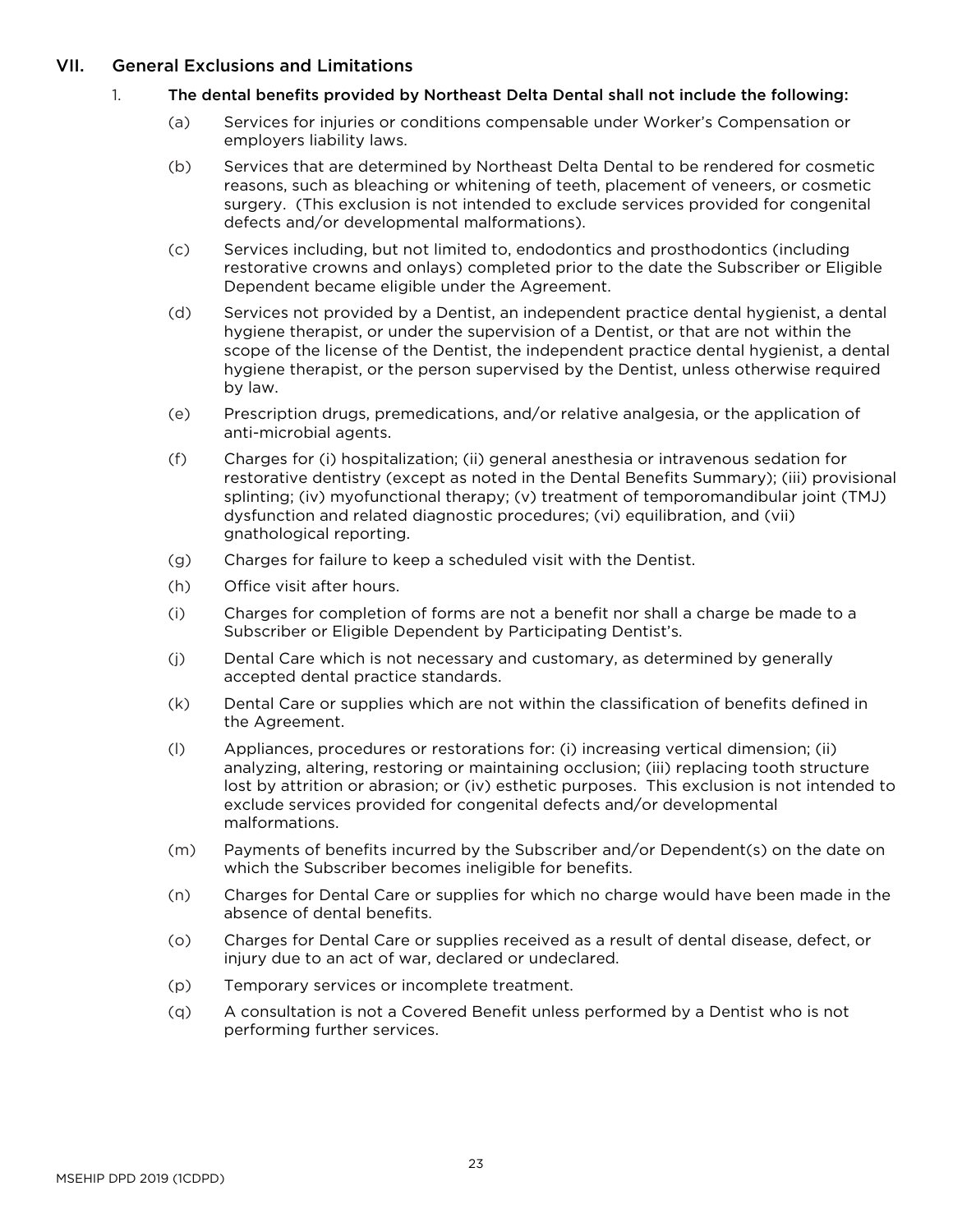- (r) Consultation with medical health care professional and dental case management for addressing appointment compliance barriers and care coordination are part of the overall patient management and the fees are Not Billable to the Eligible Person. Dental case management for motivational interviewing and patient education are not a covered benefit. If services are provided on the same day by the same Dentist/dental office as nutritional or tobacco counseling or oral hygiene instruction, fees for dental case management for motivational interviewing and patient education are Not Billable to the Eligible Person.
- (s) Case presentation and treatment planning are not Covered Benefits. The Eligible Person will be responsible for any additional fee.
- (t) Athletic mouth guards and occlusal guards (night guards).
- (u) Those services and benefits excluded by Northeast Delta Dental's Processing Policies.
- (v) The fees for transmitting data via teledentistry are considered inclusive in the overall dental procedure(s) being performed and separate fees are Not Billable to the Eligible Person.
- (w) The fees for translation services are considered inclusive in the overall patient management and are Not Billable to the Eligible Person.
- (x) The duplication or copying of the Eligible Person's dental records.

#### 2. The dental benefits provided by Northeast Delta Dental shall be limited as follows:

- (a) Unless otherwise required by law, Dental care rendered by anyone other than a Dentist shall not be a Covered Benefit, except that scaling or cleaning of teeth and topical application of fluoride and such other treatment performed by a licensed dental hygienist, or a dental hygiene therapist shall be a benefit, so long as either:
	- (i) The treatment is provided under the supervision and guidance of a dentist, in accordance with generally accepted dental practice standards.
	- (ii) The treatment is provided by an independent practice dental hygienist, or a dental hygiene therapist within the lawful scope of practice of that independent practice dental hygienist, or a dental hygiene therapist.
- (b) Optional Dental Care: In all cases in which the Subscriber or Eligible Dependent selects more expensive Dental Care than is customarily provided, Northeast Delta Dental will pay the selected Co-payment for the Dental Care which is customarily provided to restore the tooth to contour and function. The Subscriber or Eligible Dependent shall be responsible for the remainder of the Dentist's fee.
- (c) Predetermination does not guarantee payment. Payment is based upon eligibility, benefits selected by the group, and allowable charges at the time the Dental Care is rendered. Additionally, in the case of orthodontic treatment, payment is based upon continued eligibility during the treatment period or up to twenty-four (24) months. If Coordination of Benefits is involved, the amount of payment may change dramatically depending on the payment made by the primary carrier.
- (d) Services completed or in progress at the Subscriber's or Eligible Dependent's date of death will be paid in full to the limit of Northeast Delta Dental's liability.
- (e) When services for Dental Care in progress are interrupted and completed thereafter by another Dentist, Northeast Delta Dental will review the claim to determine the payment, if any, due each Dentist.
- (f) Maximum Payment:
	- (i) The Maximum amount payable in any Benefit Period, or any portion thereof, shall be limited to the amount specified in Section V., Classes of Benefits. In no instance will the total amount paid for all Dentists exceed the maximum allowance for the In Network Dentist.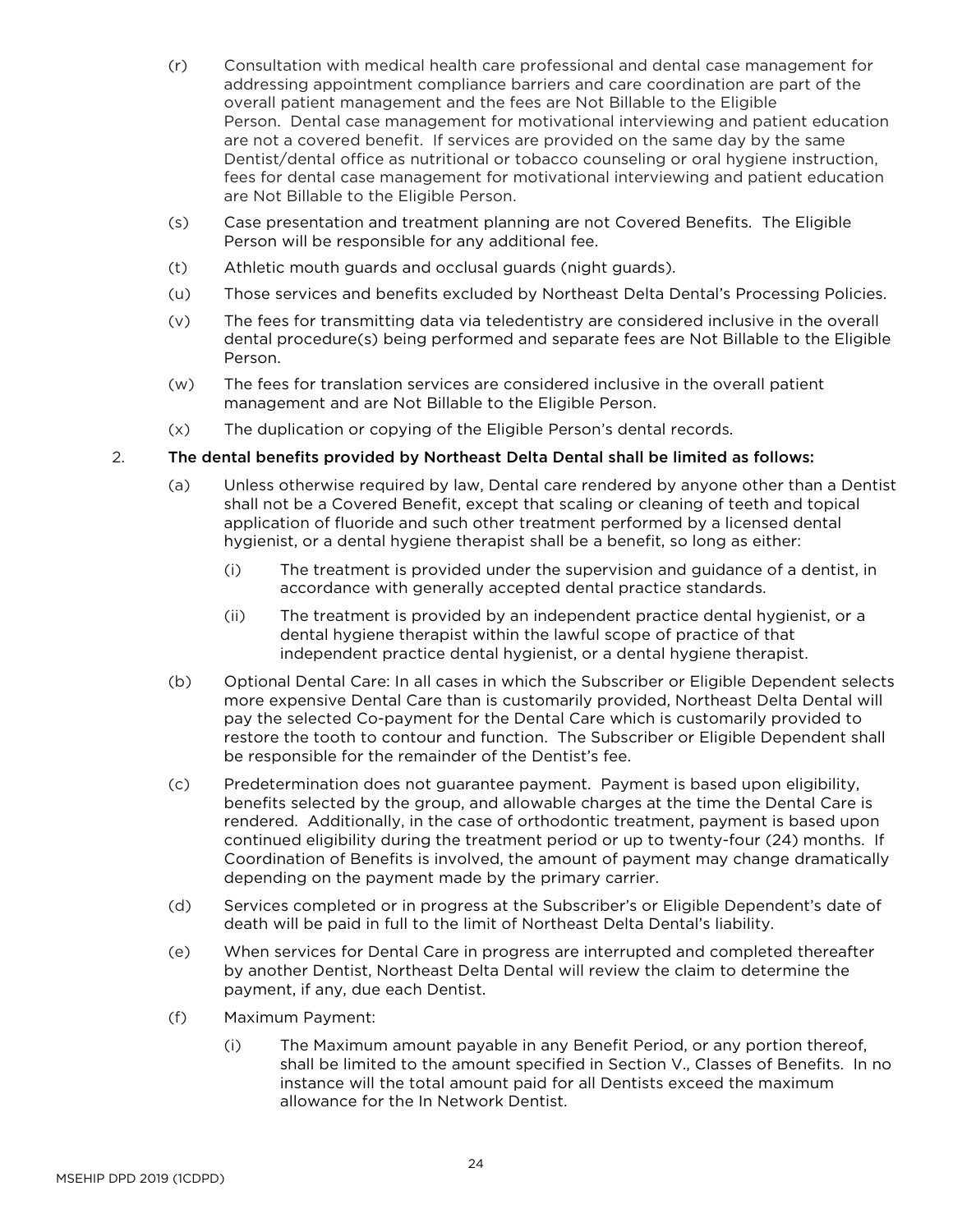- (ii) Delta Dental's payment for Coverage D (Orthodontics) will be limited to one lifetime Maximum per Eligible person as specified under Section V., Classes of Benefits.
- (g) Specialized techniques including, but not limited to, precision attachments, overdentures and procedures associated therewith and personalizations or characterization are excluded. The Eligible Person will be responsible for part of or the entire fee for these services.
- (h) Diagnostic casts (study models) and/or photographs are a Covered Benefit as part of the total orthodontic case fee. Subsequent diagnostic casts and/or photographs are Not Billable to the Eligible Person.
- (i) Benefits are paid for amalgam (silver) or resin (white) restorations for the treatment of caries. If a tooth can be restored with amalgam or resin, use of gold, an onlay or a crown is at the option of the Eligible Person and the Eligible Person will be responsible for any additional cost.
- (j) A completed claim (or satisfactory written proof acceptable to Northeast Delta Dental) must be furnished to Northeast Delta Dental at its principal office within twenty-four (24) months from the date the Dentist provided Dental Care. No payment will be made on claims with dates of service in excess of the twenty-four (24) month limitation except for a demonstrated reason preventing submission within the twentyfour (24) month period.
- (k) The Date of Incurred Liability refers to the date a covered service is subject to the applicable Co-payment percentage, Maximum benefit, and limitations. The total cost of the service is applied to the Coverage Period during which the service is completed, irrespective of the Coverage Period in which the service is started.

## Northeast Delta Dental's date of incurred liability for multiple visit procedures is as follows:

- (i) Restorative Crowns The Total cost for crowns and onlays shall be incurred on the date that the crown or onlay is cemented.
- (ii) Fixed Partial Dentures (abutment crowns and pontics) The total cost for fixed partial dentures shall be incurred on the date that the said appliance is cemented.
- (iii) Removable Complete and Partial Dentures The total cost for removable complete and partial dentures shall be incurred on the date that the said appliance is delivered to the Eligible Person.
- (iv) Endodontics The total cost for endodontic treatment shall be incurred when the canal is filled to completion.
- (v) Implant Body Total cost for the implant body, including healing cap, shall be incurred on the date of surgical placement.
- (vi) Implant Prosthetics The total cost for the prosthetic portion of an implant shall be incurred on the date that the said appliance is cemented or delivered to the Eligible Person.
- (l) The date(s) of incurred liability for orthodontic treatment refer to the date(s) that Northeast Delta Dental will make payment(s) for the orthodontic treatment. The initial cost for the orthodontic treatment shall be incurred on the date the initial bands, or a segment thereof, or a device, is placed in the Eligible Person's mouth. The subsequent cost for the orthodontic treatment shall be incurred at the time each monthly payment is made (up to a maximum of twenty-four (24) months), provided that the Eligible Person maintains coverage throughout the payment period.
- (m) No action may be brought to recover a claim under this policy prior to the expiration of sixty (60) days after the claim has been filed or the claim review and appeal process, described in Articles IX., X. and XI. herein have been completed. In no event shall any action be brought on a claim more than two (2) years after the completed claim has been filed.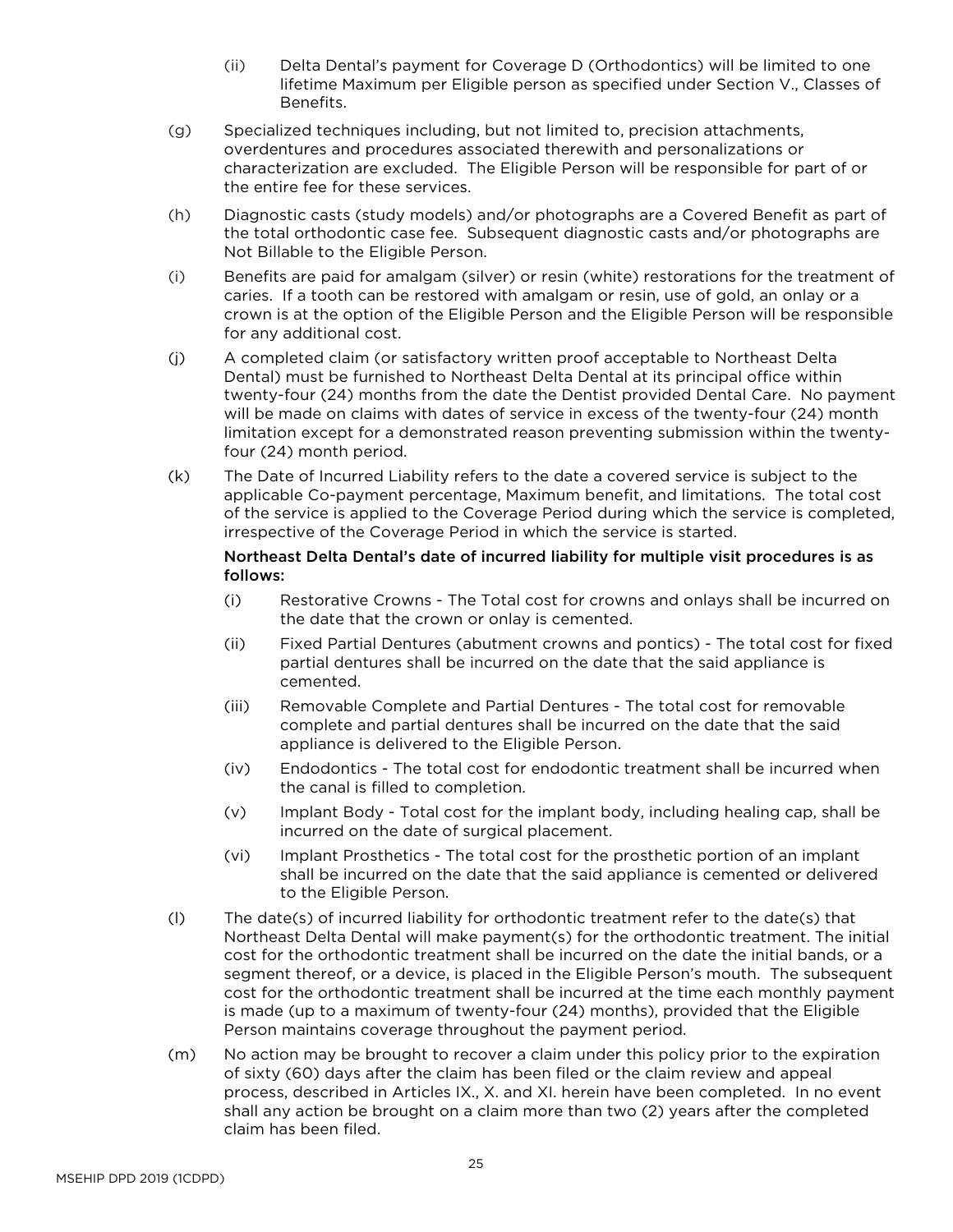# <span id="page-28-0"></span>VIII. Coordination of Benefits

The Coordination of Benefits provision is designed to provide maximum coverage, but not to exceed 100% of the total fee for a given service. In the event that any Eligible Person is entitled to benefits under any other health care program, the following Coordination of Benefits provision shall determine the sequence and extent of payment. Other health care programs may include any other sponsored plan or group insurance plan.

When an Eligible Person is covered under another health care program, the following rules shall be followed to establish the order of determining liability.

- 1. When only one plan has a Coordination of Benefits provision, the plan without such provision shall determine its benefits first.
- 2. For oral surgery procedures also covered under medical insurance, coverage under this dental benefits plan will be secondary to such medical coverage.
- 3. The plan covering an Eligible Person solely as an employee shall determine its benefits before the plan which covers the Eligible Person solely as a Dependent.
- 4. The plan covering the Eligible Person solely as a Dependent of the parent whose birthdate occurs earlier in a calendar year shall determine its benefits before the plan covering the Eligible Person solely as a Dependent of the parent whose birthdate occurs later in a calendar year ("Birthday Rule"). A parent's year of birth is not relevant. If both parents have the same birthdate (month and day) the benefits of the plan which covered the parent longer are determined before those of the plan which covered the other parent for a shorter period of time. If the other health care program does not use the Birthday Rule, then that plan's provisions will determine the order of liability.
- 5. If the paragraphs 1 through 4 above do not establish an order of benefit determination, the benefits of the plan which has covered the Eligible Person for the longer period of time shall be determined first.
- 6. The order of payment for the claims of a Dependent child of divorced or legally separated parents will be as follows:
	- (a) The plan of the parent with custody.
	- (b) The plan of the spouse of the parent with custody (step-parent).
	- (c) The plan of the parent without custody.
	- (d) If the parents have joint legal custody, paragraph 4 above will apply.

However, when the parents are separated or divorced and there is a court decree which establishes financial responsibility with respect to the child, the benefits of the plan which cover the child as a Dependent of the parent with financial responsibility pursuant to the decree shall be determined before the benefits of any other plan which covers the child as a Dependent.

7. When Northeast Delta Dental is the first to determine its benefits under the foregoing, benefits hereunder shall be paid without regard to Coverage under any other plan. When Northeast Delta Dental is not the first to determine its benefits and there are remaining expenses of the type allowable, Northeast Delta Dental will pay only the amount by which its benefits exceed the amount of benefits payable under the other plan up to the amount Northeast Delta Dental would have paid without regard to the payment by the other plan or the amount of such remaining expenses, whichever is less. In other words, the combined payment of both plans will not exceed the total cost of the service.

Northeast Delta Dental may use reasonable efforts to determine the existence of other benefit programs but shall be under no obligation to do so. The Eligible Person is required to furnish Northeast Delta Dental with information relative to any other health care program in order to determine liability. For the purposes of determining the applicability and implementing the terms of this provision in the Agreement, Northeast Delta Dental may release or obtain from any third party, without consent or notice, any information which it deems to be necessary to determine its liability. Northeast Delta Dental shall be free from any liability that might arise in relation to such action.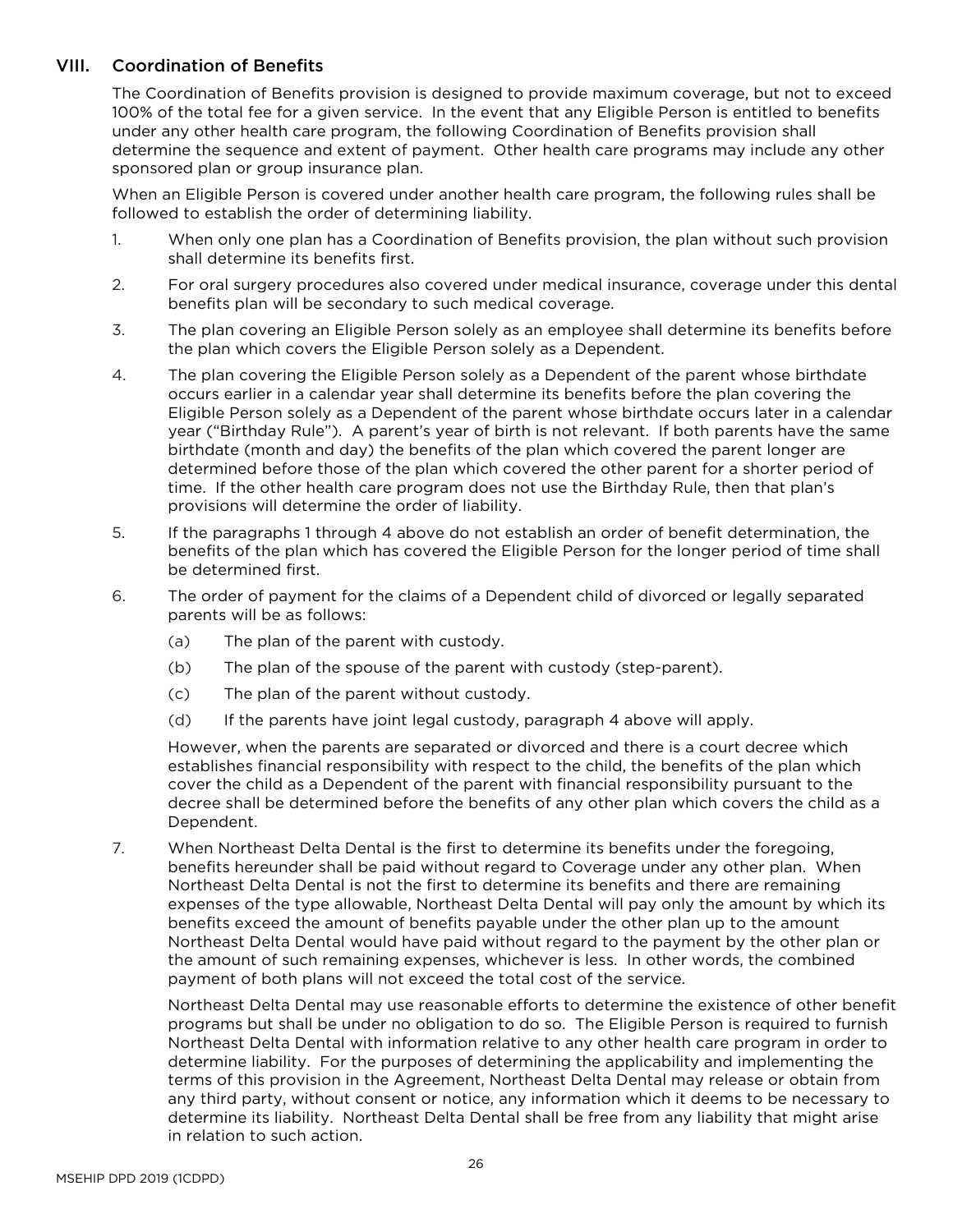- 8. Multiple Coverage: When benefits are coordinated with another Northeast Delta Dental plan, or any other plan providing dental benefits, time limitations and frequency of service limitations will not change. Coverages for services for which a specified number are provided per a specified time period shall not be added together to provide more than the number of services specified per time period under this plan. For example, if each plan covers one prophylaxis (cleaning) in a six month period, the combined Coverages will still only cover one prophylaxis in any six month period. If such a service is covered under this plan, but has been paid for, whether in full or part, by another plan, such service will still be counted toward the maximum number of such services allowed per period under this plan.
- 9. Right of Recovery: Northeast Delta Dental has the right to recover from the payee excess benefit payments.
- 10. Subrogation: In the event of any payments for Dental Care under this Agreement, Northeast Delta Dental shall be subrogated to all the Subscriber's or Eligible Dependent's right of recovery thereof against any third person or organization who may be liable for such payment. The Subscriber or Eligible Dependents shall execute and deliver such instruments and papers and do whatever else is necessary to secure such rights. Such subrogation shall be on a just and equitable basis and not on the basis of a priority lien.

## IX. General Claims Inquiry

<span id="page-29-0"></span>After a claim is submitted by your Dentist and processed by Northeast Delta Dental, you will be sent or have access to an EOB. This notice will explain the benefits that were paid on your behalf, let you know if any services are Denied or Not Billable to the Eligible Person, and give you the reason(s) for the denial or why this service is not billable to you.

If you have any questions regarding your benefits, you may call Northeast Delta Dental for an explanation at 603-223-1234. The toll-free number is 800-832-5700. You will be connected directly to our Customer Service Department.

The Customer Service Representative will need to know the claim number that is located on your Explanation of Benefits form or, if that information is not available, the Subscriber's identification number. This will enable a quick response to your inquiry.

## <span id="page-29-1"></span>X. Disputed Claims Procedure

If you have reason to believe your benefit determination was not in accordance with the terms of this policy, you have the option of using Northeast Delta Dental's Disputed Claims Procedure. This may be requested within six (6) months of the issuing of Northeast Delta Dental's original Explanation of Benefits. We recommend that your written request for a review of your claim be personally delivered or mailed certified mail, return receipt requested, to the Director, Professional Relations, Northeast Delta Dental, One Delta Drive, PO Box 2002, Concord, New Hampshire, 03302-2002. You may also submit your request by standard mail.

Your request for a review of your claim should refer to the claim(s) in question, state your name and address, and the reasons you think the denial should be evaluated. You may provide any additional materials you wish to present.

The Director, Professional Relations, or his/her designee, will promptly review your claim. He/she may request additional documents as necessary to make such a review. If the claim is denied in any respect, you will be furnished with a written notice of the decision within thirty (30) days after receipt of the disputed claim. The written notice will include:

- 1. The specific reason(s) for denial.
- 2. The specific reference to the provision of this Agreement upon which the denial is based.

If your request results in an additional payment, it will be made within fifteen (15) working days of the Director, Professional Relations' or his/her designee's response.

If you have not received a written response (within thirty (30) days as noted above) and/or disagree with the notice received, you may proceed to the Disputed Claims Review Procedure in Section XI. Your claim will remain in a denied status pending the outcome of the review.

If you have any problem securing a review of your claim, you may also contact your group for assistance.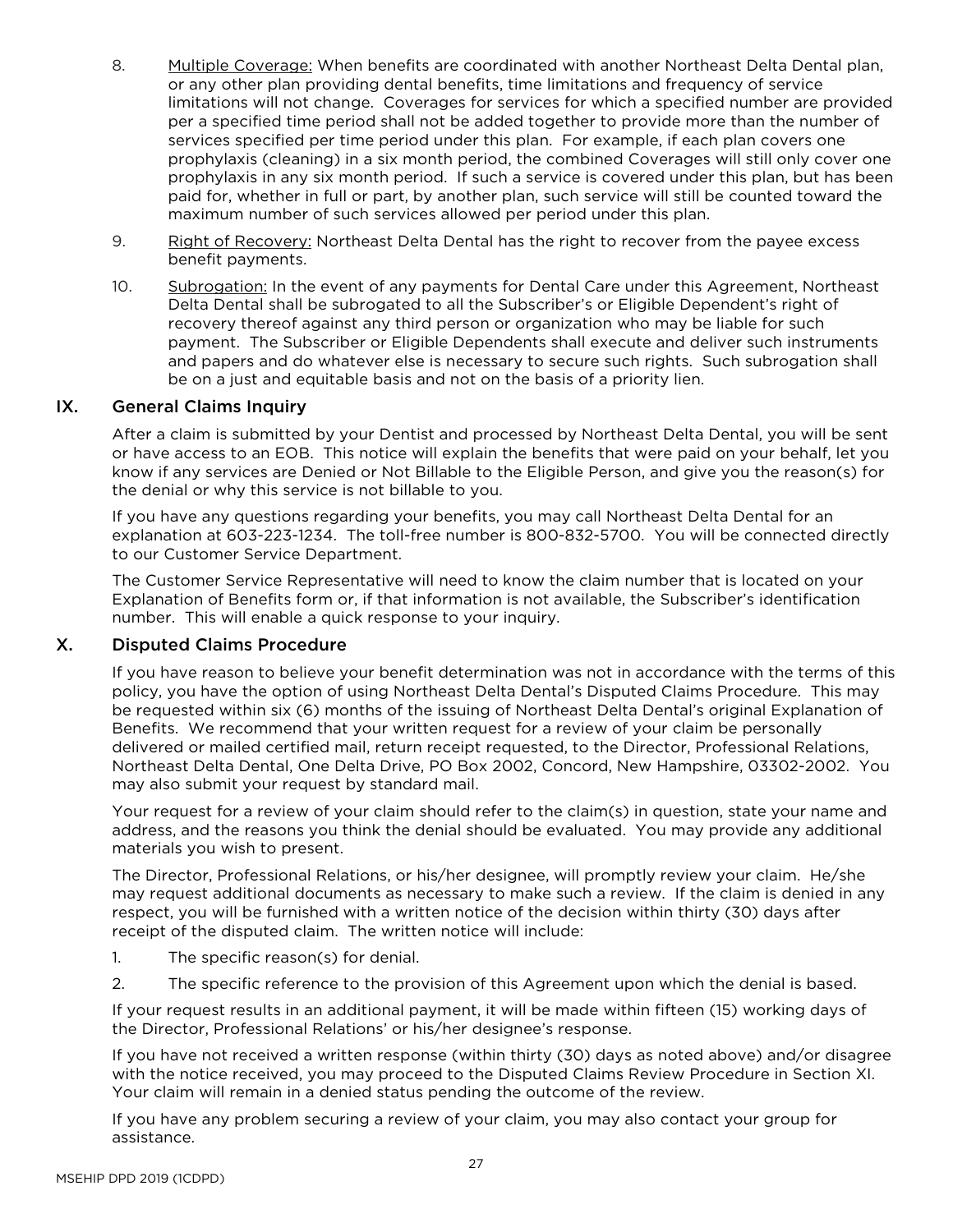# <span id="page-30-0"></span>XI. Disputed Claims Review Procedure

After you have followed the Disputed Claims Procedure in Section VII., and still believe your benefit determination was not in accordance with the Agreement, you have the option of using Northeast Delta Dental's Disputed Claims Review Procedure. This procedure allows you to request a review by the Review Committee regarding the continued denial of your claim. The Review Committee is composed of Participating Dentists, non-dentist members of the Board of Directors, and representatives of purchasers.

You or your duly authorized representative may appeal to the Review Committee by filing a request for review before the final appeal date set forth in the Director, Professional Relations' or his/her designee's notice denying the claim, or, if no date is given, within six (6) months of the notice. We recommend that your written request be sent certified mail, return receipt requested, to the Review Committee at Northeast Delta Dental's address. You may also submit your request by standard mail. It must state the reasons for requesting a review. It should contain the issues, comments, and supporting materials stating why you believe the response of Northeast Delta Dental's Director, Professional Relations' or his/her designee was incorrect. Within thirty (30) days after receipt of your request, the Review Committee will provide its written decision, including specific reasons for the decision.

In addition, or as an alternative to the written request, you may request a hearing from the Review Committee to consider matters raised in your appeal. At the hearing, you are entitled to representation by a lawyer or other representative, to request a stenographer to transcribe the hearing, to present evidence, to request the testimony of witnesses and to cross-examine witnesses. You or your representative may review the Agreement and related pertinent documents. The hearing will be scheduled with prompt written notice to you no later than thirty (30) days after your request. A decision will be provided within thirty (30) days after the hearing. The decision of the Review Committee will be in writing and will include specific reasons for the decision.

#### Notice of Right to Appeal Your Health Insurer's Final Decision

You may have a legal right to have our decision reviewed by an organization that is neutral. This is called Independent External Review.

#### You must ask for this Independent External Review no later than one year after receiving the notice of internal review denial.

#### Call the Department of Professional & Financial Regulation at 800-300-5000 to ask for this review.

Department of Professional & Financial Regulation Bureau of Insurance #34 State House Station Augusta, ME 04333-0034 800-300-5000 (toll free in Maine) or 207-624-8475 Fax: 207-624-8599 <http://www.state.me.us/pfr/insurance/index.shtml>

## <span id="page-30-1"></span>XII. Termination

Benefit entitlement may be automatically terminated:

- 1. As determined by your employer.
- 2. On the last day of the month for which your employer has failed to make a required payment and appropriate notice has been issued.

Under certain circumstances, state or federal law may require that benefits be continued for terminated or reduced hour employees, surviving spouses and Dependents of covered employees, divorced or legally separated spouses and children of current employees, and children of employees entitled to Medicare benefits. A thirty-one (31) day grace period exists under the Group Contract and coverage under this policy will continue in force during the grace period.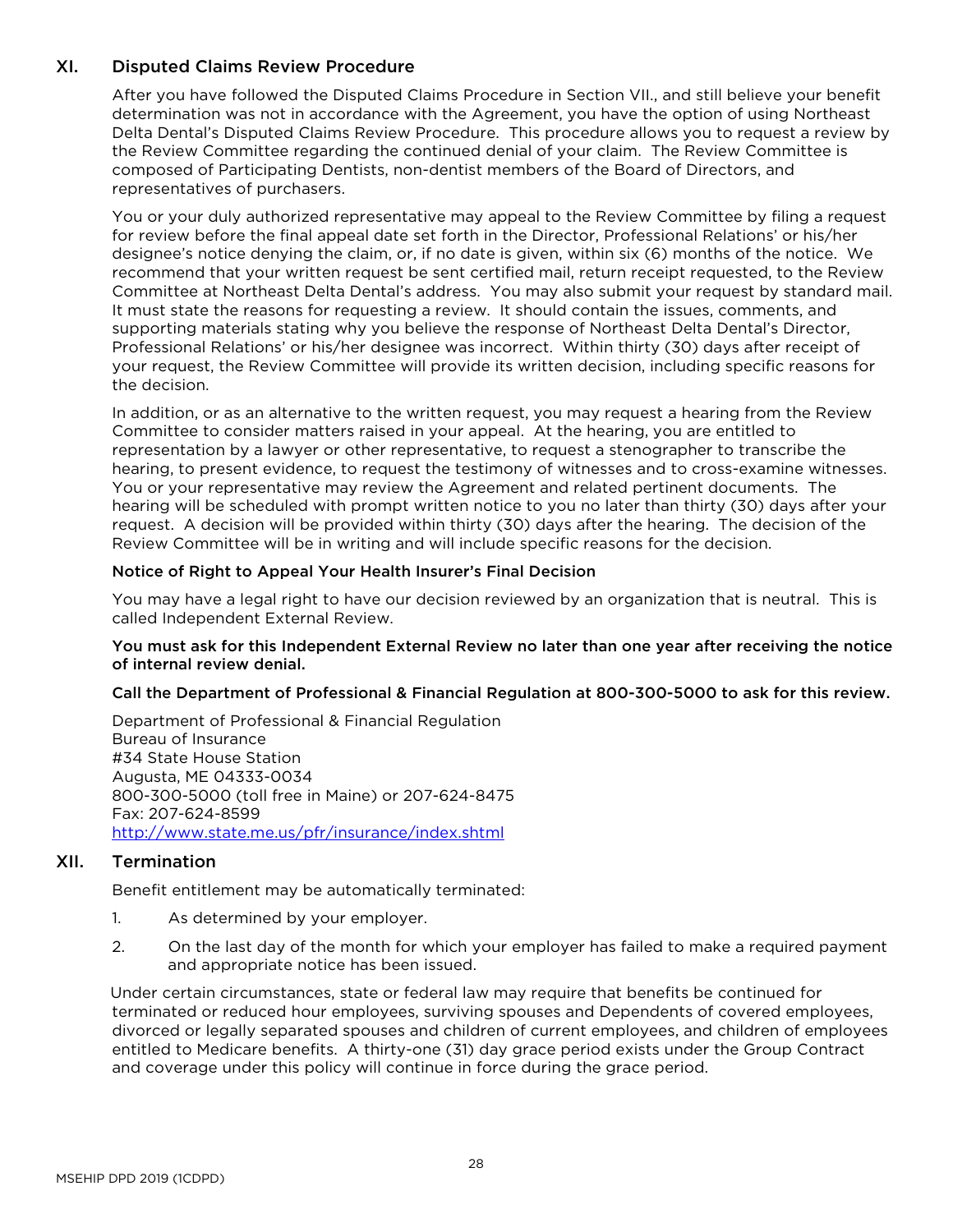# XIII. Continuation of Benefits

## State and Federal Law Rights to Continue Coverage

Upon termination of coverage under this dental benefits plan, former Subscribers and/or Eligible Dependents may be eligible, under federal (COBRA) and/or state statutes, to continue group coverage benefits, depending upon certain conditions contained in those laws. If a former Subscriber or Eligible Dependent elects to continue coverage under the federal or state statute, if applicable, the group under which benefits were formerly provided will be responsible to collect the applicable premium from the persons electing coverage. The applicable state or federal law will govern administration of the continuation coverage. Rights under those statutes are provided below:

In addition to continuation of coverage, you may have access to individual dental benefits plans that are more cost-effective for your needs. Please review your options at www.healthcare.gov and [www.deltadentalcoversme.com.](http://www.deltadentalcoversme.com/)

#### A. Continuation Coverage Rights Under COBRA:

#### Introduction

You are receiving this information because you recently gained coverage under a group dental plan (the Plan). This section has important information about your right to COBRA continuation coverage, which is a temporary extension of coverage under the Plan. This section explains COBRA continuation coverage, when it may become available to you and your family, and what you need to do to protect your right to get it. When you become eligible for COBRA, you may also become eligible for other coverage options that may cost less than COBRA continuation coverage.

The right to COBRA continuation coverage was created by a federal law, the Consolidated Omnibus Budget Reconciliation Act of 1985 (COBRA). COBRA continuation coverage can become available to you and other members of your family when group dental coverage would otherwise end. For more information about your rights and obligations under the Plan and under federal law, you should review this policy or contact the Plan Administrator.

You may have other options available to you when you lose group dental coverage. For example, you may be eligible to buy an individual plan through the Health Insurance Marketplace. By enrolling in coverage through the Marketplace, you may qualify for lower costs on your monthly premiums and lower out-of-pocket costs. Additionally, you may qualify for a 30-day special enrollment period for another group dental plan for which you are eligible (such as a spouse's plan), even if that plan generally does not accept late enrollees.

#### What is COBRA continuation coverage?

COBRA continuation coverage is a continuation of Plan coverage when it would otherwise end because of a life event. This is also called a "qualifying event." Specific qualifying events are listed later in this notice. After a qualifying event, COBRA continuation coverage must be offered to each person who is a "qualified beneficiary." You, your spouse, and your dependent children could become qualified beneficiaries if coverage under the Plan is lost because of the qualifying event. Under the Plan, qualified beneficiaries who elect COBRA continuation coverage must pay for COBRA continuation coverage.

If you are an employee, you will become a qualified beneficiary if you lose your coverage under the Plan because of the following qualifying events:

- Your hours of employment are reduced, or
- Your employment ends for any reason other than your gross misconduct.

If you are the spouse of an employee, you will become a qualified beneficiary if you lose your coverage under the Plan because of the following qualifying events:

- Your spouse dies;
- Your spouse's hours of employment are reduced;
- Your spouse's employment ends for any reason other than his/her gross misconduct;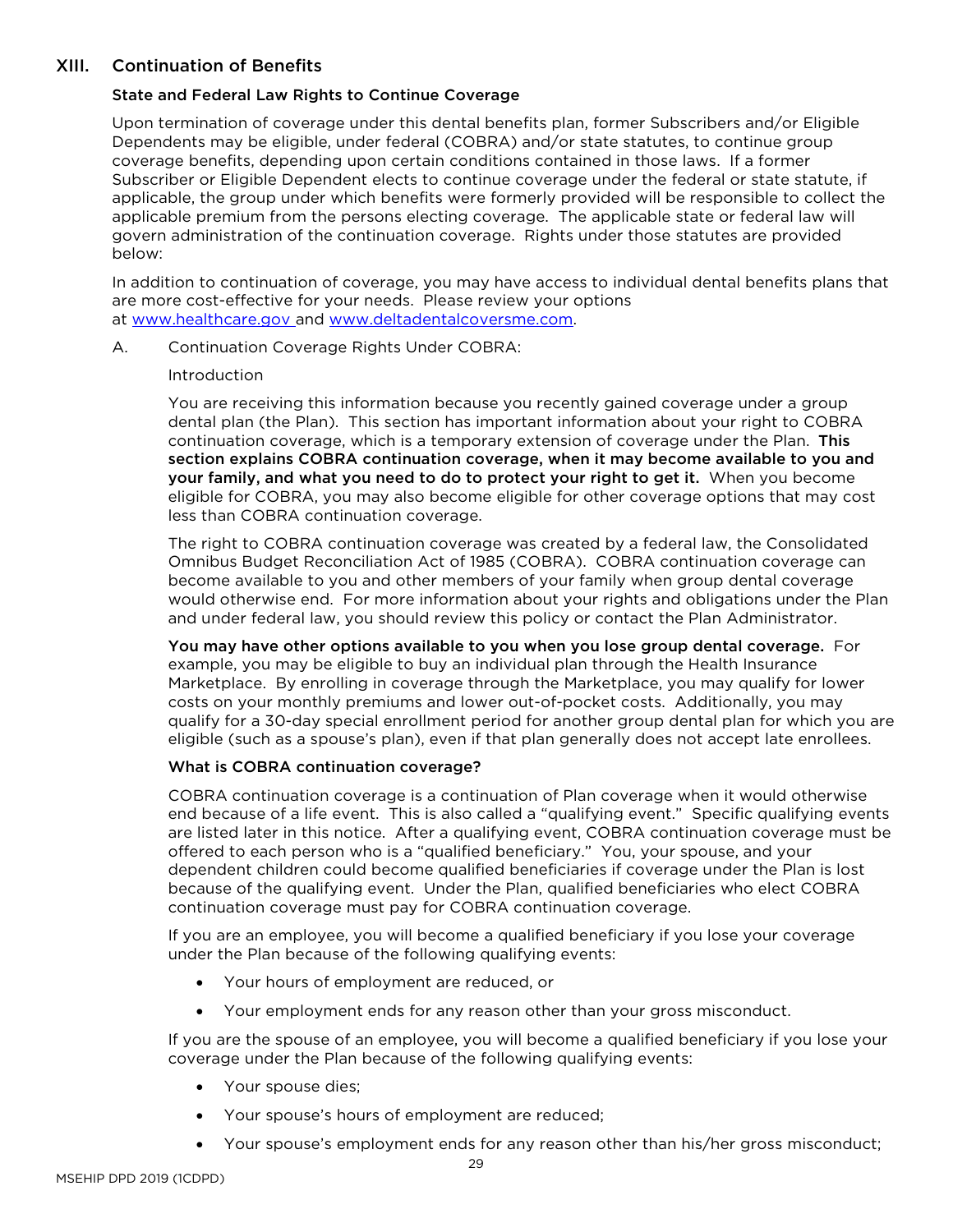- Your spouse becomes entitled to Medicare benefits (under Part A, Part B, or both); or
- You become divorced or legally separated from your spouse.

Your dependent children will become qualified beneficiaries if they lose coverage under the Plan because of the following qualifying events:

- The parent-employee dies;
- The parent-employee's hours of employment are reduced;
- The parent-employee's employment ends for any reason other than his/her gross misconduct;
- The parent-employee becomes entitled to Medicare benefits (Part A, Part B, or both);
- The parents become divorced or legally separated; or
- The child stops being eligible for coverage under the Plan as a "dependent child."

#### When is COBRA continuation coverage available?

Qualified beneficiaries will be offered COBRA continuation only after the Plan Administrator has been notified that a qualifying event has occurred. The employer must notify the Plan Administrator of the following qualifying events:

- The end of employment or reduction of hours of employment;
- Death of the employee; or
- The employee's becoming entitled to Medicare benefits (under Part A, Part B, or both).

For all other qualifying events (divorce or legal separation of the employee and spouse or a dependent child's losing eligibility for coverage as a dependent child), you must notify the Plan Administrator within 60 days after the qualifying event occurs. You must provide this notice to your employer.

#### How is COBRA continuation coverage provided?

Once the Plan Administrator receives notice that a qualifying event has occurred, COBRA continuation coverage will be offered to each of the qualified beneficiaries. Each qualified beneficiary will have an independent right to elect COBRA continuation coverage. Covered employees may elect COBRA continuation coverage on behalf of their spouses, and parents may elect COBRA continuation coverage on behalf of their children.

COBRA continuation coverage is a temporary continuation of coverage that generally lasts for 18 months due to employment termination or reduction of hours of work. Certain qualifying events, or a second qualifying event during the initial period of coverage, may permit a beneficiary to receive a maximum of 36 months of coverage.

There are also ways in which this 18-month period of COBRA continuation coverage can be extended:

#### Disability extension of 18-month period of COBRA continuation coverage

If you or anyone in your family covered under the Plan is determined by Social Security to be disabled and you notify the Plan Administrator in a timely fashion, you and your entire family may be entitled to get up to an additional 11 months of COBRA continuation coverage, for a maximum of 29 months. The disability would have to have started at some time before the 60th day of COBRA continuation coverage and must last at least until the end of the 18 month period of COBRA continuation coverage.

#### Second qualifying event extension of 18-month period of continuation coverage

If your family experiences another qualifying event during the 18 months of COBRA continuation coverage, the spouse and dependent children in your family can get up to 18 additional months of COBRA continuation coverage, for a maximum of 36 months, if the Plan Administrator is properly notified about the second qualifying event. This extension may be available to the spouse and any dependent children getting COBRA continuation coverage if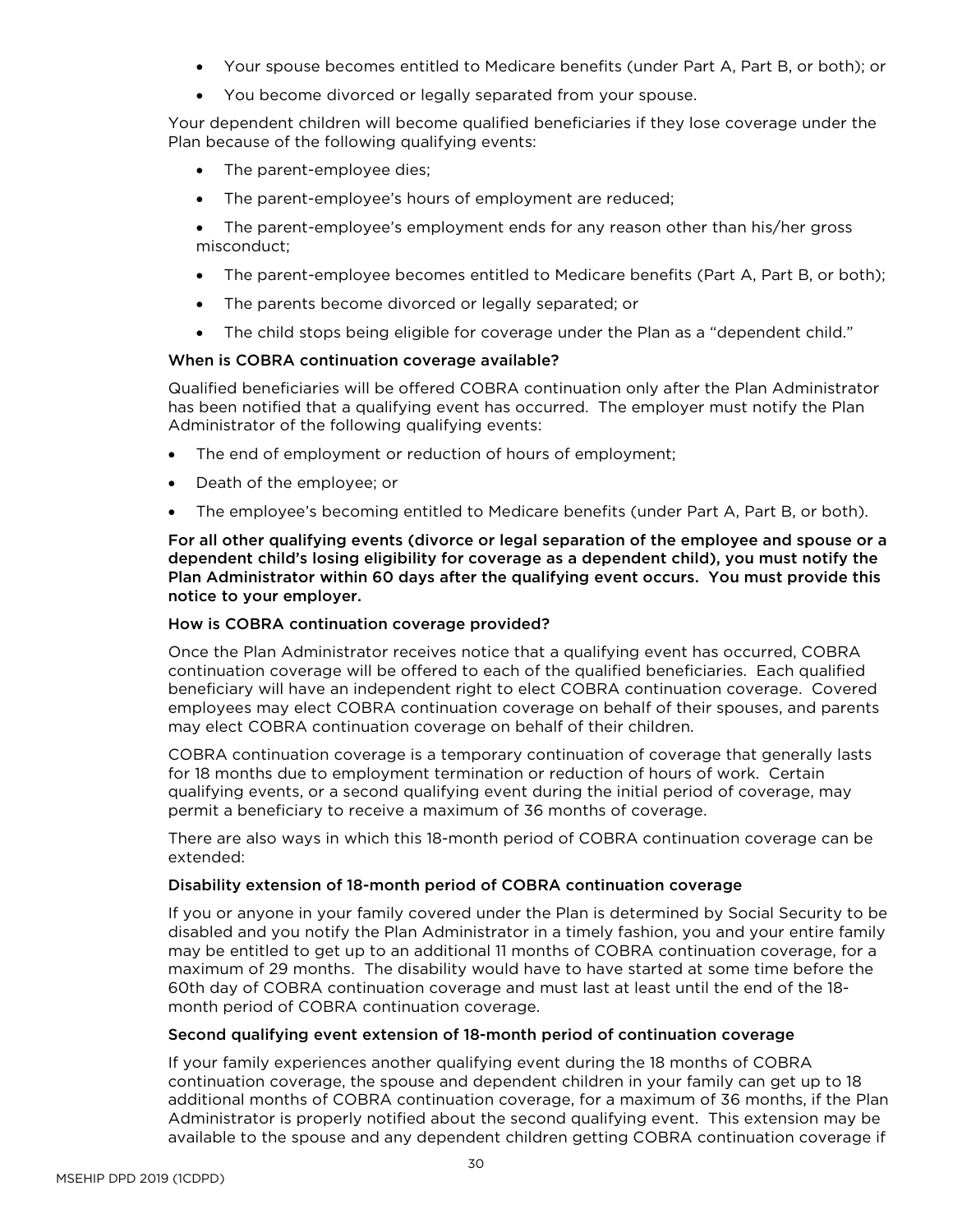the employee or former employee dies; becomes entitled to Medicare benefits (under Part A, Part B, or both); gets divorced or legally separated; or if the dependent child stops being eligible under the Plan as a dependent child. This extension is only available if the second qualifying event would have caused the spouse or dependent child to lose coverage under the Plan had the first qualifying event not occurred.

#### Are there other coverage options besides COBRA Continuation Coverage?

Yes. Instead of enrolling in COBRA continuation coverage, there may be other coverage options for you and your family through the Health Insurance Marketplace, Medicaid, or other group dental plan coverage options (such as a spouse's plan) through what is called a "special enrollment period." Some of these options may cost less than COBRA continuation coverage. You can learn more about many of these options at [www.healthcare.gov.](http://www.healthcare.gov/)

#### If you have questions

Questions concerning your Plan or your COBRA continuation coverage rights should be addressed to the contact or contacts identified below. For more information about your rights under the Employee Retirement Income Security Act (ERISA), including COBRA, the Patient Protection and Affordable Care Act, and other laws affecting group dental plans, contact the nearest Regional or District Office of the U.S. Department of Labor's Employee Benefits Security Administration (EBSA) in your area or visit [www.dol.gov/ebsa.](http://www.dol.gov/ebsa) (Addresses and phone numbers of Regional and District EBSA Offices are available through EBSA's website.) For more information about the Marketplace, visit www.healthcare.gov.

#### Keep your Plan informed of address changes

To protect your family's rights, let the Plan Administrator know about any changes in the addresses of family members. You should also keep a copy, for your records, of any notices you send to the Plan Administrator.

#### Plan contact information:

#### Plan Administrator

The Plan Administrator is the individual(s) designated by the employer or other plan sponsor and if no one is designated, the employer itself. All notices and other communications regarding the Plan and regarding COBRA must be directed to the individual who is acting on behalf of the Plan Administrator.

#### For More Information

If you, your spouse or Dependent children have any questions about this notice or COBRA, please contact the Plan Administrator. Also, please contact the Plan Administrator if you wish to receive the most recent copy of the Plan's Dental Plan Description, which contains important information about Plan benefits, eligibility, exclusions and limitations.

## <span id="page-33-0"></span>XIII. General Conditions

#### Change of Status:

The Subscriber shall notify his/her employer of any event causing a change in life status of an Eligible Person. Events that can affect status include, but are not limited to, marriage, birth, death, divorce, and adoption. A list of the events may be obtained from the Maine State Employees Health Insurance Program. (See page 2 for full contact information.)

#### Transfer of Benefits Prohibited:

Benefits of Eligible Persons are personal and cannot be transferred.

#### Physical Examinations:

In consideration of waiving physical examination of you or your Eligible Dependent(s) and as a condition precedent to the approval of claims hereunder, Delta Dental shall be entitled to receive, to such extent as may be lawful and at its own expense, from any attending or examining Dentist or from hospitals in which a Dentist's service is rendered, such information and records relating to attendance of, or examination of, or treatment rendered to such person as may be required in the administration of such claim. At its own expense, Northeast Delta Dental shall have the right and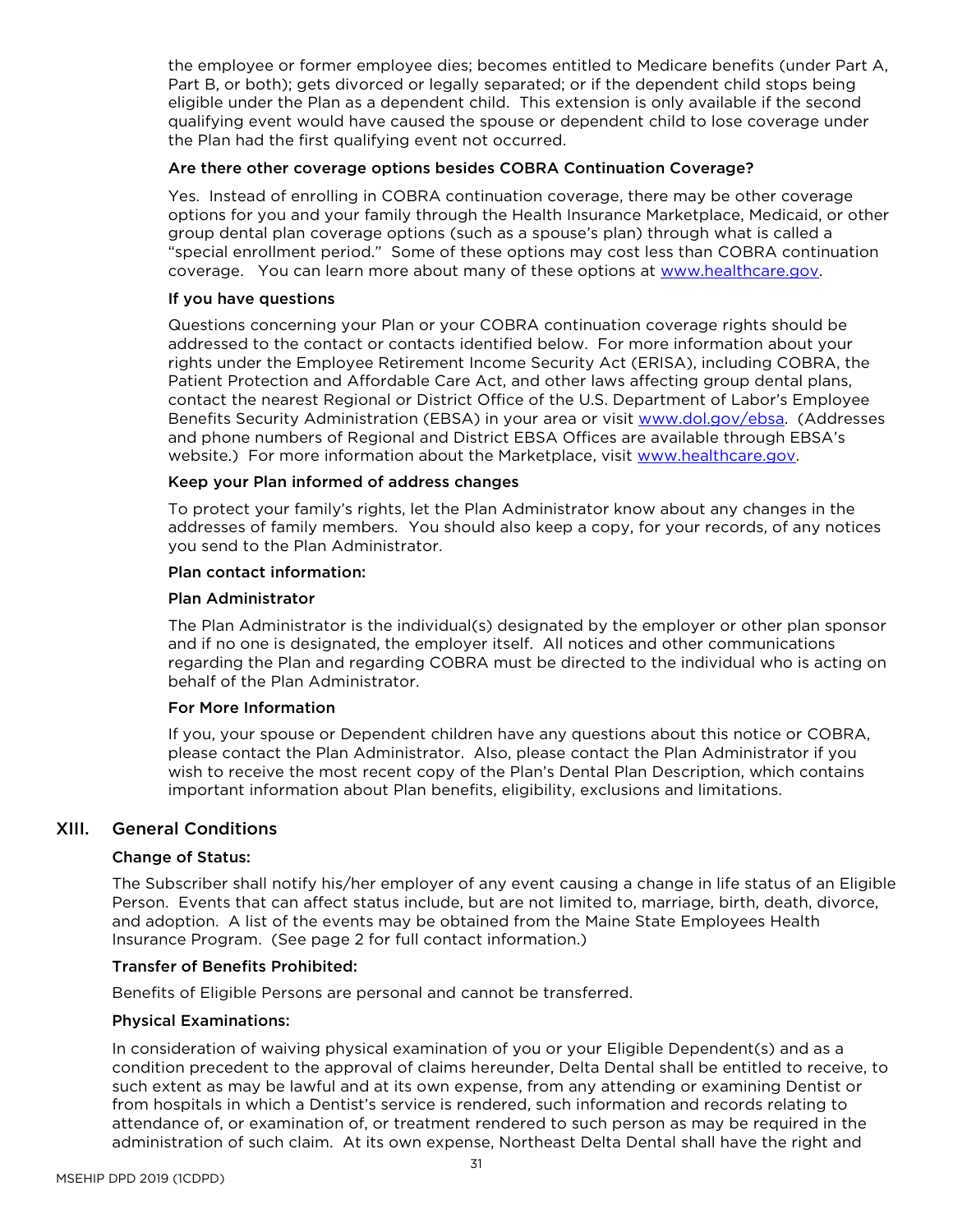opportunity to examine the insured when and as often as it may reasonably require while a claim for the insured is pending hereunder. However, Northeast Delta Dental shall, in every case, preserve the confidentiality of such information except as is necessary for the proper administration of Delta Dental programs.

#### Right of Recovery:

Northeast Delta Dental will succeed to the Eligible Person's right of recovery against any third person or organization which may be liable. The Eligible Person will authorize Northeast Delta Dental to do whatever is necessary to secure such rights.

#### Doctor-Patient Relationship:

The Eligible Person has the freedom to choose any Dentist or ODP. Dentists and ODPs rendering service under the Agreement are independent contractors and will maintain the traditional doctorpatient relationship. The Dentist or ODP will be solely responsible to the patient for dental advice and treatment and any resulting liability.

## Loss of Eligibility During Treatment:

If an Eligible Dependent loses eligibility while receiving dental treatment, only covered services received while eligible will be considered for payment. Someone enrolled under your policy may lose eligibility if such person ceases to be an Eligible Person in accordance with the provision of Section II. 19 of this DPD.

#### Notice of Legal Action:

You may not bring a legal action against Delta Dental under this policy until sixty (60) days after notice of claim. No such action shall be brought after the expiration of two (2) years after the time written notice of claim is required to be furnished.

#### Maintaining Your Privacy:

Northeast Delta Dental has always respected and carefully preserved the privacy and confidentiality of Subscribers and their Dependents. As part of that protection, compliance with all state and federal laws regarding privacy of personal and health information is maintained.

By receiving coverage pursuant to this dental plan, each Eligible Person, including a parent or guardian in the case of a minor Dependent, agrees that, except as restricted by applicable state and federal laws, Northeast Delta Dental may have access to all dental and health records, and medical data from Dentists, ODPs, and other health care providers for reasons of essential insurance functions; claims administration; claims adjustment and the management, detection, investigation, or reporting of actual or potential fraud; misrepresentation or criminal activity; underwriting; policy placement or issuance; loss control; ratemaking and guaranty fund functions; reinsurance and excess loss insurance; risk management; case management; disease management; quality assurance; or quality improvement; performance evaluation; provider credentialing verification; utilization review; peer review activities; actuarial, scientific, medical or public policy research; grievance procedures; internal administration of compliance, managerial, and information systems; policyholder service functions; auditing; reporting; database security; administration of consumer disputes and inquiries; external accreditation standards; the replacement of a group benefit plan or workers' compensation policy or program; activities in connection with a sale, merger, transfer or exchange of all or part of a business or operating unit.

For a copy of Northeast Delta Dental's Notice of Privacy Practices which describes in detail our respective privacy practices, please visit our website [www.nedelta.com.](http://www.nedelta.com/) If you wish to have a copy mailed to you or have any questions about the privacy of your health information, please contact:

> Privacy Officer Northeast Delta Dental One Delta Drive PO Box 2002 Concord, NH 03302-2002 800-537-1715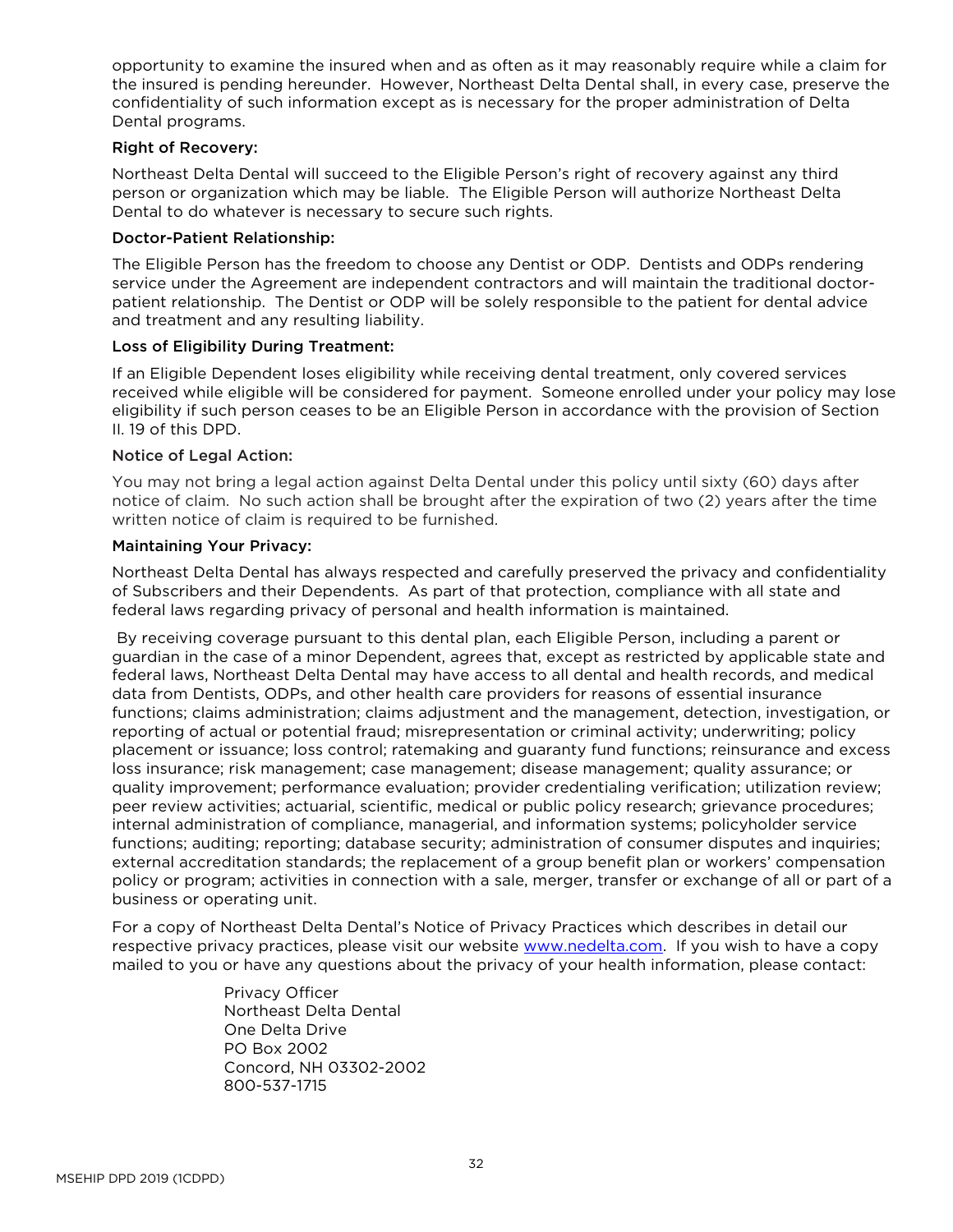#### Entire Agreement; Amendment:

This DPD, together with the group contract application, Group Contract and the OOB constitute the entire contract of insurance. As referenced in this DPD, the provisions of this DPD are subject to the jurisdiction and requirements of the Maine Bureau of Insurance (the "Maine Bureau"). Additionally, we reserve the right to implement changes in American Dental Association (ADA) dental terminology and CDT codes and Delta Dental internal processing policies which do not materially affect the provisions of this DPD. Any material modification in this DPD shall be valid only if approved by the Maine Bureau and an executive officer of Northeast Delta Dental and evidenced by a written, signed amendment hereof or endorsement hereto. Any such amendment or endorsement will be provided to you at least sixty (60) days in advance of its effective date. No broker or agent has authority to change this document or waive any of its provisions.

Governing Law: This policy is governed by and shall be construed according to the laws of the state of Maine and its regulations. This dental plan is under the jurisdiction of the Superintendent of the Maine Bureau.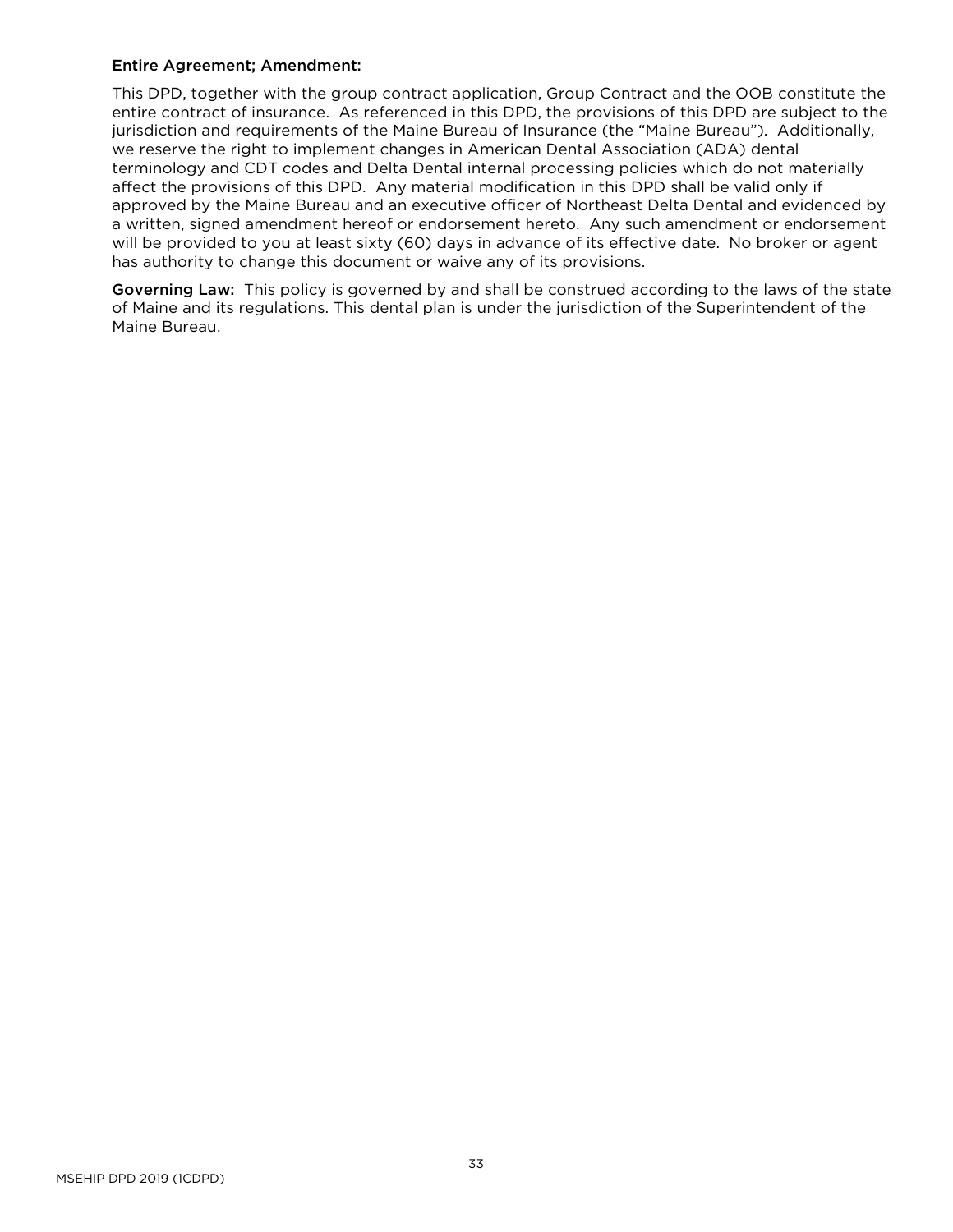# <span id="page-36-0"></span>XIV. Questions & Answers

# 1. May I Choose Any Dentist or Denturist/ODP?

Yes. You are free to choose any Dentist or Denturist/ODP. It is not necessary for you to notify either the Health Insurance Office or Northeast Delta Dental of your choice of a Dentist, Denturist/ODP. If you or a family member choose a State of Maine Employees PPO Network Dentist, you will receive the maximum benefits from your dental plan.

# 2. Will Northeast Delta Dental Make Payment Directly to the Dentist or Will I Receive Payment?

If the Dentist is participating, Northeast Delta Dental will make payment directly to the Participating Dentist. If the Dentist is not a Participating Dentist, or if you obtain services from a Denturist or ODP, then payment for Covered Benefits will be made directly to you. Payment may be made directly to a Non-Participating Dentist, Denturist or ODP if you sign an assignment of your benefits to the Non- Participating Dentist.

#### 3. What Difference Does It Make if I go to a PPO Network Dentist, Delta Dental Participating Dentist or a Non- Participating Dentist?

Apart from any applicable Co-payments or non-covered services, State of Maine Employees PPO Network Dentists will be reimbursed based on a percentage of the lesser of the Dentist's submitted charge or the State of Maine Employees PPO allowance.

State of Maine Employees PPO Network Dentists cannot charge the Eligible Person the difference, if any, between the submitted charge and the amount paid by Delta Dental. State of Maine Employees PPO Network Dentists will receive payment directly from Northeast Delta Dental.

A Participating Dentist who elects not to join the State of Maine Employees PPO Network will be reimbursed based on the applicable percentage of the submitted charges not to exceed the Delta Dental's allowed amount. However, the Eligible Person will be responsible for the difference, if any, between Delta Dental's allowed amount and the Dentist's submitted charge. Payment will be made directly to the Dentist.

If a Dentist does not participate with the State of Maine Employees PPO Network or with Delta Dental, reimbursement will be based on the applicable percentage of the lesser of the submitted charge or Delta, not to exceed the Delta Dental's allowance with a reduced Contract Year Maximum. Payment will be made to the Subscriber and the Eligible Person is responsible for the balance of the Dentist's, Denturist's or ODP's submitted charge(s). There is no protection from balance billing when utilizing a Non- Participating Dentist, therefore, payment at the time treatment is rendered may be required from the Eligible Person.

# 4. How Much of the Dental Bill Do I Pay?

See the Dental Benefits Summary (Section VI., beginning on page 10) for coverage. You will note that the Co-payments and Maximums are determined by the status of the Dentist you are using. You may also request a Predetermination of Benefits.

## 5. Can a Dentist Who Participates With Delta Dental But Not in the State of Maine Employees PPO Bill Up Front for Any Portion of his/her Dental Charges?

State of Maine Employees PPO Network Dentists, Participating and Non-Participating Dentists can require that you pay your portion of the dental charge (any portion of the approved charge that is not covered by Northeast Delta Dental.) Non-Participating Dentist's and Dentist's outside the geographic area of Northeast Delta Dental (ME, NH, VT) are free to bill up front for the entire charge.

# 6. Am I Covered for All Dental Services?

The Covered Benefits are described in this Dental Plan Description. They are governed by the Exclusions, Limitations, and Northeast Delta Dental's Processing Policies. PLEASE READ THEM CAREFULLY.

## 7. What if my Spouse is Covered by Another Dental Plan?

Dual Coverage may entitle the Subscriber to as much as (but not more than) 100% of the Dentist's charges for Covered Benefits and subject to the provisions of this policy. It is important to notify your Dentist of any dual coverage so that the proper claim filing procedures may be followed.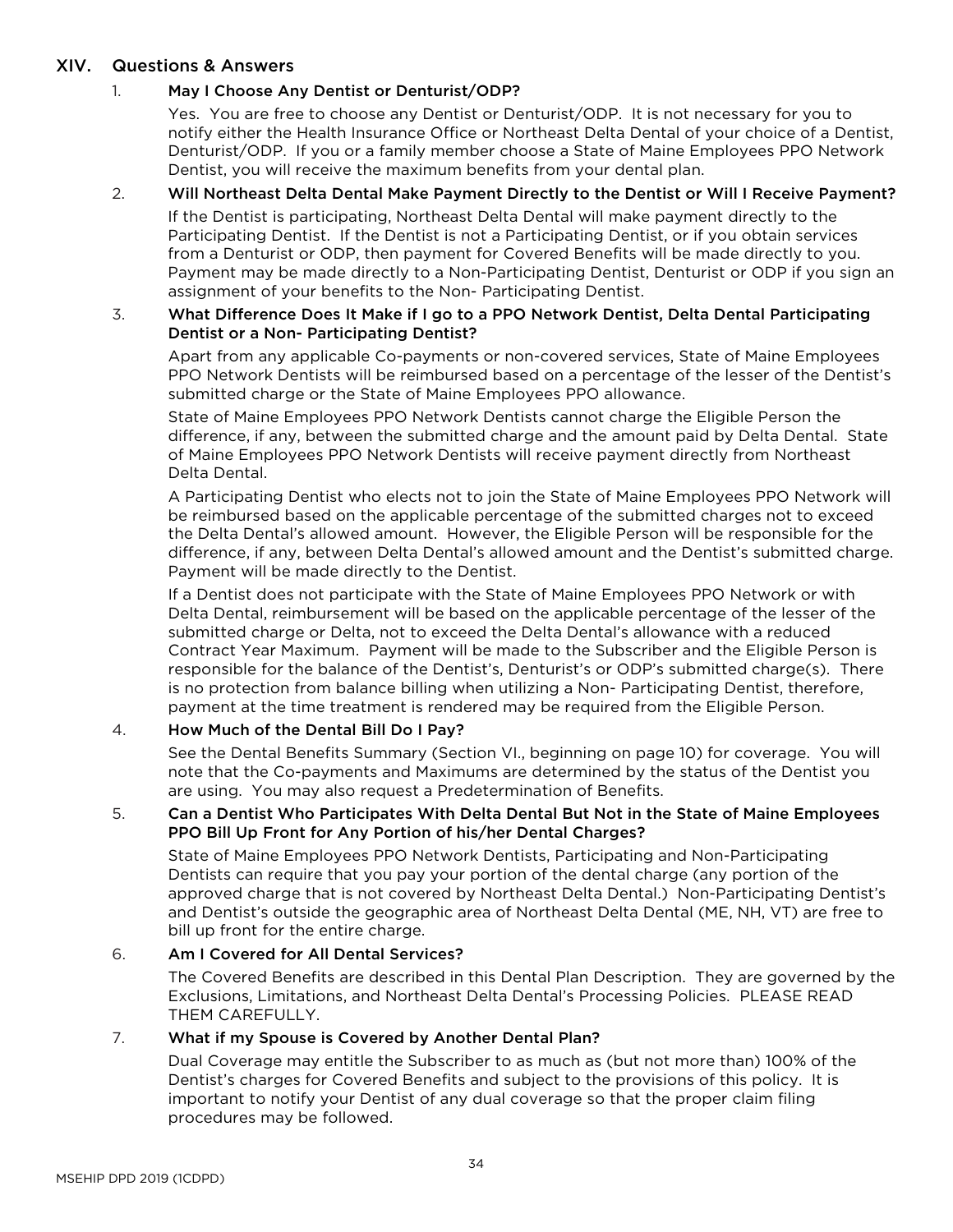# <span id="page-37-0"></span>XV. Provisions Required By Law

Before approving a claim, Northeast Delta Dental will be entitled to receive, to such extent as may be lawful, from any attending or examining Provider, or from hospitals in which a Provider's care is provided, such information and records relating to attendance to, or examination of, or treatment provided to, an Eligible Person as may be required to administer the claim, or that an Eligible Person be examined by a dental consultant retained by Northeast Delta Dental, in or near his community or residence. Northeast Delta Dental shall in every case hold such information and records confidential.

Delta Dental, upon receipt of a notice of claim, will furnish to you such forms as are usually furnished by it for filing claims. If such forms are not furnished within fifteen (15) days after you give such notice, you shall be deemed to have complied with the requirements of this policy with the time fixed in the policy for filing claims. Notice given by or on behalf of you to Delta Dental, or to any authorized agent of Delta Dental, with information sufficient to identify you, shall be deemed notice to Delta Dental.

Written notice of sickness or of injury must be given to Delta Dental within thirty (30) days after the date when such sickness or injury occurred or as soon thereafter as reasonably possible. Failure to give notice within such time shall not invalidate nor reduce any claim, if it shall be shown not to have been reasonably possible to give such notice and that notice was given as soon as was reasonably possible.

Indemnities payable under this policy for any loss other than loss for which this policy provides any periodic payment will be paid immediately upon receipt of due written proof of such loss. Subject to due written proof of loss, all accrued indemnities for loss for which this policy provides periodic payment will be paid monthly and any balance remaining unpaid upon the termination of liability will be paid immediately upon receipt of due written proof.

No action at law or in equity shall be brought to recover on the policy prior to expiration of 60 days after proof of loss has been filed in accordance with requirements of the policy, nor shall an action be brought at all unless brought within two years from expiration of the time within which proof of loss is required by the Contract.

## Cognitive Impairment or Functional Incapacity – Notice of Rights:

Under Maine law, a person having a mental or nervous disorder with a demonstrable organic origin causing significant cognitive impairment or functional incapacity, including, but not limited, to Pick's Disease; Parkinson's Disease; Huntington's Chorea or Alzheimer's Disease; and related dementias (a "Cognitive Impairment or Functional Incapacity") has certain rights with respect to his/her coverage under this dental benefits plan. Those include the right:

- (a) To designate a third party to receive notice of cancellation of this dental benefits plan.
- (b) To change the designated third party upon written request sent or given to Delta Dental.
- (c) To reinstatement of this dental benefits plan if the coverage was cancelled due to nonpayment of premium or other default.

Within ten (10) days of a request by an insured, Northeast Delta Dental will mail or cause to be personally delivered a Third Party Notice Request Form. In the event that coverage under this policy is to be terminated, Delta Dental shall provide, in addition to any other notice to the insured required by law, a notice of the pending cancellation to any third party properly designated by a covered person having a Cognitive Impairment or Functional Incapacity. Such notice shall contain all information required by law and shall be at least twenty-one (21) days prior to the expiration of the applicable payment grace period.

If a request for reinstatement of coverage is denied, notice of denial shall be provided to the subscriber, to any third party properly designated, and to the person making the request, if different. The notice of denial shall include notification of a thirty (30) day period following the receipt of the notice during which a hearing before the Superintendent may be requested.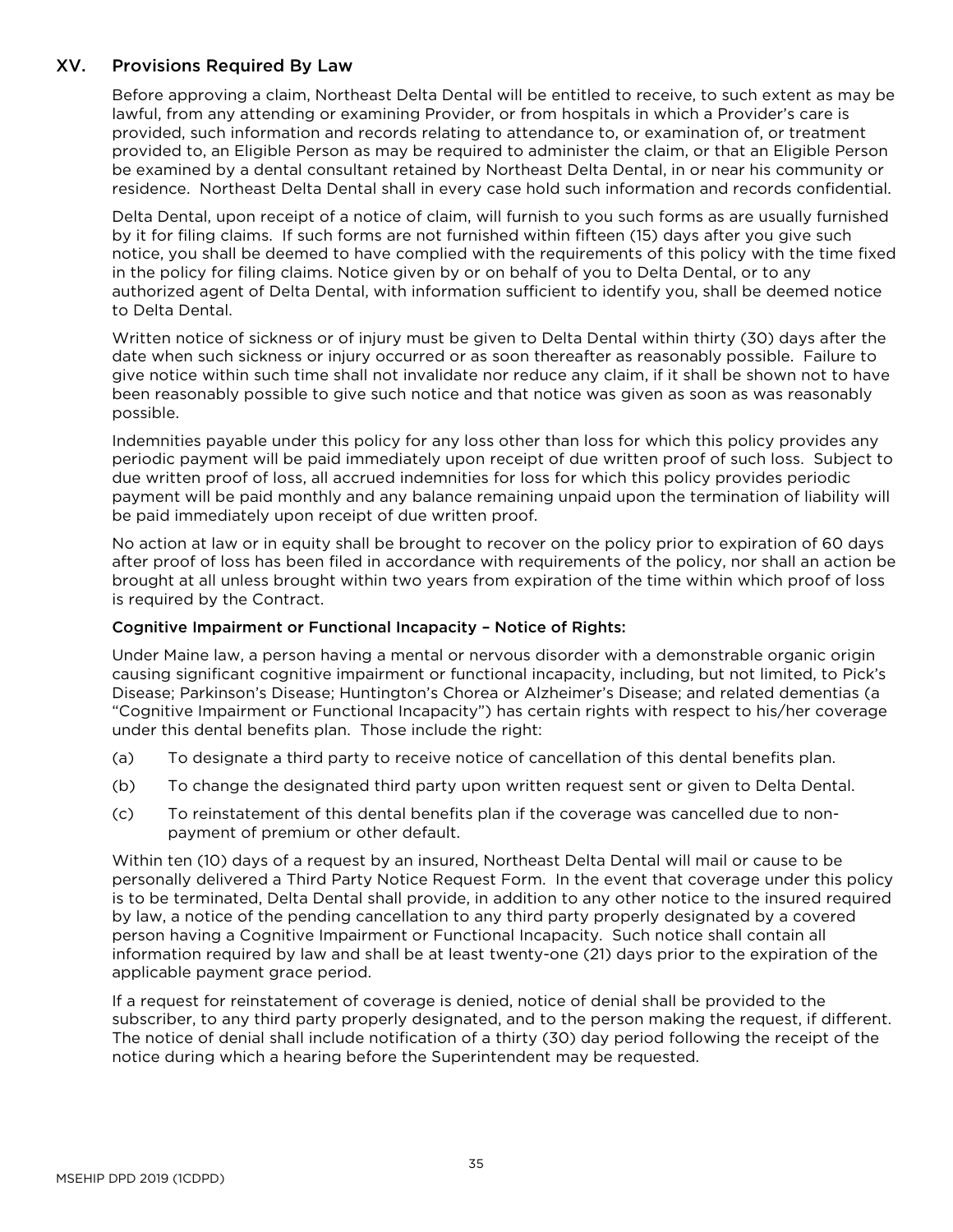## <span id="page-38-0"></span>XVI. Statement of ERISA Rights

The following statement is applicable to those dental plans subject to the provisions of the Employees Retirement Income Security Act of 1974 (ERISA):

Your Rights: As a participant in the Plan you are entitled to certain rights and protections under the Employee Retirement Income Security Act of 1974 (ERISA). ERISA provides that all participants shall be entitled to:

Receive Information About Your Plan and Benefits: Examine, without charge, at the Plan Administrator's office and at other specified locations, such as worksites, all documents governing the plan, including insurance contracts, and a copy of the latest annual report (Form 5500 Series), if any, filed by the plan with the U.S. Department of Labor and available at the Public Disclosure Room of the Employees Benefits Security Administration.

Obtain, on written request to the Plan Administrator, copies of documents governing the operation of the plan, including insurance contracts and collective bargaining agreements, and copies of latest annual report (Form 5500 Series) and updated summary plan description. The Plan Administrator may make a reasonable charge for the copies.

Receive a summary of the plan's annual financial report, if any is required by ERISA to be prepared. The Plan Administrator is required by law to furnish each participant with a copy of any required summary annual report.

COBRA and HIPAA Rights: Continue dental coverage for yourself, spouse or dependents if there is a loss of coverage under the plan as a result of a qualifying event. You or your dependents may have to pay for such coverage. Review the summary plan description and the documents governing the plan on the rules governing your COBRA continuation coverage rights.

Prudent Actions by Plan Fiduciaries: In addition to creating rights for plan participants ERISA imposes duties on the people who are responsible for the operation of the employee benefit plan. The people who operate your plan, called "fiduciaries" of the plan, have a duty to do so prudently and in the interest of you and other plan participants and beneficiaries. No one, including your employer or any other person, may fire you or otherwise discriminate against you in any way to prevent you from obtaining a plan benefit or exercising your rights under ERISA.

Enforce Your Rights: If your claim for a benefit is denied or ignored, in whole or in part, you have a right to know why this was done, to obtain copies of documents relating to the decision without charge, and to appeal any denial, all within certain time schedules. Under ERISA, there are steps you can take to enforce the above rights. For instance, if you request a copy of plan documents or the latest annual report (if any) from the plan and do not receive them within 30 days, you may file suit in a Federal court. In such a case, the court may require the Plan Administrator to provide the materials and pay you up to \$110 a day until you receive the materials, unless the materials were not sent because of reasons beyond the control of the Plan Administrator. If you have a claim for benefits which is denied or ignored, in whole or in part, you may file suit in a state or Federal court.

If it should happen that plan fiduciaries misuse the plan's money, or if you are discriminated against for asserting your rights, you may seek assistance from the U.S. Department of Labor, or you may file suit in a Federal court. The court will decide who should pay court costs and legal fees. If you are successful the court may order the person you have sued to pay these costs and fees. If you lose, the court may order you to pay these costs and fees, for example, if it finds your claim is frivolous.

Assistance with Your Questions: If you have any questions about your plan, you should contact the plan administrator. If you have any questions about this statement or about your rights under ERISA or HIPAA, or if you need assistance in obtaining documents from the Plan Administrator, you should contact the nearest office of the Employees Benefits Security Agency, U.S. Department of Labor, listed in your telephone directory or the Division of Technical Assistance and Inquiries, Employees Benefits Security Administration, U.S. Department of Labor, 200 Constitution Avenue N.W., Washington, D.C. 20210. You may also obtain certain publications about your rights and responsibilities under ERISA by calling the publications hotline of the Employee Benefits Security Administration.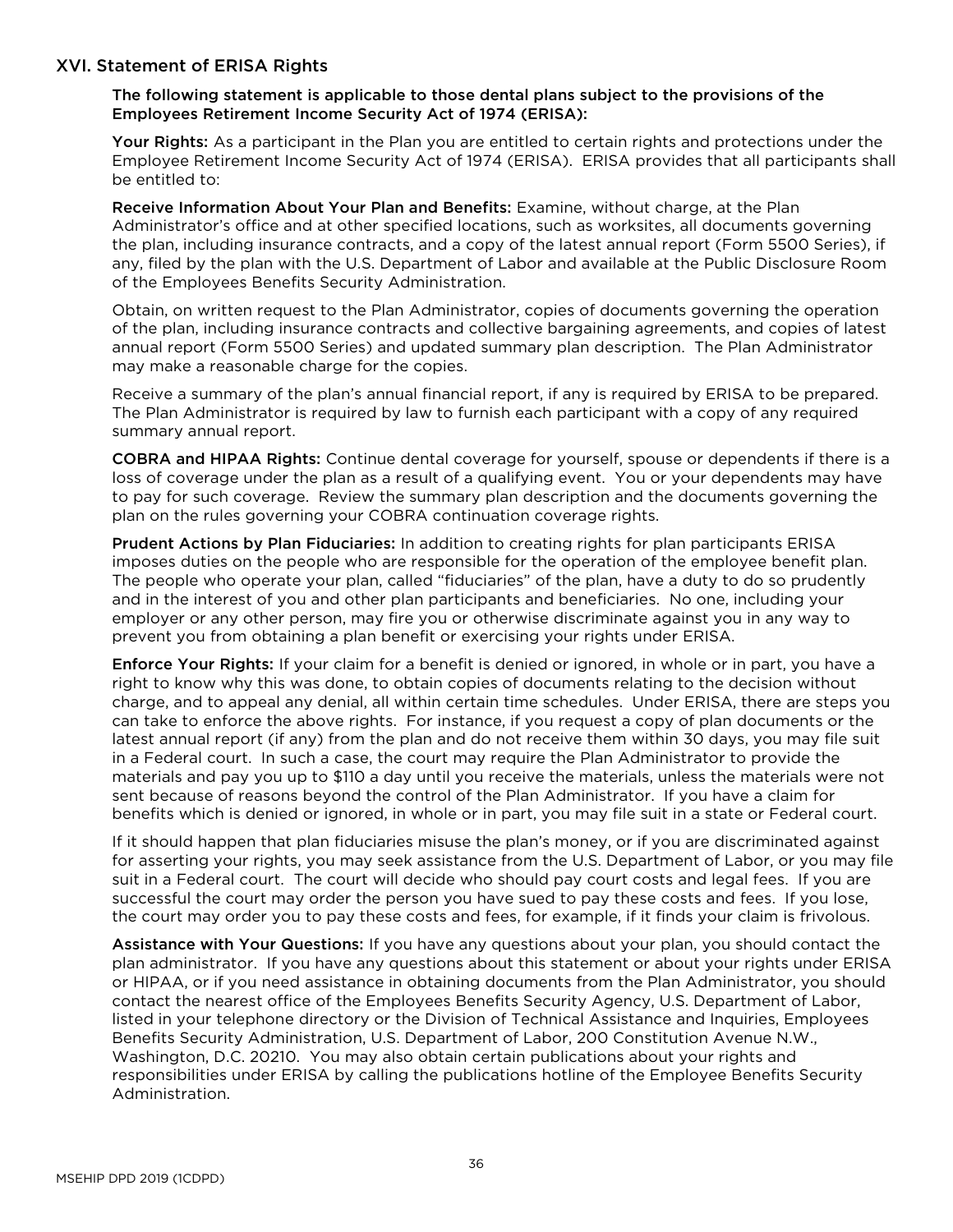## <span id="page-39-0"></span>XVII. Exceptional Service Is Our Guarantee

Northeast Delta Dental is committed to providing exceptional service to all of our customers. In fact, we have established the region's first comprehensive guarantee program called *Guarantee Of Service ExcellenceSM*

As a Subscriber, you are very important to us. To emphasize our commitment, we guarantee our service in the following seven major areas.

- Smooth implementation to Northeast Delta Dental.
- Exceptional customer service.
- Quick processing of claims.
- No inappropriate billing by Participating Dentists.
- Accurate and quick turnaround of identifications cards.
- Timely employee booklets.
- Marketing service contacts.

For example, if a Dentist charges for more than the appropriate Co-payments at the time of service, it's important that we hear from you so that we can resolve it quickly. If you call us with an inquiry, we promise to answer your question immediately or contact you to update our progress within one business day. Accurate ID cards and employee booklets will be available, generally to your employer, within 15 days of receiving a request, and we're committed to processing 90% of each group's yearly claims within 15 days.

Quality performance has always been an essential component of customer satisfaction. When an area is identified where we did not fulfill our promise, your feedback enables us to enhance our process and, therefore, serve you better. If you are not satisfied with our service, please let us know.

If you would like further information about this program, please call us at (603) 223-1234.